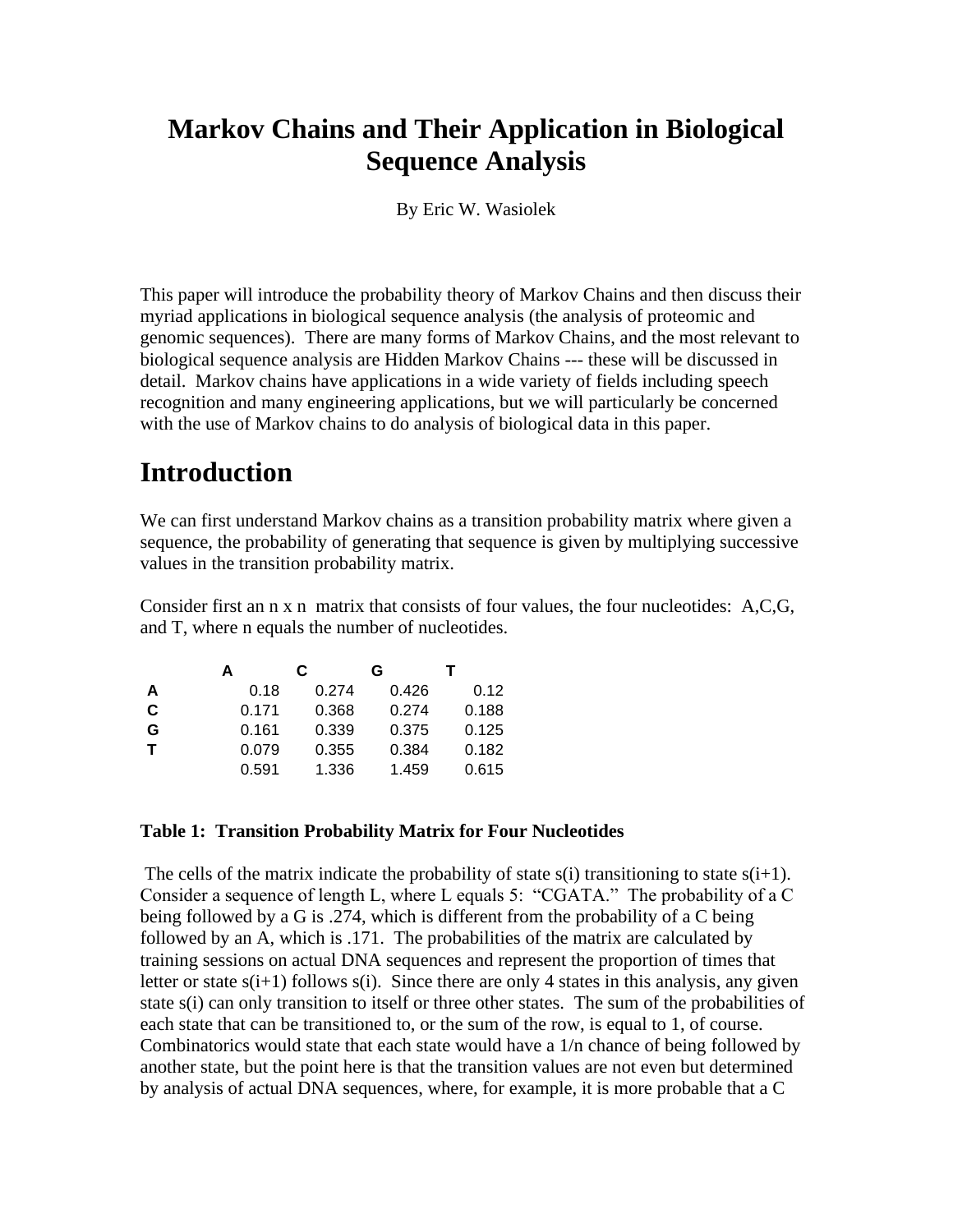will be followed by a G than by an A. Underlying this point is the important point that the occurrence and sequences of nucleotides in DNA sequences is not strictly random.

To calculate the probability of a specific sequence occurring, the probabilities of each transition are simply multiplied. For example, the probability of the sequence "CGATA" occurring is given by 1 x .274 x .161 x .12 x .079 = .00041820 (call this p(s)). The probability is small and this is to be expected. In fact, under a combinatorial analysis, given equal probabilities, the probability of any particular sequence is given by  $1/(n^2L)$ , where n is the number of letters or possible states and L is the length of the sequence. It is easy to see that as the sequence grows longer, the probability of a particular sequence becomes extremely small, so small that for computers to calculate a long sequence  $log(1/(n^{\alpha}L))$  need be used, just as log of the product of the transition probabilities may need to be used in the Markov chain case. Note that the initial symbol in the sequence is given the probability of 1/n as there is a 1/n chance of any particular letter or symbol being the starting symbol. The initial symbol is also called the begin state of the Markov chain.

It can be shown that a Markov chains describe a proper probability distribution over the space of sequences because the sum of the probabilities  $(p(s))$  of all possible sequences of length L, i.e., n^L possible sequences is equal to 1.

A Markov chain is so called because the probability of any state in the sequence depends only on the previous state, s(i) depends upon only s(i-1), and nothing else. Markov chains can also be represented by a state transition diagram, in the form of a graph, where the nodes represent states (e.g. C or G or A or T) and the edges represent transition probabilities. A sequence can then be described by the **path** in the state transition diagram.



#### **Figure 1: State Transition Diagram of Markov Chain that Generates Nucleotide Sequence**

A particular sequence would then be described by the path or sequence of transitions from one state to the next, with corresponding transition probability, with L-1 transitions for a sequence of length L, and starting (transition) probability 1/n.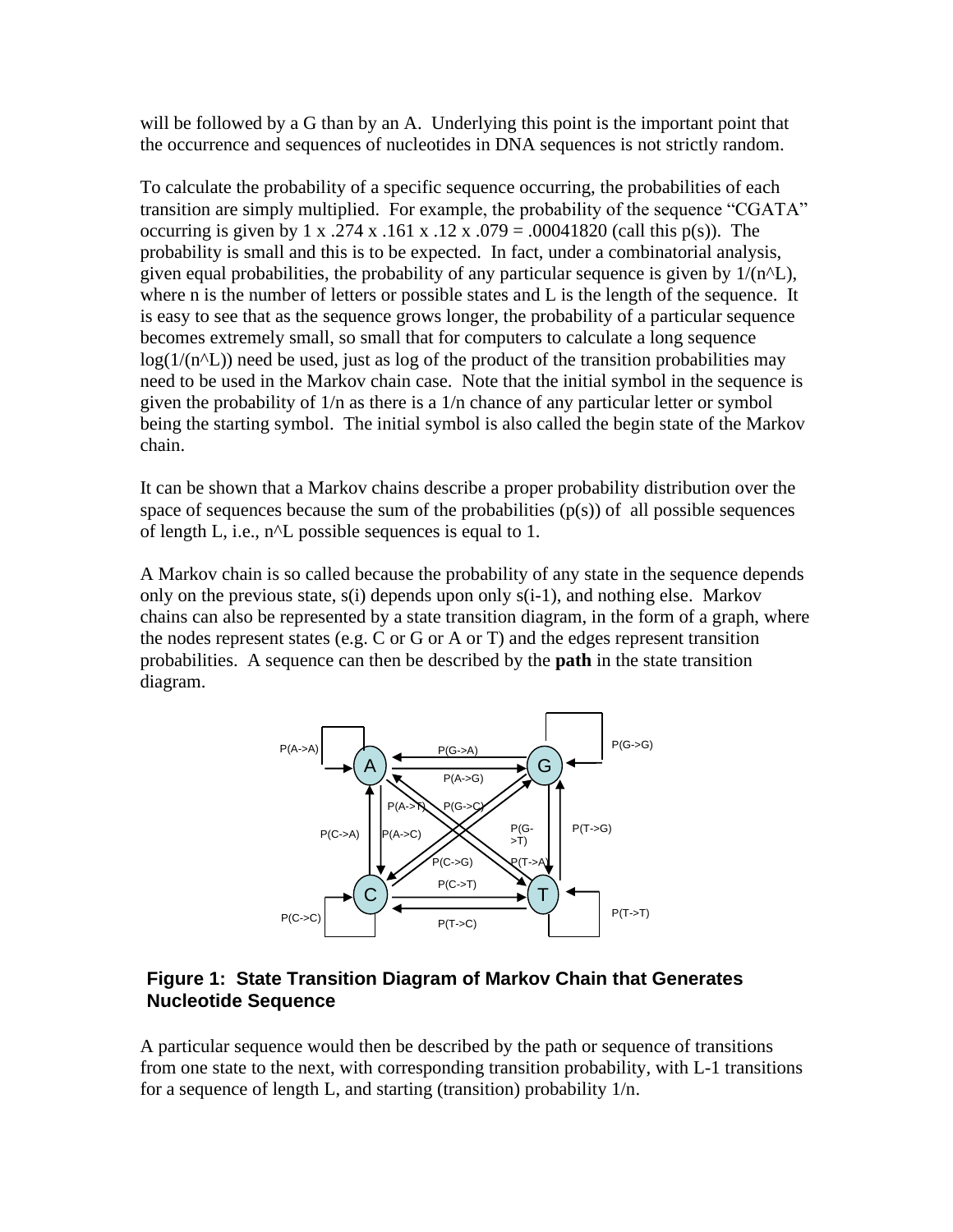## **Part I – Markov Chains and CG Islands for Gene Identification**

Now, before discussing Hidden Markov models, let's consider an application of Markov chains to help identify genes or exon coding regions within a DNA sequence. Such an application we will discuss in depth in this paper, as one of the greatest challenges facing modern biology is to identify genes for the myriad of organisms whose DNA has been sequenced but genes have not been identified. We will initially use the approach of using Markov chains to identify CG islands, i.e., CG subsequences of the DNA sequence which are indicators of promoter regions or start transcription regions of many genes. CG islands are typically a few hundred to a few thousand bases long. Some postprocessing steps may be needed, as the Markov chain model will typically predict short CG subsequences where rules like concatenating predictions less than 500 bases apart and eliminate predictions shorter than 500 bases can be used to finish the job.

Suppose we did some more sampling from DNA sequences and generated a larger matrix that had the transition probabilities (proportions) in CG islands, which will will designate  $(C+, G+, A+, \text{ and } T)$ , the transition probabilities in non-CG islands (which we will designate C-, G-, A-, and T-), and the lower probabilities of the transitions between CG island and non-CG-island bases. The matrix may look something like this:

|           | A+      | C+      | G+      | T+      | А-     | С-     | G-     | т.     |     |
|-----------|---------|---------|---------|---------|--------|--------|--------|--------|-----|
| A+        | 0.145   | 0.239   | 0.391   | 0.085   | 0.029  | 0.0478 | 0.0782 | 0.017  | 1.0 |
| $C+$      | 0.136   | 0.333   | 0.239   | 0.153   | 0.0272 | 0.0666 | 0.0478 | 0.0306 | 1.0 |
| $G+$      | 0.126   | 0.304   | 0.34    | 0.09    | 0.0252 | 0.0608 | 0.068  | 0.018  | 1.0 |
| $T_{\pm}$ | 0.044   | 0.32    | 0.349   | 0.147   | 0.0088 | 0.064  | 0.0698 | 0.0294 | 1.0 |
| A-        | 0.02875 | 0.01925 | 0.02725 | 0.01975 | 0.2875 | 0.1925 | 0.2725 | 0.1975 | 1.0 |
| $c-$      | 0.03095 | 0.02855 | 0.00655 | 0.02895 | 0.3095 | 0.2855 | 0.0655 | 0.2895 | 1.0 |
| G-        | 0.02355 | 0.02335 | 0.02855 | 0.01955 | 0.2355 | 0.2335 | 0.2855 | 0.1955 | 1.0 |
| т.        | 0.01645 | 0.02265 | 0.02795 | 0.02795 | 0.1645 | 0.2265 | 0.2795 | 0.2795 | 1.0 |

#### **Table 2: Transition Probability Matrix Between CG Islands and Non-Islands**

A few observations are in order. Transition probabilities to C's and G's are higher than transition probabilities to A's and T's in CG island sequences, whereas this is not true in non-CG-island sequences (where the transition probabilities are for the most part similar to all nucleotides). This keeps island sequences composed mainly of C's and G's. Transition probabilities BETWEEN island and non-island sequences are small, but it is more probable to transition from an island to a non-island nucleotide than from a nonisland to an island nucleotide. In this way, the model spends most of its time in either island or non-island sequences but not flipping between them. Island to non-island probabilities are calculated as one fifth island to island probabilities, and non-island to island probabilities are calculated as one tenth of non-island to non-island probabilities.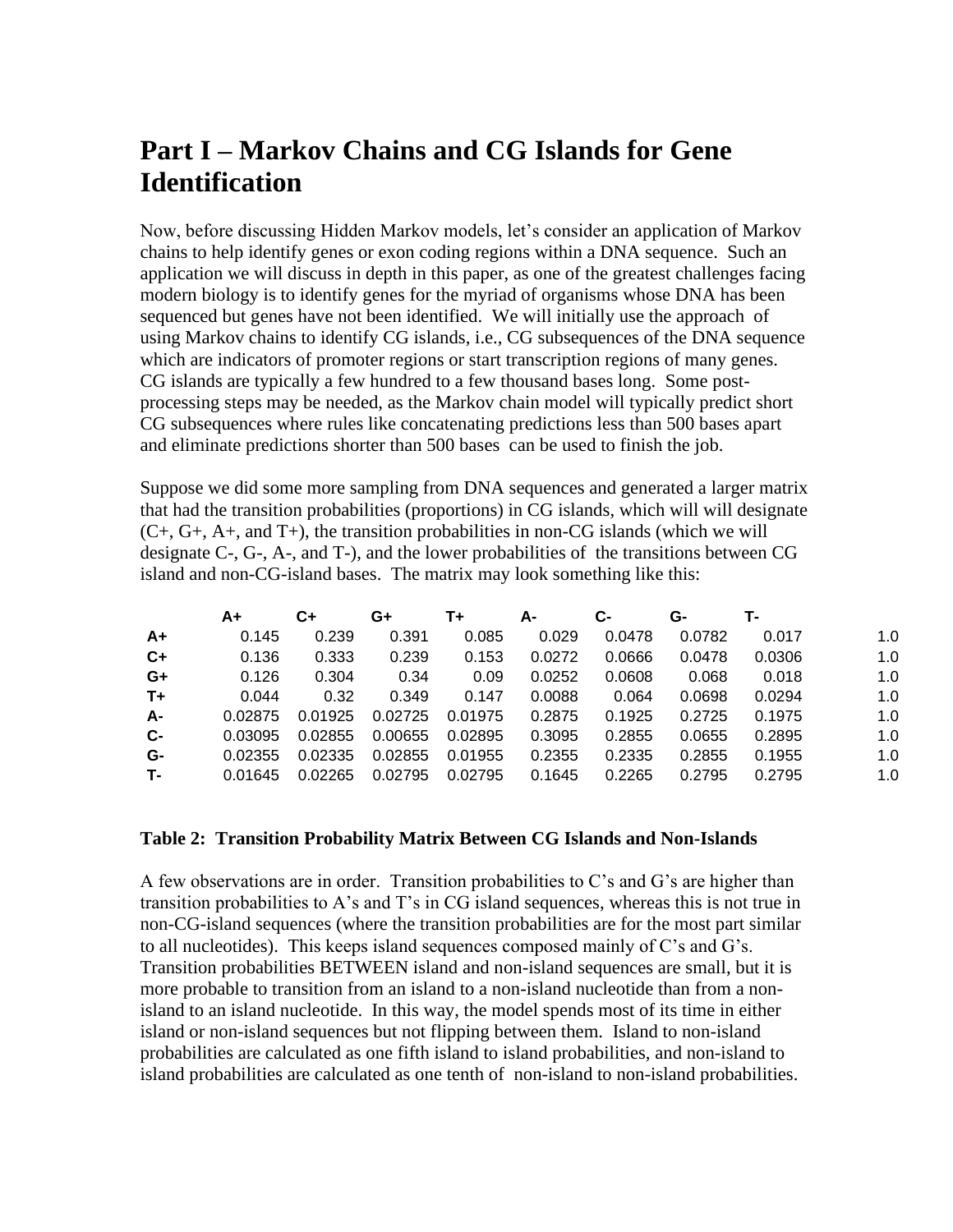A note about mathematical notation here. We distinguish n, the number of possible symbols in our observed sequence, where  $n = 4$  in our example  $(A, C, T, or G)$  from  $n(s)$ which is the number of STATES in our system where  $n(s) = 8$  (namely: A+, C+, T+, G+, A-, C-, T-, or G-), where the number of state transitions and therefore number of state transition probabilities is  $n(s)$ <sup>2</sup> or 64. We will later further introduce the notation  $n(cs)$ in Hidden Markov Models to refer to a candidate state. I.e. if the symbol C is observed at position 3 (x(i) where  $i = 3$ ) in the observed sequence, there are only 2 states that could emit C in our system, either C+ or C-, i.e.,  $n(cs) = 2$ .

Before we refer to Table 2 to discuss how to identify the state sequence that accounts for a particular observed subsequence of DNA, consider how the probabilities of the islands of CGs stand out in this probability matrix from non-CG islands by looking at the logs ratio of these probabilities and their graph. The log ratio is calculated as log(base  $2)(s+(i)$ ->s+ $(i+1)/s-(i)$ ->s- $(i+1)$ , here where s+ $(i)$ ->s+ $(i+1)$  refers to an island state transition probability and  $s-(i)$ - $>s-(i+1)$  refers to the corresponding non-island state transition probability. Hence the following nxn table:

| Log<br><b>Ratio</b> | A+       | C+    | G+    | T+       |
|---------------------|----------|-------|-------|----------|
| А-                  | $-0.737$ | 0.419 | 0.580 | $-0.807$ |
| $c-$                | $-0.913$ | 0.304 | 1.813 | $-0.684$ |
| G-                  | $-0.623$ | 0.463 | 0.332 | $-0.735$ |
| <b>T-</b>           | $-1.164$ | 0.571 | 0.395 | $-0.682$ |
|                     |          |       |       |          |

#### **Table 3: Base Two Log Ratio of CG-Island Versus Non-Island Transition Probabilities**

And the corresponding graph which indicates clear the  $C+G+$  islands (C's and G's in CG islands as positive logs, with C's and G's in non-islands as negative logs).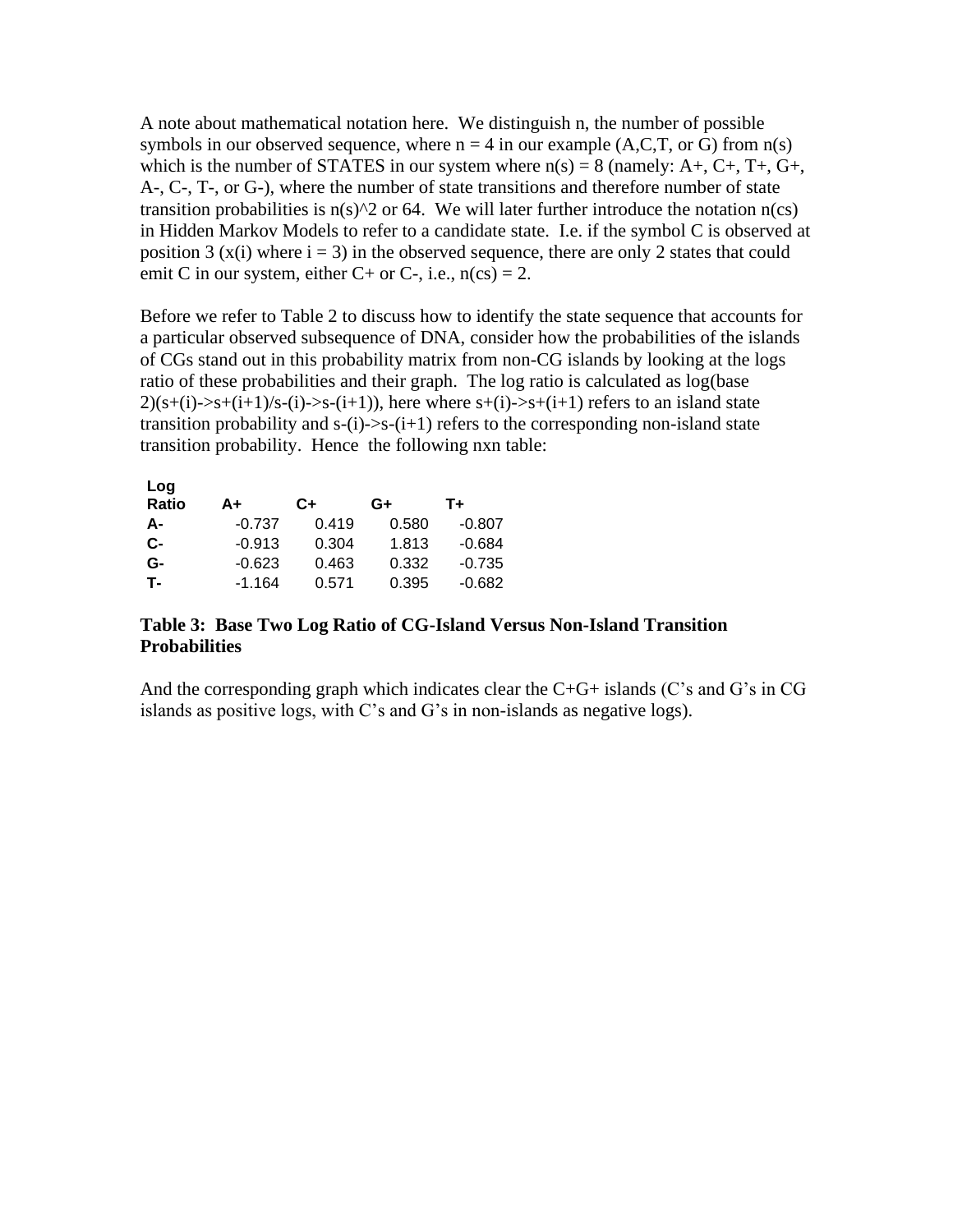



#### **Graph 1: Log ratio of CG island versus non-CG island transition probabilities**

#### **Hidden Markov Chains**

Now we move to the important topic of Hidden Markov Chains or HMM's, critical to many aspects of biological sequence analysis. Briefly, in a HMM, we distinguish between the observed sequence of nucleotides  $(x(i) \dots x(L))$  and the states that generate the observed sequence  $(s(i)$  to  $s(L)$ ). In regular (non-hidden) Markov chains, there is a one to one correspondence between states and observed nucleotides. If C moves to state A, and A nucleotide is observed, if A then moves to a G, a G nucleotide is observed. I.e. as state  $S(i-1)$  moves to  $S(i)$ , the observed nucleotide in the sequence at position i  $(X(i))$  is simply determined by  $S(i)$ . But in reality it is often not know what state sequence determines the observed nucleotide sequence. In the case where A's, C's, G's and T's may come from either CG island or non-island sequences, we do not know which exact state sequence (or path) accounts for the observed sequence. For example, the sequence CGCG may come either from state sequence (path)  $C+G+C+G+$  or path C-G-C-G- or path  $C+G-C-G+$ . In fact there are  $n(cs)^{\wedge}L$  possible state sequences or paths that could account for the observed sequence CGCG, where n(cs) is the number of possible values for each position, e.g. a C must be either a  $C+$  or  $C-$  state, and L is the length of the sequence. In this case,  $16(2^{\text{A}})$  possible state sequences (paths) could account for the observed sequence. As the observed sequence length L grows, the number of possible state sequences that could account for it grow exponentially.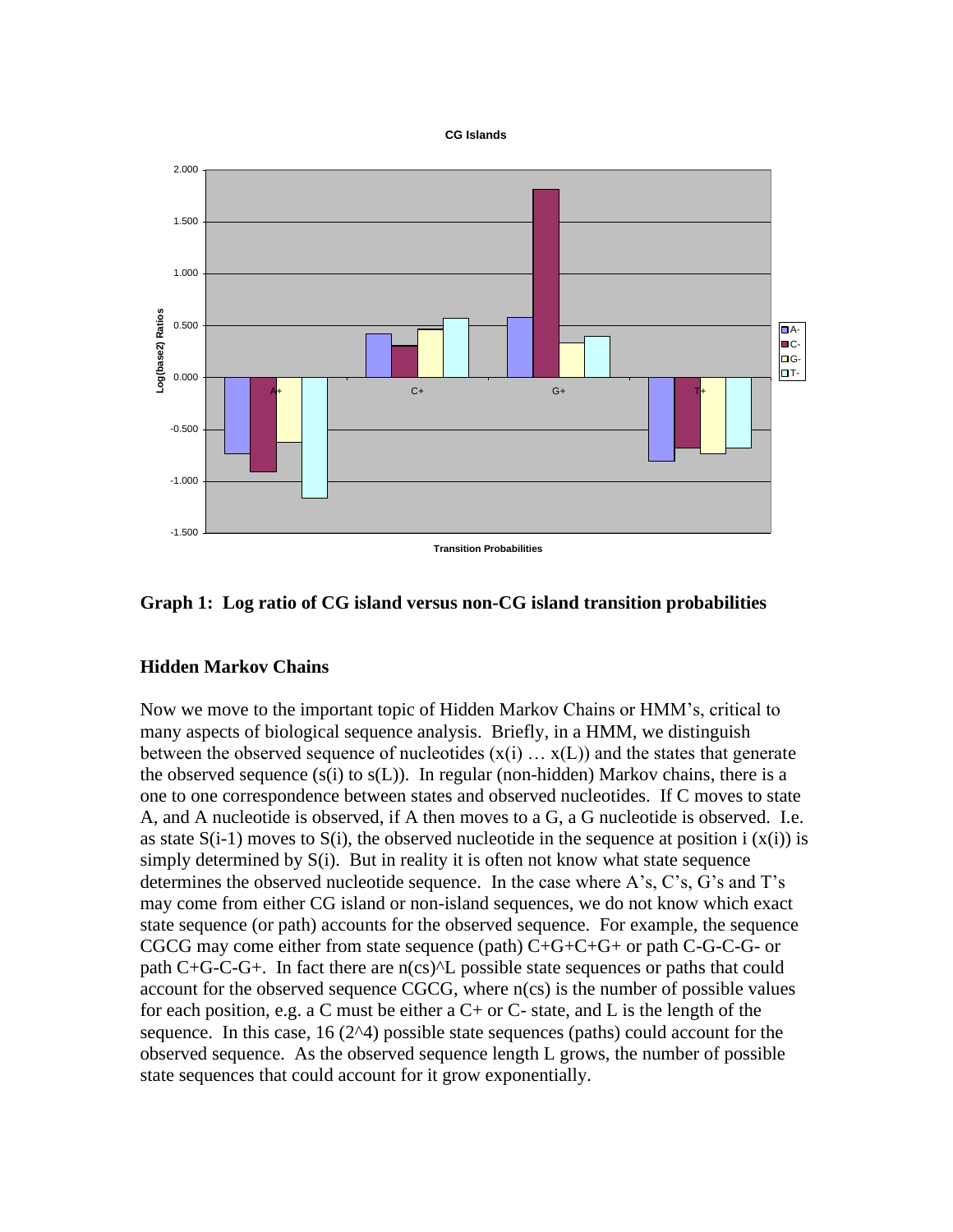However, associated with each possible state sequence is a sequence probability, calculated by multiplying the transition probabilities for the succession of states for the particular state sequence. For example if  $C+G+C+G+$  were the state sequence generated the observed sequence, the probability would be:  $P(\text{begin} >C+$ ) is .125,  $P(\text{ s}(C+\text{ } >G+\text{)}))$  is .239 x  $P(s(G+->C+))$  is .304 x  $P(s(C+->G+))$  is .239. Since we don't know the state before the initial C+, we don't know its transition probability, so by convention the initial transition probability  $P(s(\text{begin} > C+))$  is simply  $1/n(s)$  where  $n(s)$  is the number of possible states in the system, which is 8. Therefore, the probabilities of the following states are calculated as:

- 1. C+G+C+G+ is .125 x .239 x .304 x .239 which equals .00298
- 2. C-G-C-G- is .125 x .0655 x .2335 x .0655 which equals .000125
- 3. C+G-C+G- is .125 x .0478 x .02335 x .0478 which equals .000006669

These state sequence or path probabilities fit with our intuition and our model that a CGCG sequence in a CG island region is more probable than one in a non-island region, and that a CG sequence which flips between island and non-island regions is extremely improbable. By this same model, note that observed sequences involving A's and T's would be more likely to be in a non-CG island region.

Now that we have observed that different paths have different probabilities, it is simple to understand the notion of the most probable or optimal path (we will designate as  $p^*$ ). We here introduce an algorithm that determines the most probable path  $p^*$ , not by the brute force method of comparing all of the probabilities of the  $n(\text{cs})^{\text{A}}$ L possible paths, which becomes exponentially intractable as L grows, but by an algorithm called the Viterbi algorithm.

#### The Viterbi Algorithm

The Viterbi algorithm simply says find the maximum probability of the candidate states that can account for a given observation x(i), do so for each observation, and multiply the maximum probabilities of these states together to generate the optimal path probability. At the same time, note the state that corresponds to each of these maximum probabilities, and backtrack to determine the optimal state sequence or optimal path.

Written as a pseudo-code algorithm:

- 1. Initialization. Let  $p(s(0))$ , the probability of the begin state =  $1/n(s)$ . Let  $p^* =$  $1/n(cs)$ .
- 2. For i through L (where L is the length of the observed sequence and the number of states in the path)
- 3. Let  $p(i) = max prob (s(n)(i))$  where n is the number of candidate states for the observed symbol in the sequence  $x(i)$  and  $s(i)$  is the ith state.
- 4. Let path[i] =  $s(i)$  where  $s(i)$  is the candidate state with the highest probability of emitting observed symbol x(i)
- 5. Let  $p^* = p^*$  x  $p(i)$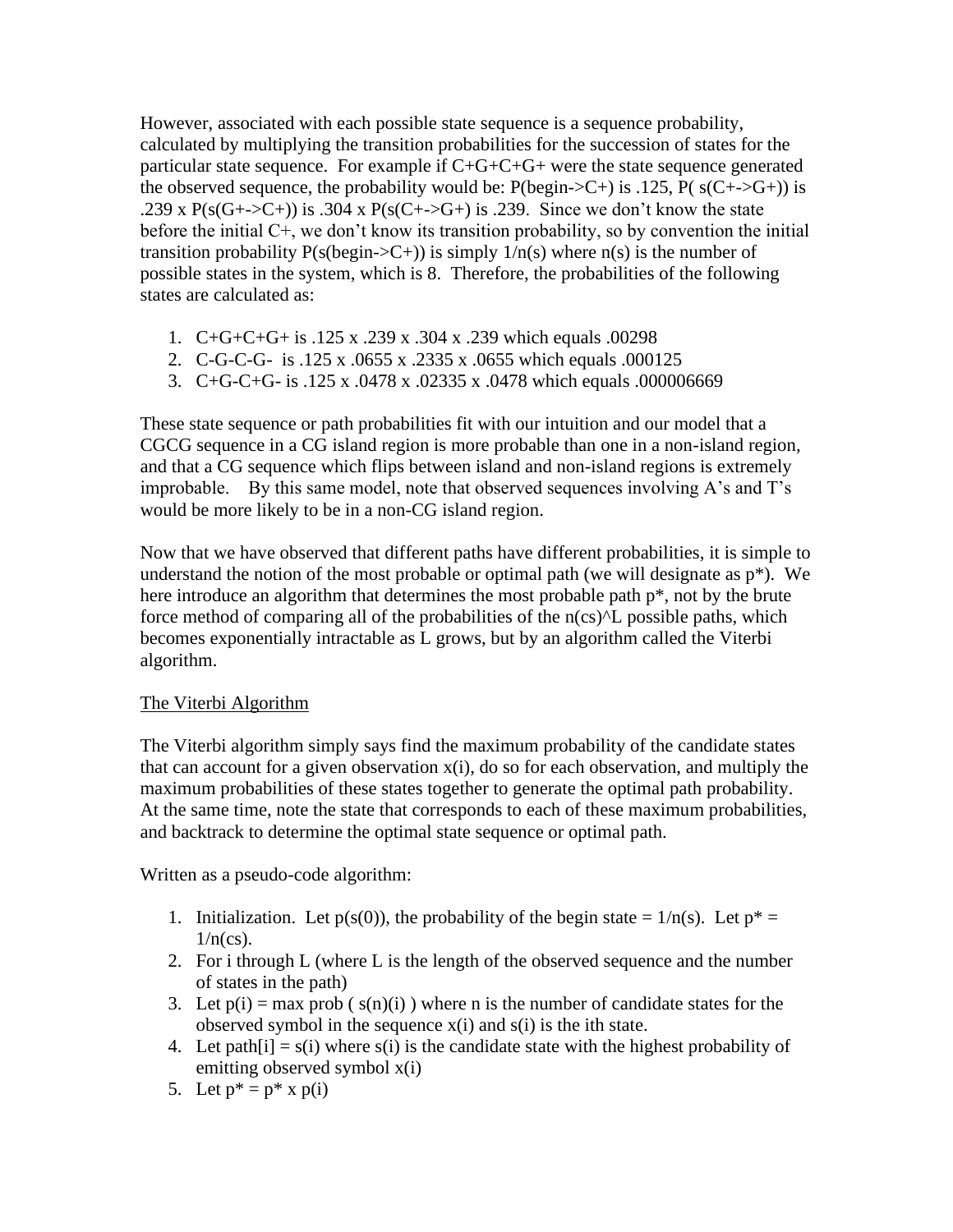- 6. Increment i.
- 7. The optimal path probability is then  $p^*$ .  $p^*$  may need to be expressed as  $log(p^*)$ to avoid underflow errors for a long sequence.
- 8. The optimal path is then: for  $j = 0$ ;  $j \le L$ ;  $+i$ ; output path[j]

The Viterbi algorithm is 91% accurate in identifying the state sequence for islands versus the state sequence for non-island regions. In the case of CGCG, the Viterbi algorithm would find the state sequence C+G+C+G+ with probability .00298.

#### The Forward Algorithm for Calculating the Probability of the Observed Sequence

Additionally, we may use something called the forward algorithm to calculate the probability of the observed sequence occurring at all, i.e., by any state sequence. Simply, the observed sequence  $x(i)$  where  $i = 0$  to L is given by the forward algorithm. Again, we don't want to use the brute force method of determining the probabilities of every possible path that can yield the observed sequence and then summing these probabilities, as this would require the evaluation of  $n(\text{cs})^{\text{AL}}$  paths, an intractable number of paths where L is large. Instead we use the following algorithm to compute the probability of observed sequence  $x(i)$  where  $i = 0$  to L:

1. Replace the maximization step 3 of the Viterbi algorithm with a summation of the transition probabilities of  $n(cs)^2$  state transitions (here  $n(cs) = 2$ , C- or C+, or Gor  $G<sub>+</sub>$ ) that are candidates to emit observed value  $x(i)$ .

In this case the probability of observed sequence x occurring is given by (according to Table 2):

.25 x .35885 x .62165 x .35885 = .02 using combinatorics to calculate the initial value

Where the first symbol C is produced by  $x(0)$ -> $x(i)$  transition probability. Since  $x(0)$  or the state preceeding the state that emits the first symbol in the observed sequence is unknown, since the second state in the transition has to be either a  $C<sub>+</sub>$  or a  $C<sub>-</sub>$  to emit a  $C<sub>+</sub>$ and since there are 8 possible transitions that will result in the second state  $s(i+1)$  from s(i) being a C+, each with probability .125 and 8 possible transition that will result in the second state  $s(i+1)$  from  $s(i)$  being a C-, each with probability .125, the probability of a C occurring in state s(i) in sequence x is .125 x 2 or .25, this is the same as  $1/n$ , where  $n = 4$ . Alternatively, we can use the transition probability matrix to use the average of any state going to  $C<sub>+</sub>$  and the average of any state going to  $C<sub>-</sub>$ , which would make the initial probability of emitting a C about .3.

For the second observed symbol in the sequence, G, there are only 4 states that could produce it, since the proceeding state is either a  $C+$  or  $C-$ :  $(C+>G+$ ;  $C+>G-$ ;  $C->G+$ ; or  $C \rightarrow -\infty$ . The transition probabilities of each of these transitions is summed and the result is .35885. This is also the case for the fourth observed symbol. For the third observed symbol, the only possible state transitions that could have produced it are: (G+-  $\geq C^+$ ,  $G^+ \geq C^-$ ;  $G^- \geq C^+$ , or  $G^- \geq C^-$ ) the sum of the transition probabilities of which is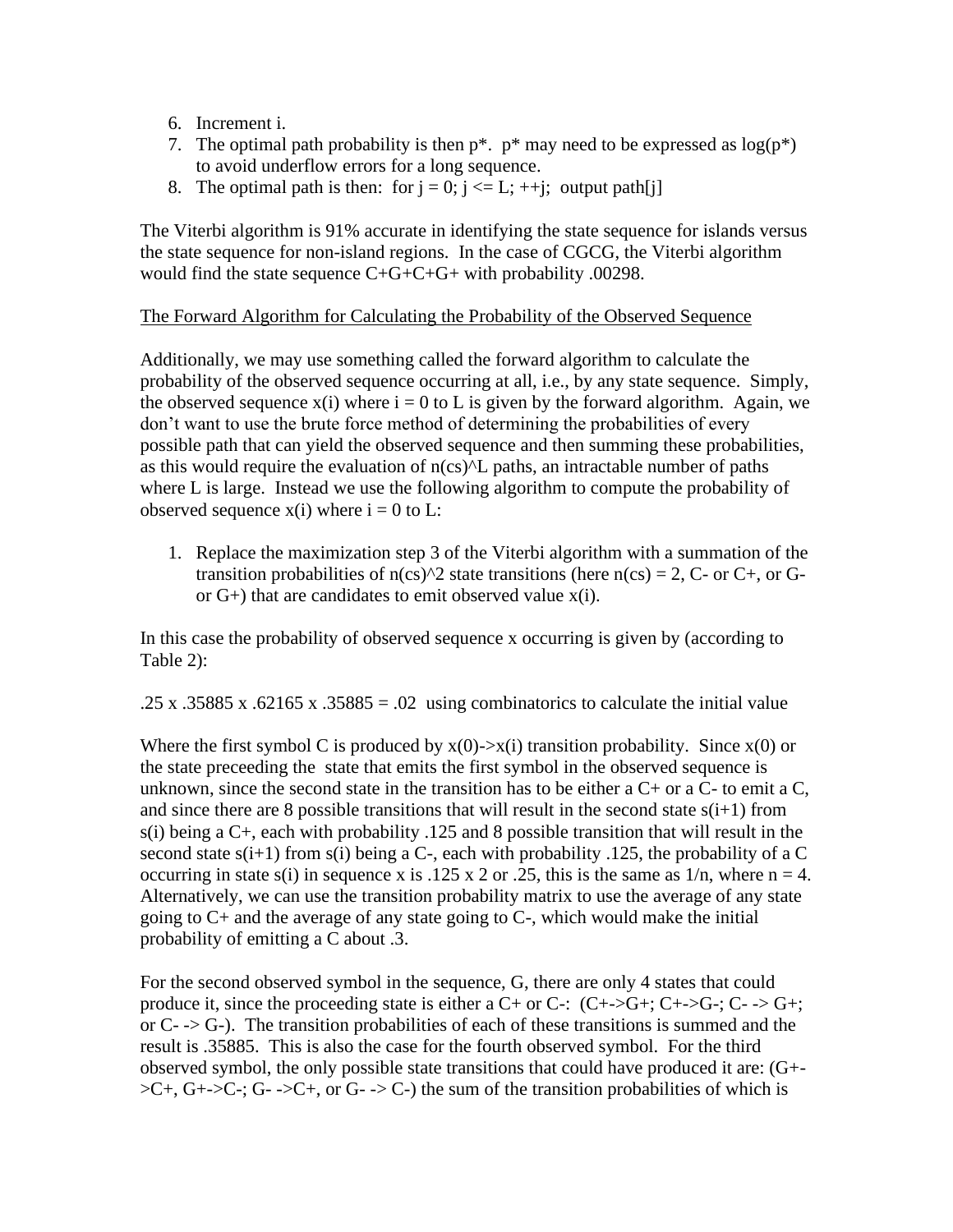.62165. Multiplying the four sums of possible transition probabilities that could produce the observed sequence we get .02.

#### *Note about computability*:

Note that in general only  $(n(\text{cs})^2 x (L-1)) + 1$  number of transition probabilities need be calculated (summed and then multiplied). For a sequence of 4 where  $n(\text{cs})$  is 2, (2^2 x 3 ) +1 is 13. For a sequence 100 long, we can see the value of this approach. Calculating all of the probabilities of state paths of a observed sequence 100 symbols long would involve 397 transition probabilities.

L-1 sums of  $n(\text{cs})^2$  transition probabilities and one product of L terms, in other words,  $n(\text{cs})^2(1-1) + L$  calculations. I.e., 3 sums of 4 transition probabilities and one product of 4 terms, i.e, 16 calculations, where we are counting as a calculation each  $+=$  and  $*=$ iteration.

For a sequence of 100 symbols long, the forward algorithm is computable whereas summing the probabilities of all possible paths for the observed sequence is not practically computable. Where  $L = 100$ , the forward algorithm would involve  $2^2(99)+100$  calculations or 496 calculations; whereas summing the probabilities of all possible paths of the observed sequence would involve one sum of n(cs)^L terms and  $n(\text{cs})^{\text{A}}L$  products of L terms each. This would involve  $n(\text{cs})^{\text{A}}L + (n(\text{cs})^{\text{A}}L \times L)$ calculations or  $2^{\text{A}}100 + (2^{\text{A}}100 \times 100)$  calculations, which is about 1.28 x 10<sup>^32</sup> calculations, practically infeasible, especially if you are calculating an observed sequence of 100,000 symbols! So the forward algorithm HAS to be used to calculate the probability of an observed sequence.

#### **A Digression on Combinatorics**

It is useful to compare the results of various calculations using the transition probability matrix to what we would expect to find through combinatorial analysis. This way we have some idea of whether the probabilities for paths and for observed sequences that we calculate are approximately correct.

Consider that for a sequence of length L, there are  $n^{\wedge}L$  possible sequences given n symbols that can occupy any position  $x(i)$  in the sequence. So, for a combination lock where there are three numbers,  $L = 3$ , and using the decimal system, there are ten symbols that can occupy any position in the sequence, 0 through 9, hence there are  $n^{\prime}L$ or 10^3 or 1000 possible combinations. The same of course holds true in our analysis. There are 4 possible symbols (A,C,G,T) and a sequence 4 symbols long, then there are 4^4 or 256 possible sequences that can be generated. Given a random chance and equal transition probabilities there are  $1/(n^2L)$  or  $1/256$  or .0039 chance or probability of any particular sequence occurring. Another way of calculating this is, if there is an equal probability or any symbol transitioning to any other symbol then the transition probability of symbol x -> symbol y  $(x(i)$ -> $x(i+1)$ ) is  $1/n$  or  $\frac{1}{4}$  or .25. In a sequence of 4 symbols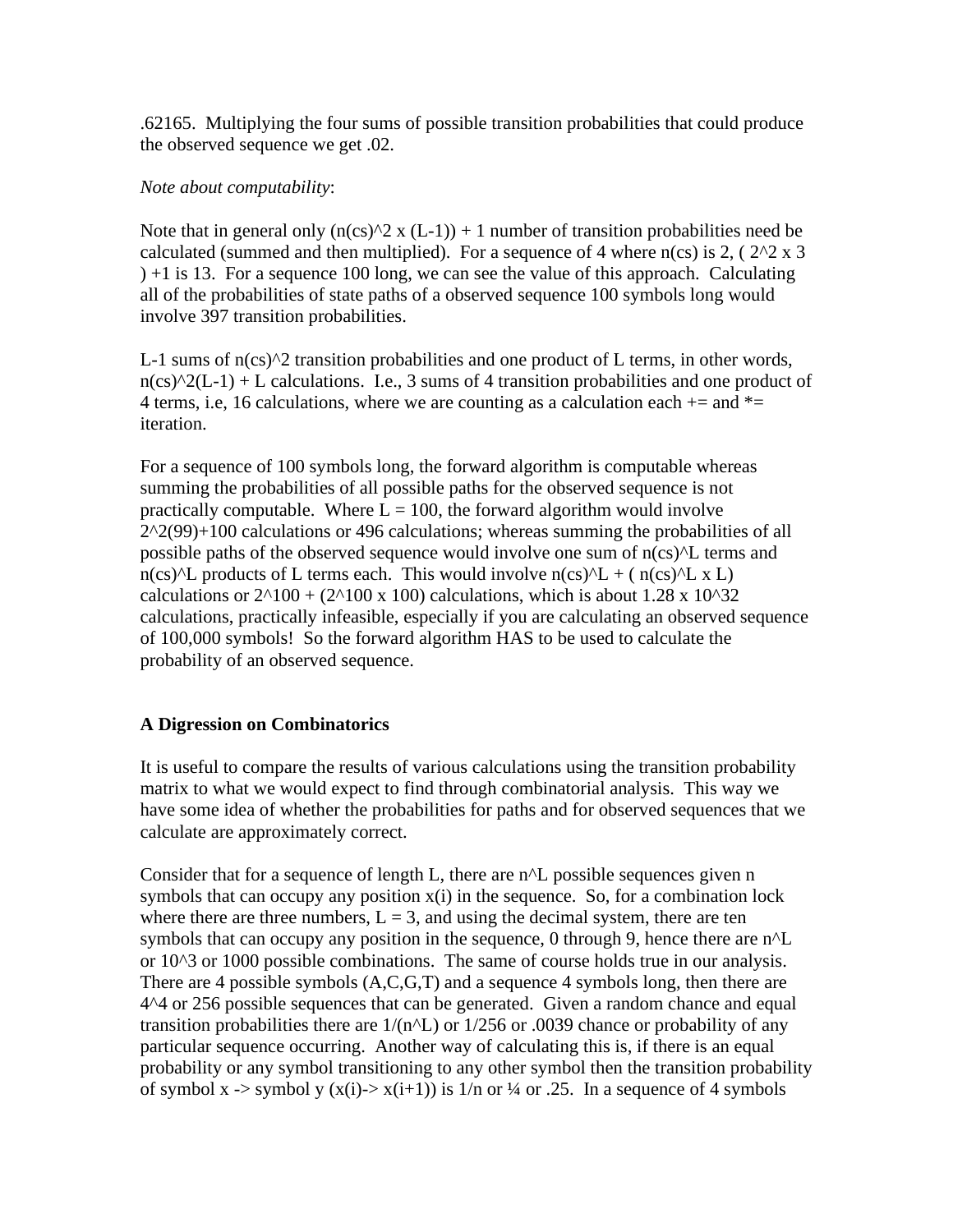long, the probability of that sequence occurring would be .25^4 or .0039 which is also 1/256. In general for matrices of equal transition probabilities in all cells, which is what a combinatorial analysis assumes, the probability of a particular sequence is  $(1/n)^{T}$  which is also  $1/(n<sup>2</sup>)$ . In this case there is a one to one correspondence between state sequences and observed sequences, in a non-HMM Markov model, so the probability of a particular sequence is 1/256 or .0039 and this is also the probability of the unique state sequence that emits the sequence.

In an HMM the probability situation is different. For example, in an HMM, the probability of the occurrence of an observed sequence is NOT the same as the probability of the particular state sequence that emitted it. Consider in our case a sequence of length L, where  $L = 4$ . But consider  $n = 8$  symbols  $(A+, C+, G+, T+, A-, C-, G-, \text{ and } T)$ . Now there are  $n^{\prime}$ L or 8<sup> $\prime$ </sup>4 or 4096 possible state paths but still only 4<sup> $\prime$ </sup>4 or 256 possible unique observable sequences. This is because there are 16 possible state paths or 4096/256 that emit each unique observed sequence. Any particular state path therefore occurs with the probability of  $1/(n^2L)$  or  $1/4096$  or with  $p = 2.44 \times 10^{2} - 4$ , which is also  $(1/8)^{2}$ . The observed sequence x however occurs with probability 16 x (2.44 x 10-4) or .0039, which equals 1/256. We therefore expect:

- 1. That in our actual transition probability matrix, where transition probabilities are not equal, the forward probability (fp) of the observed sequence should be in the vicinity of .0039
- 2. And  $p^*$ , the optimal probability of the most probable path to emit the sequence should be: 2.44 x 10-4  $\lt p \lt 0.0039$  or  $.000244 \lt p \lt 0.0039$ . But in practice,  $p^*$  is an approximation of the forward probability and can be as much as .8 fp as many of the other paths that can emit the sequence are highly improbable.

One note about the 16 possible state paths that can account for an observed sequence of 4. Since under this analysis, only 2 of the eight symbols can emit each of the symbols in the observed sequence, e.g. for the sequence CGCG, only C+ or C- can account for C in the first position, only  $G+$  or  $G-$  can account for  $G$  in the second position, etc... so that there are only 2 candidate states that can account for any given symbol in any position. Let us designate the candidate states a  $n$ (cs). Then for a sequence of length L,  $n$ (cs) $\Delta$ L or 2^4 gives us the number of possible state sequences that can generate the observed sequence. If the state sequence is visualized as a tree, then when  $n(cs) = 2$ , it is a binary tree, and in general n(cs) indicates the number of edges exiting from each node in the tree graph, where n(cs) needn't be binary.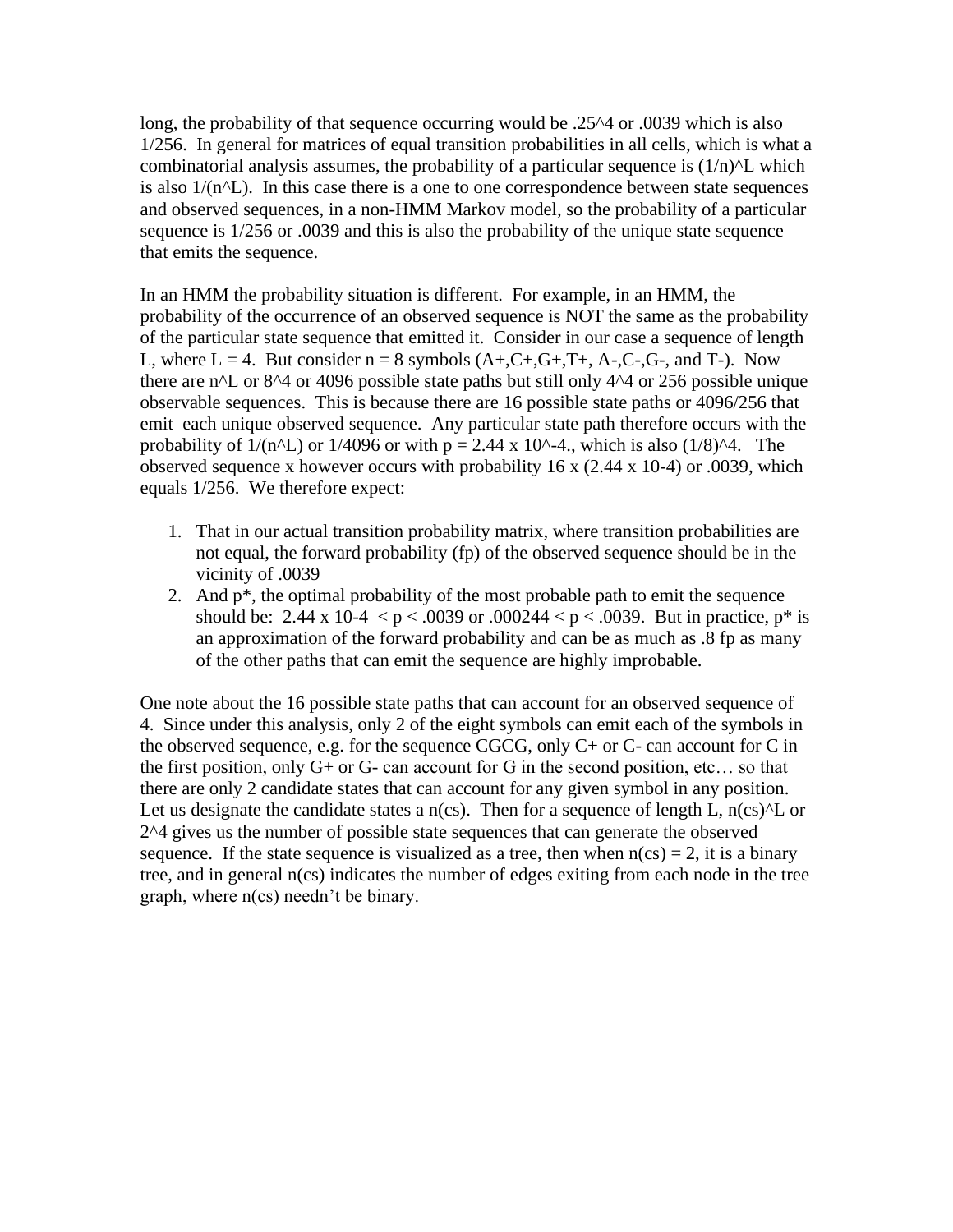

### **Figure 2: Binary Tree Representation of all possible paths emitting the Sequence CGCG, given S(cs) = 2.**

Now let us compare our results to those we would expect were all transition probabilities equal as in a combinatorial analysis.

p\* is calculated to be .00298. This is consistent with our combinatorial analysis were:

 $.000244 < p < .0039$ .

The forward probability for the observed sequence should be around .0039 with some variance, i.e., not all observed sequences are equally probable given a transition probability matrix where there is great variance between the transition probabilities. In this case the forward probability is .02, quite a bit larger than .0039, meaning that the sequence CGCG is much more probable in our model than any random sequence, which makes sense, as the model is used to find CGCG islands. Note that other sequences, such as TATA which has a probability of .021 of being observed is less than .0039. .0039 should just be the mean fp with a great deal of variance.

Also note that  $p^*/fp$  is 14%, which is reasonable, as in our combinatorial analysis we expect  $p^*/fp > 1/16^{th}$  or 6.25%. In other words, the optimal path is more than twice as probable as the average path that is a candidate to emit the observed sequence.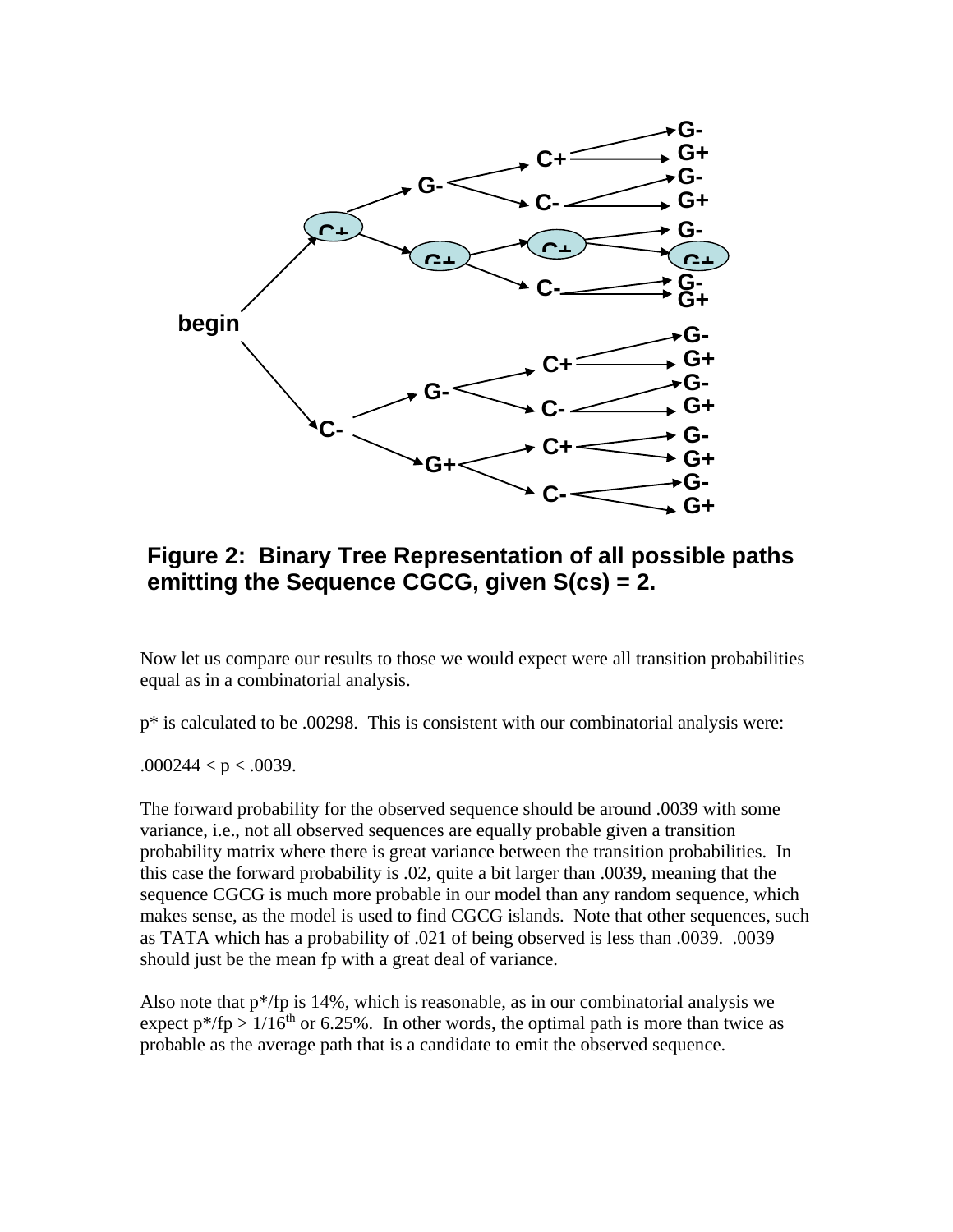#### **Hidden Markov "Models"**

Thus far in this paper we have assumed a particular model to distinguish and identify CG-islands from non-CG islands in a DNA sequence. But, this model is by no means the only type of Hidden Markov Model. In fact there are a great variety of HMMs which are distinguished by three factors:

- 1. The interconnection model
- 2. The emission model
- 3. The selection of transition probabilities.

The model used thus far in this paper has the following characteristics:

- 1. It is a fully-interconnected model
- 2. The emission model is uniforum with exactly 2 states emitting one symbol
- 3. The transition probabilities are non-uniform (i.e., every state transition's probability is different).

Consider the following Hidden Markov Model:



# **Figure 3: A non-fully interconnected HMM with uniform probabilities.**

In this model, not all states connect to all other states, for example, s1 cannot transition to s4 directly, s2 cannot transition to s1, etc…, i.e., the model is not fully connected, as our original model. Secondly, the transition probabilities in this model are uniform, i.e., there are not different transition probabilities for each state transition, instead every state transition  $s(i)$ -> $s(i+1)$  has probability 1-p, and every state transition  $s(i)$ -> $s(i)$ , i.e. every state transition to itself has probability p. This model has the additional condition that any path must traverse the states s1 through s4 and exit from s4, meaning that no path shorter than 4 is allowed. Because of the uniformity of transition probabilities, the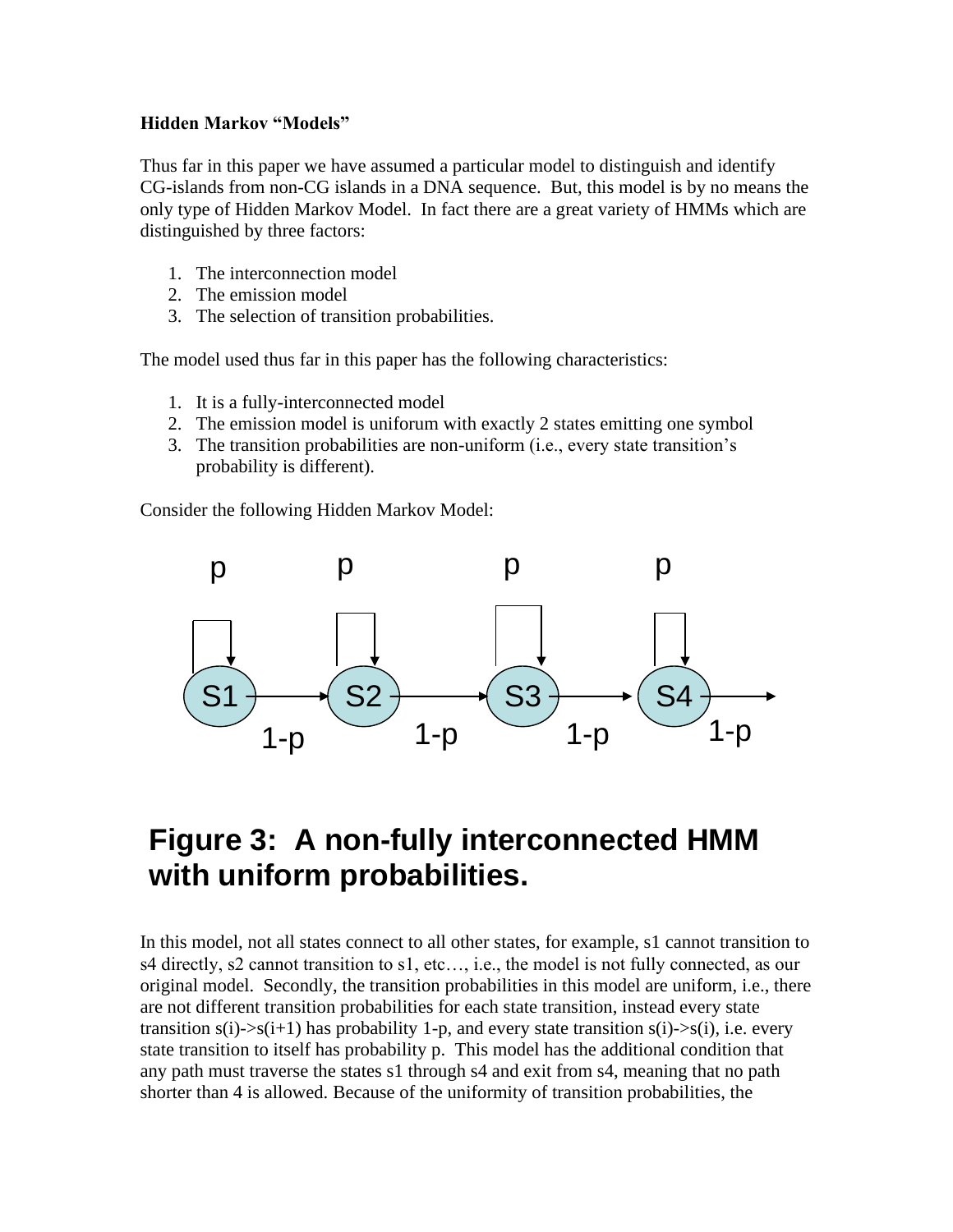probability of any path can be given by a formula (which was not true of our original model, which required the separate arithmetic calculation of the probability of each path. The path probability formula for this HMM is:

 $P^{\wedge}(L-n(s))$ <sup>\*</sup> (1-p)^n(s), where L is the length of the path, n(s) is the number of states in the HMM, which is here 4, and p is a specific probability, say, .33. Then for each path of length L, say L is 10, the probability would be  $.33^6 * .67^4 = .00026$ . Furthermore, we can say in this case that there are  $L!/n!(L-n)!$  possible paths of length L. For  $L = 10$  there would be 210 paths, and the total probability summed over all possible paths would be:  $(P^{\wedge}(L-n(s))) ((1-p)^{\wedge}n(s)) ( L!/n!(L-n)!).$ 

Note: sum of all probabilities is not 1, why?

Now, all Hidden Markov Models can be described by an  $n(s)$  x  $n(s)$  matrix, where the transition probability equals zero for every cell where there is no connect or transition from  $s(i)$  to  $s(i+1)$ . Consider the following matrix to describe the Hidden Markov Model above:

|                | s1 | s2  | s3  | s4  | end |
|----------------|----|-----|-----|-----|-----|
| s1             | D  | 1-p |     |     |     |
| s <sub>2</sub> |    | D   | 1-p |     |     |
| s3             |    |     |     | 1-p |     |
| s <sub>4</sub> |    |     |     | D   | 1-p |

### **Table 4: Transition probability matrix of Hidden Markov Model in Figure 3.**

So far we have discussed the state transition connection model and transition probability model for this HMM, but we have not discussed the emission model. Consider that in any HMM there is a many-to-one mapping between states and possible symbols in the observed sequence. In our original model there was a 2:1 mapping between  $+$  and  $$ states and the observed sequence symbols (A,C,T,G). Namely, 2 states, C+ and C- both emitted symbol C, 2 states T+ and T- both emitted symbol T, etc... Because of this 2:1 mapping, we were able to determine the number of possible paths that could emit an observed sequence of length L. For example, there were 2^4 possible paths that could emit a sequence of length 4, or  $s$ (cs) $\Delta$ L possible paths.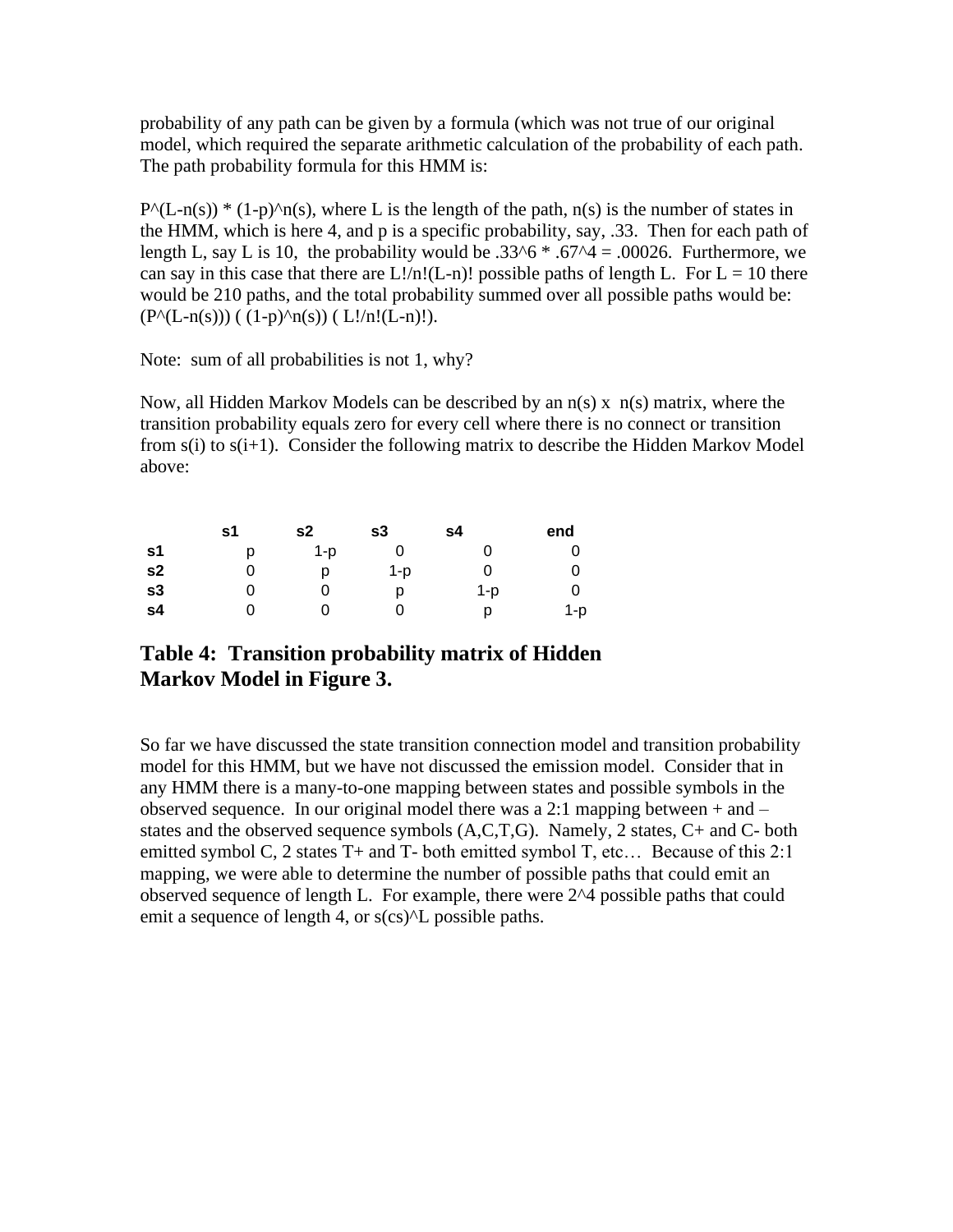In other models, things may not be so neat. A state transition model along with its emission mapping determines the possible observable sequences of length L that can be emitted.

|                | А | В | C |
|----------------|---|---|---|
| s <sub>1</sub> | 1 | 0 | 0 |
| s <sub>2</sub> | 1 | 0 | 0 |
| s3             | 0 | 1 | 0 |
| s4             | ი | ŋ | 1 |

#### **Table 5: Emission mapping between states and letters or symbols emitted for Figure 3.**

Consider Table 5 which shows the mapping between states of Figure 3 and the letters or symbols they emit. Here two states, s1 and s2 emit A, s3 emits only B and s4 emits only C. Because there are more states than letters emitted this is a Hidden Markov model, though in some ways an unlikely one (most emission models will be a simple many-toone relationship between states and emitted symbols, where  $n(cs) > 1$  and  $n(cs)$  is an integer). The point here is that the state model together with the emission mapping determine which and how many observed sequences are possible. Consider an observed sequence of length 4. In the Figure 3 model, there is only ONE set of state transitions possible and therefore only one observable sequence possible: the state sequence is S1-  $>>2-&>s3-&>s4$ , the emitted sequence is AABC, and the probability is  $(1-p)^n n(s)$ . Now consider an observed sequence of length 5.



**Figure 4: A possible Markov Chain State Transition Diagram with Semi-Uniform Transition Probability Assignments.**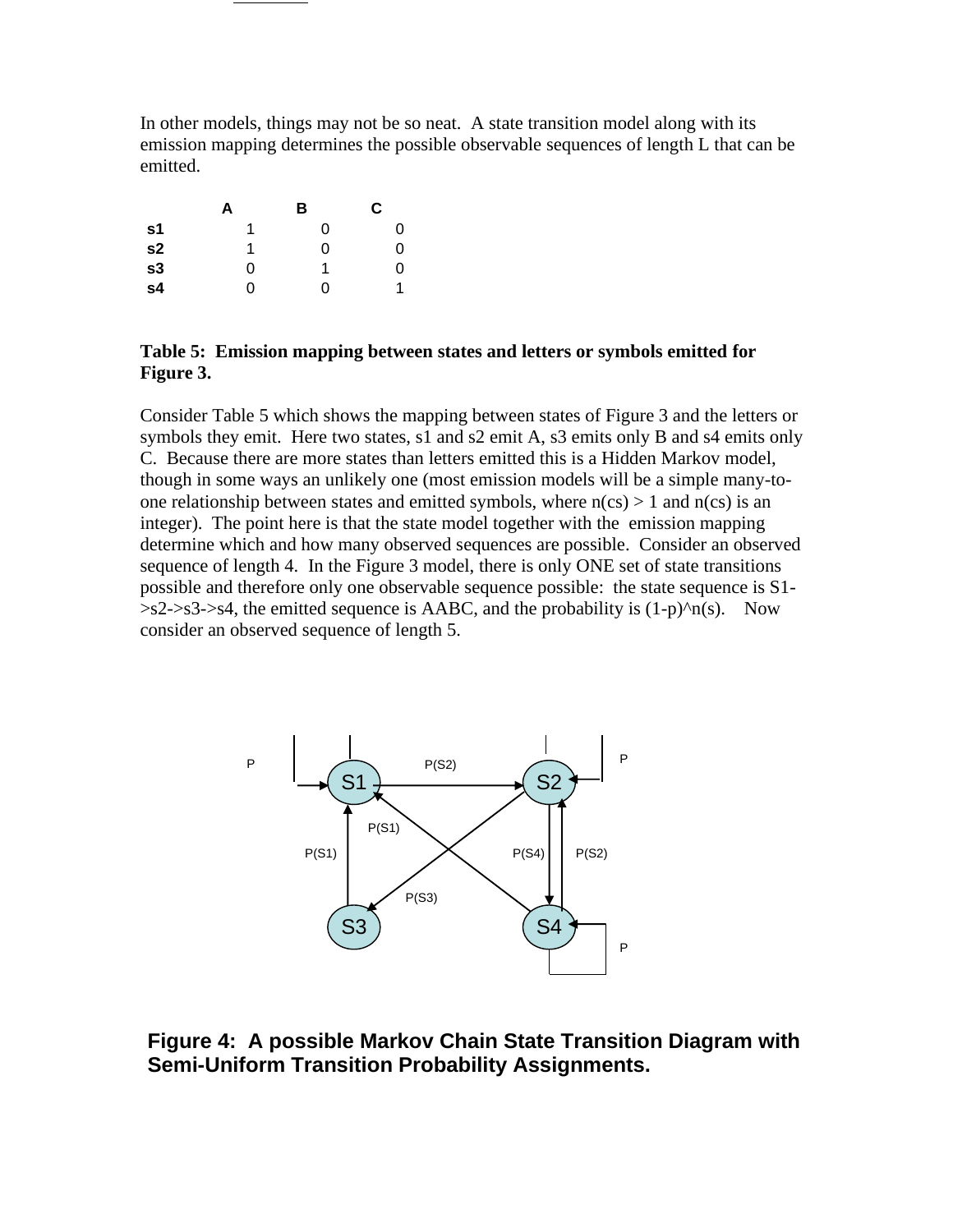In Figure 4 we present an unorthodox Markov model, if only to show that such a model is possible, and that in fact there are as many models for n(s) states as there are subsets of an n(s) x n(s) connection matrix. I leave it as an exercise of combinatorics to calculate exactly how many connection models are possible given n(s) states.

Consider below the connection model and transition probability assignment of the state transition diagram presented in Figure 4:

|    | s1    | s2    | s3    | s4    | Ħ<br><b>branches</b> |
|----|-------|-------|-------|-------|----------------------|
| s1 | р     | p(s2) |       |       |                      |
| s2 |       | р     | p(s3) | p(s4) | 3                    |
| s3 | p(s1) |       | U     |       |                      |
| s4 | p(s1) | p(s2) | U     | р     | າ                    |

#### **Table 6: Connection Model Matrix and Probability Assignments of the Unorthodox State Transition Diagram Presented in Figure 4**.

In this unorthodox but possible Markov chain state transition model, there are a number of things to note. First, this model, as in any possible model, can be described by an n(s) x n(s) matrix. Note that the model is NOT binary, i.e., each state does not possibly transition to exactly two other states, as in our CG island model. The number of states to which any particular state may transition varies, as indicated by the # branches parameter. Here the probability assignments are not all unique (non-uniform) but not simple and consistent as in the Markov model in Figure 3 (uniform). Here, those states that transition to themselves all transition to themselves with probability p (note S3 does NOT transition to itself). Secondly, any state that transitions to a second state, transitions with a probability consistent with that second state. I.e., all states that transition to S1, other than S1, transition with probability  $p(s1)$ , and all states that transition to S2, other than S2, transition with probability  $p(s2)$ , and so on.

Now that we've discussed the connection model and transition probability model for our unorthodox (but possible) Markov model, let's consider the emission model (the mapping from states to observed symbols). For simplicity, let's use the same emission model as was used for Figure 3.

Now, if we consider an observed sequence of length L, we can determine the number of unique sequences of length L that the model can emit, we can determine which sequences are NOT possible, we can determine all the paths that can produce a particular observed sequence, and we can determine the probability of any particular observed sequence, as well as the optimal probability (probabilities) paths of any particular observed sequence.

To do this, we are interested here in formalizing general algorithms that should be able to take ANY connection model, with ANY transition probability assignments, and ANY emission models, and determine any of the matters discussed in the paragraph above. Note that as the models become more complex and less uniform, it becomes harder to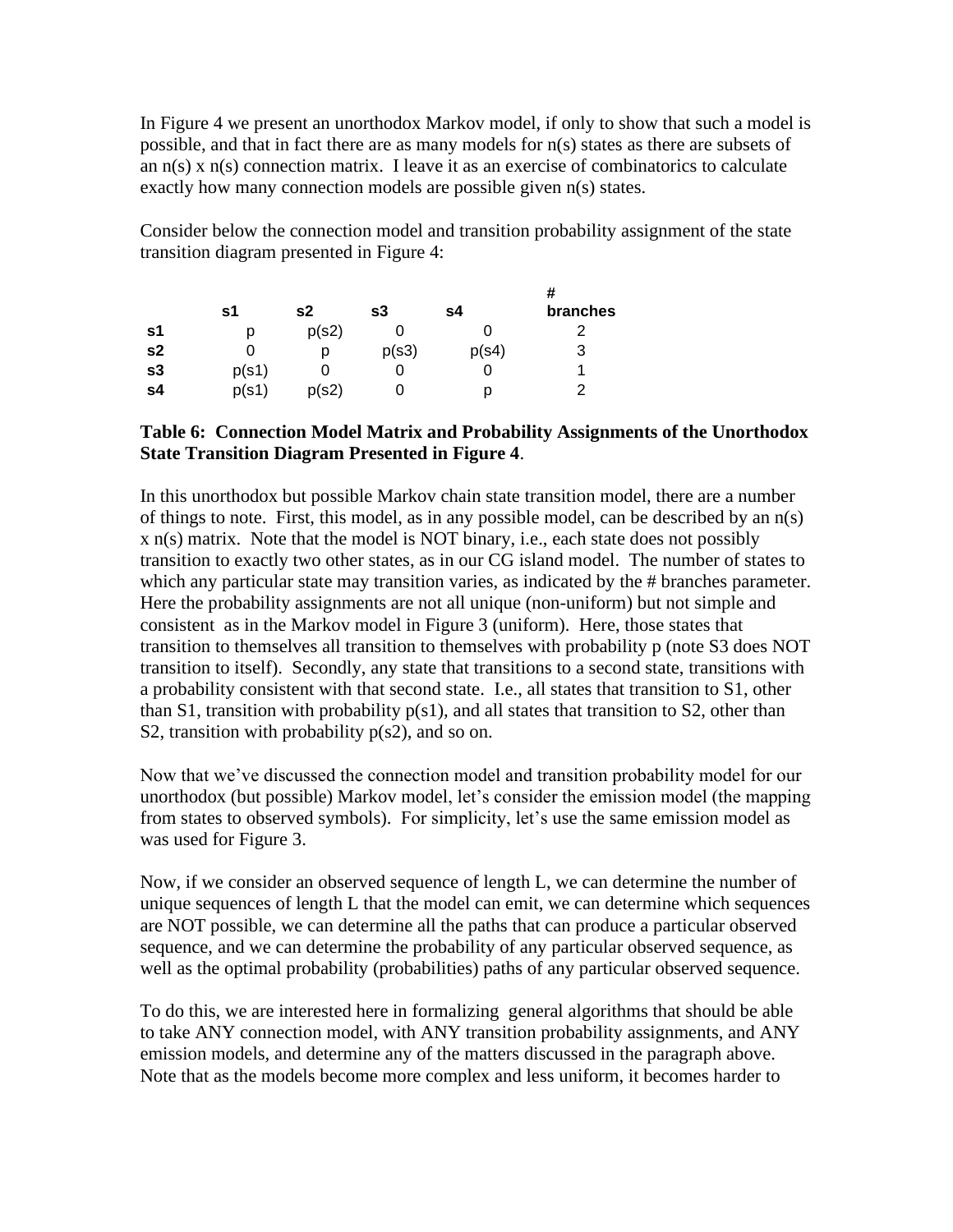model them with a mathematical formula, but still quite conducent to modeling them with an algorithm that could be executed by a computer.



**Figure 5: The 11 possible state paths of the Model in Figure 4, given start state S1 and L = 4 and their path probabilities.**

Given start state S1, and our model and computational model will allow any state to be a start state, the paths and path probabilities are as stated in Figure 5. Note that the path probability calculation would include a probability for starting in state S1, either .25 or  $(p*p(s1)^2)/3$ , as only 2 states other than s1 can transition to S1 in this model (s3 and s4).

Now, with the emission model used in Table 5, we can state the observed sequences of length 4 that can be emitted by this model:

- 1. There would only be 5 unique observable sequences emitted: AAAA, AAAB, AAAC, AABA, and AACA.
- 2. Examples of impossible sequences would be: CAAA, AABC, or AACB.

Of the possible emitted sequences, we can determine all of the paths that could emit a specific possible observed sequence. Consider sequence ABAA. S2->s3->s1->s1 or s2- >s3->s1->s2 are the only sequences that could have produced ABAA. The constraints on the model determine this: B can only be emitted by s3 and s3 can only be preceeded by s2, therefore the first two states in the sequence must be s2->s3. s3 only transitions to s1, therefore the third state must be s1, and since s1 can transition either to s1 or s2, two paths are possible.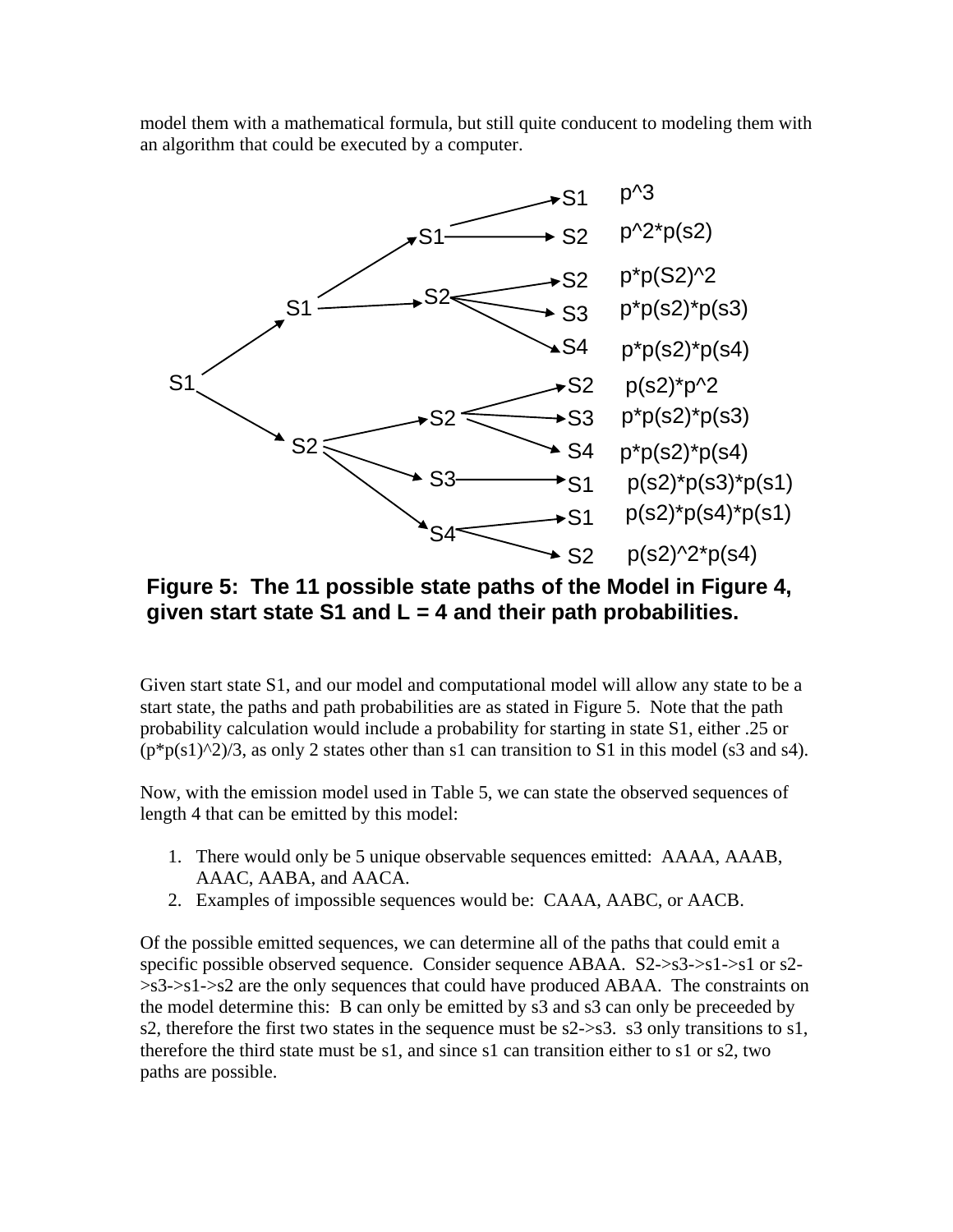But, what we want are general algorithms which can determine each of the parameters above.

Note to professor – I am working on these general algorithms and a program which can execute these general algorithms. A generalized version of the Viterbi and forward algorithms as well as some other algorithms should accomplish this. We could also use graph theory to create a model generator, where the user inputs n(s) states and fills in a connection matrix to determine which connections are possible (where the default connection or adjacency index is 0), and what the probabilities are for each connection. Along with an emission model, all of the parameters above are computable. I have written a program called graph creator which can be modified for this purpose.

#### Silent State HMMs

One other topic should be discussed in discussing the variety of Markov Models that can be used to model biological phenomena. This is "silent states." Simply, a "silent state" is a state which emits no symbols. It may be transitioned to or from like any other state, with a specified transition probability, but it itself emits no observable symbol. Consider the following model which includes silent states (represented as boxes rather than circles):



# **Figure 6: Example HMM with Silent States.**

Here the HMM with silent states is a non-fully interconnected HMM with three uniform probabilities: one for transition between silent states (ssp), one for transition between real and silent states (sp), and one for transitions between real states. A 'real' state, simply, is one which emits a symbol. The following connection matrix describes the HMM with silent states in Figure 6: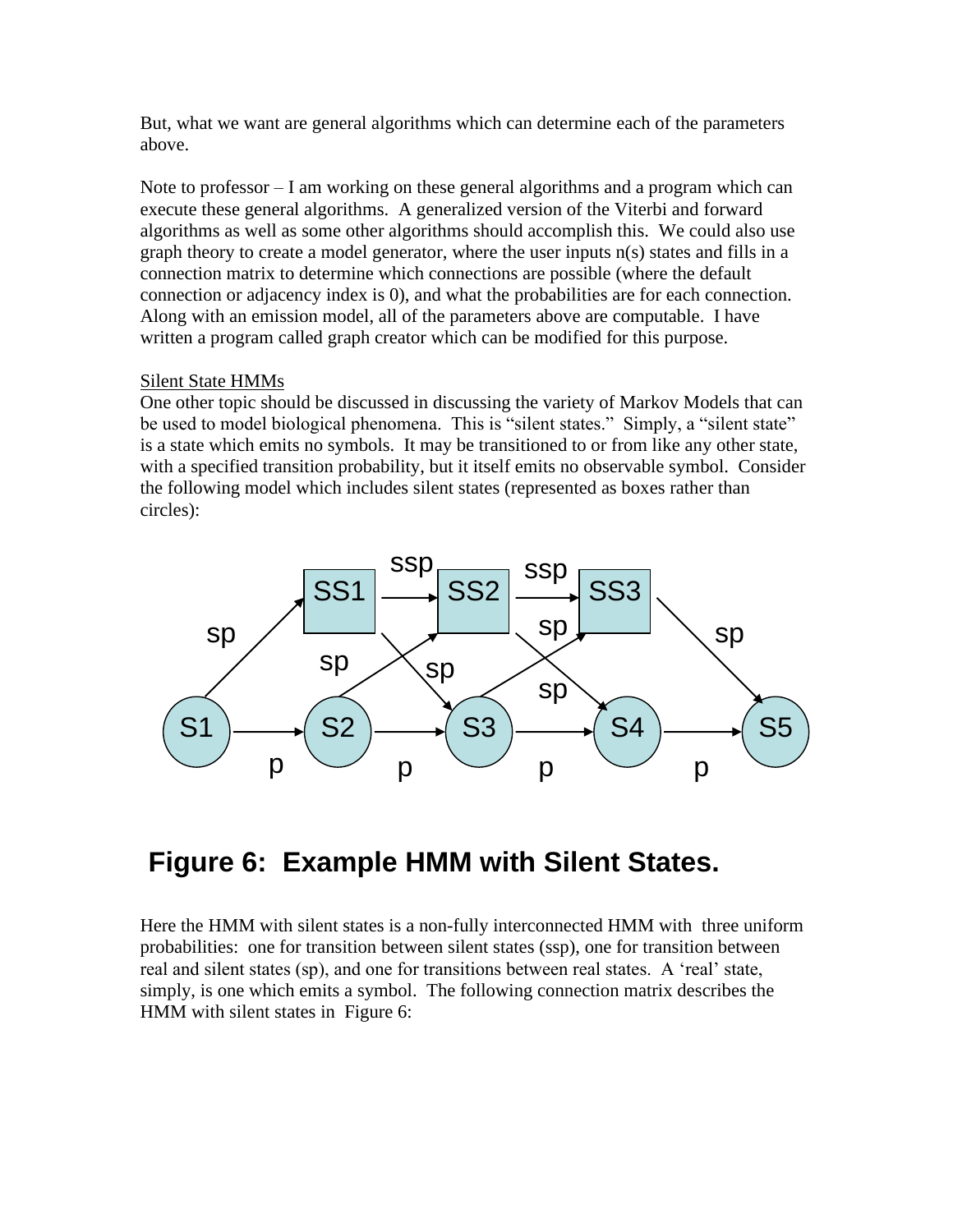|                | s1 | s2 | s3 | s4 | s5 | ss1 | ss2        | ss3 |
|----------------|----|----|----|----|----|-----|------------|-----|
| s1             |    |    |    |    |    | sp  |            |     |
| s <sub>2</sub> |    |    |    |    |    |     | sp         |     |
| s3             |    |    |    |    |    |     |            | sp  |
| s4             |    |    |    |    |    |     |            |     |
| s <sub>5</sub> |    |    |    |    |    |     |            |     |
| ss1            |    |    | Sp |    |    |     | <b>SSP</b> |     |
| ss2            |    |    |    | sp |    |     | 0          | ssp |
| ss3            |    |    |    |    | sp |     |            |     |

#### **Table 7: Connection and Transition Probability Matrix for HMM in Figure 6 with Silent States.**

Now, even if every real state emits one symbol, Figure 6 is still an HMM, because there is a many to one relationship between states sequences (paths) and observed symbols. I.e., because of the silent states many possible paths may result in the same sequence of observed symbols. Let's suppose real states 1 through 5 emit symbols A through E, respectively. Then, starting with state s1, and given a state path of 5 states, the following sequences could be emitted: ABCDE, ABCE, ABDE, ABE, ACDE, ACE, ACD, AC, AE, and A. I.e., there would be 10 paths, emitting 10 unique sequences. But note that since each path is 5 states long, and many emitted sequences are shorter than 5 symbols, silent states are involved in the emitted sequences being shorter than the number of state transitions. In general, models with silent states should avoid silent states which can transition to themselves, this could result in a large number of state transitions with no corresponding emitted symbols.

#### Higher Order Markov Models

So far the Markov Models we have been considering are of order one. Namely, the probability of the system being in a certain state at a certain time or a symbol occupying a certain position in a sequence depends only on the previous state. But, a Markov model could be developed where the probability of the system being in a certain state at a certain time is based upon the n previous states. Here n gives the order of the Markov model, i.e., n-order Markov models are possible. Thus far we have only considered order one Markov Models, and we may discuss higher order Markov Models elsewhere in this paper.

#### Selecting a Markov Model to Model a Biological Phenomenon

We have thus far introduced the breadth of Markov models, but we haven't discussed how to choose a Markov model among these many possible Markov models to model a certain biological phenomenon. To reiterate, three things must be chosen to use a Markov model to model a biological phenomenon: the connection model, the transition probability model, and the emission model. The connection model determines the finite state machine. If the biological phenomenon to be modeled can results in ANY possible combination of letters ACTG, then a fully connected model should be used as in our original example. The fully connected model can then be modified by the selection of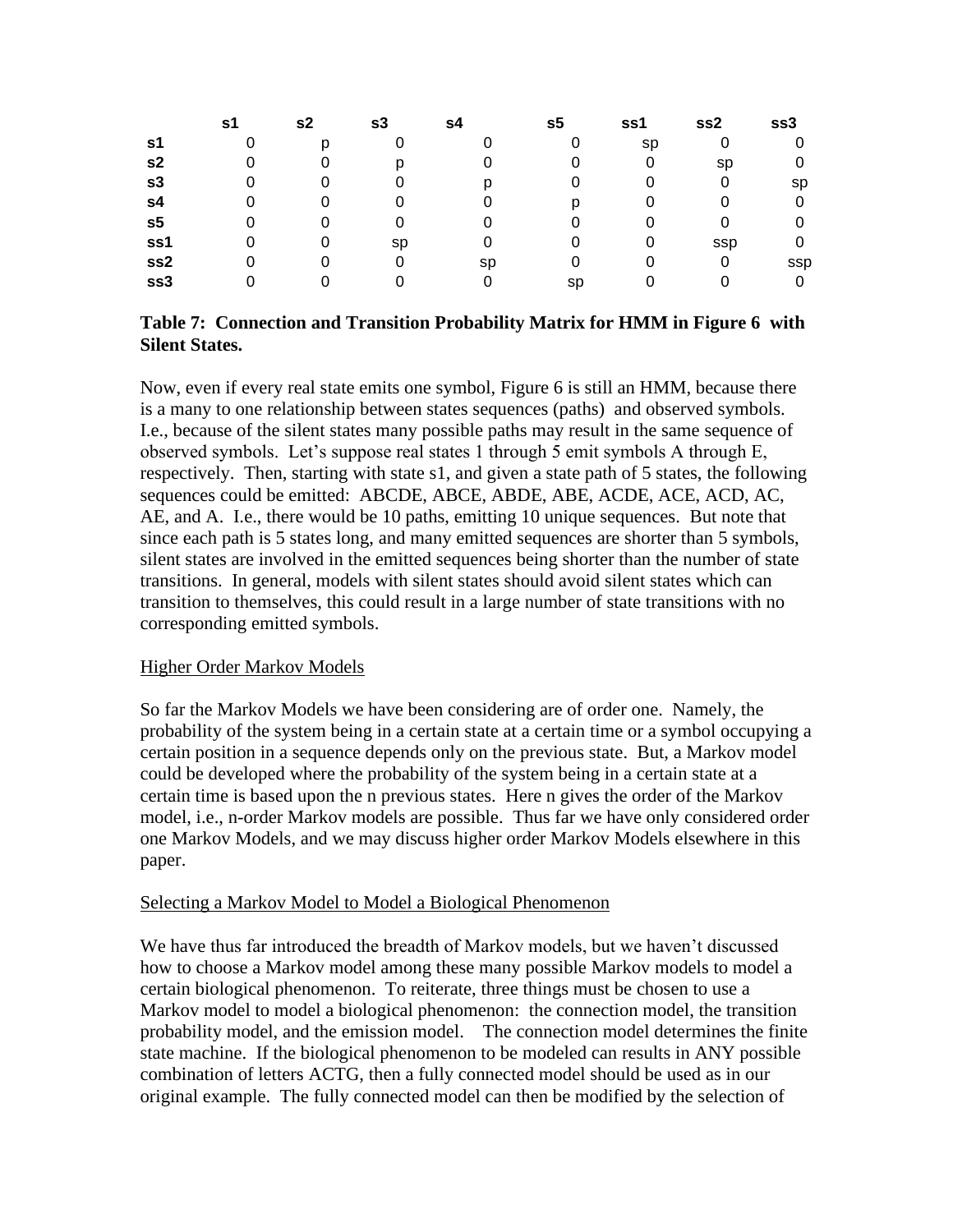transition probabilities to influence which sequences are more or less likely. When determining the connection model, the number of states must first be selected. The states should each represent an actual state that the biological phenomenon could be in at any one time. The connection model should preclude sequences of states that are not possible in the observed phenomenon. Low transition probabilities should be selected for states that are unlikely to succeed eachother, and higher probabilities should be selected for states that are more likely to succeed eachother. The emission model should be a mapping of what possible states could result in the observed phenomenon or state of the biological system.

These are just guidelines as there is no science behind Markov Model design to model a biological phenomenon; it seems, rather, to be a bit of an art.

#### Section Summary.

In this section on Markov Models, I have attempted to show how MANY Markov models are possible. I have shown how ANY Markov model consists in three things: a connection model, a transition probability model, and an emission model. A uniform and an unorthodox model was presented to demonstrate the diversity of such possible models. There was also some discussion on how a model may be selected to model a biological phenomenon, which is more of an art than a science.

### **Part II - Markov Chains for Pairwise Alignment**

Now we will turn our attention to another application of HMMs: pairwise alignment. By pairwise alignment, we mean aligning two sequences to determine whether they are related. These may be either nucleotide sequences or amino acid sequences, for example. In our example we will consider two amino acid sequences. By a 'pairwise alignment' more exactly we mean that for two sequences of lengths n and m respectively, the ith amino acid of each sequence is compared and scored. If the same amino acid is found at the ith position in the sequence, the score is high, if the two amino acids don't match at the ith position, the score may be positive or negative: if the score is positive, the second amino acid is likely to have been substituted for the first amino acid, i.e., there is still some evolutionary relation between the two amino acids; if the score is negative, the second amino acid is unlikely to have been substituted by the first amino acid.

The scoring system is used to identify sequences that are related that may not have many exact matches between amino acids (or nucleotides) based upon the theory that related sequences may look quite divergent over time based upon amino acid (or nucleotide) substitutions. Through evolution a sequence diverges create two or more related sequences, which may appear unrelated at a later time. These substitutions may include insertions, deletions, or mutations of the nucleotides in the DNA. Hence the scoring system is used to score these substitutions (insertions and deletions) as 'gaps.' A high score is accorded an exact nucleotide or amino acid match. If the two nucleotides or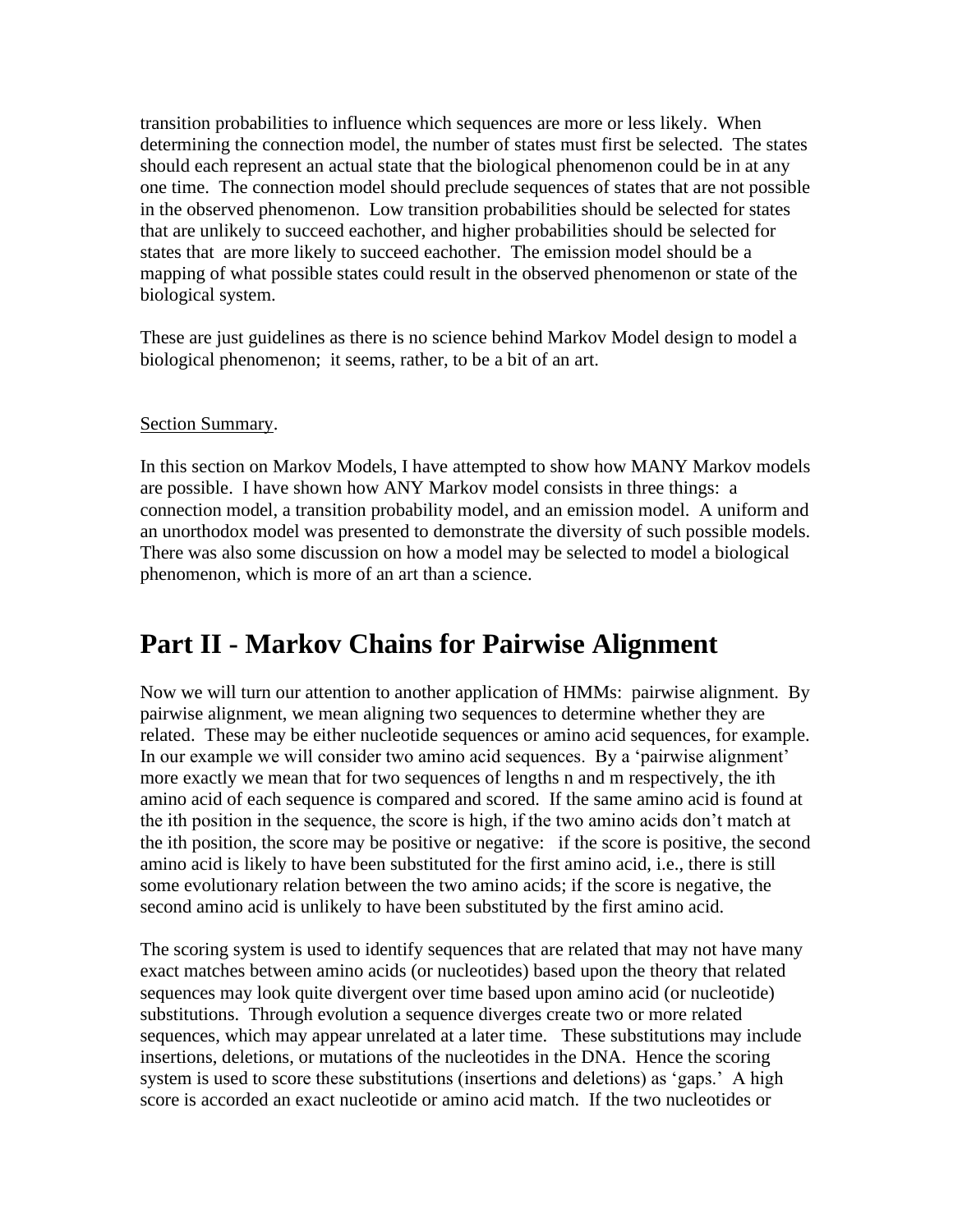amino acids at position i of both sequences do not match, a positive score may still be accorded if, it is determined by sampling a proteome or genome, that there is a likelihood of the amino acid (or nucleotide) of the second sequence would replace the amino acid (or nucleotide) of the first sequence. The likelihood may be based upon biochemical similarities, for example, between two amino acids. If two amino acids (or nucleotides) at position i of two sequences do not match, in most cases, a negative score will be recorded, indicating that it is unlikely that the amino acid in the second sequence, for example, would replace the amino acid at that position in the first sequence, i.e., it is more likely that the two sequences are not related.

The scoring system is based upon the log of the ratio of the likelihood that two nucleotides or amino acids would occur together over the likelihood that they would each occur separately. This can be expressed mathematically as:

 $s(a,b) = log[ p(a,b) / (q(a)q(b)) ]$ 

where a is amino acid or nucleotide one and b is amino acid or nucleotide two, and  $p(a,b)$ is the probability of the occurrence of the two nucleotides or amino acids at the same position i in a sequence, and q(a) is the probability of just the occurrence of amino acid or nucleotide a times q(b) the probability of just the occurrence of nucleotide or amino acid b at a position i in the sequence. The probabilities are derived from sampling the frequency of occurrences of nucleotides or amino acids or the frequency of their cooccurrence in a large number of sequences in genomic and proteomic databases, respectively.

Consider the following matrix, which is known as the BLOSUM50 substitution matrix, which gives log odds scores (log ratios) of the likelihood or unlikelihood of the cooccurrence of the twenty amino acids (hence a 20 by 20 matrix).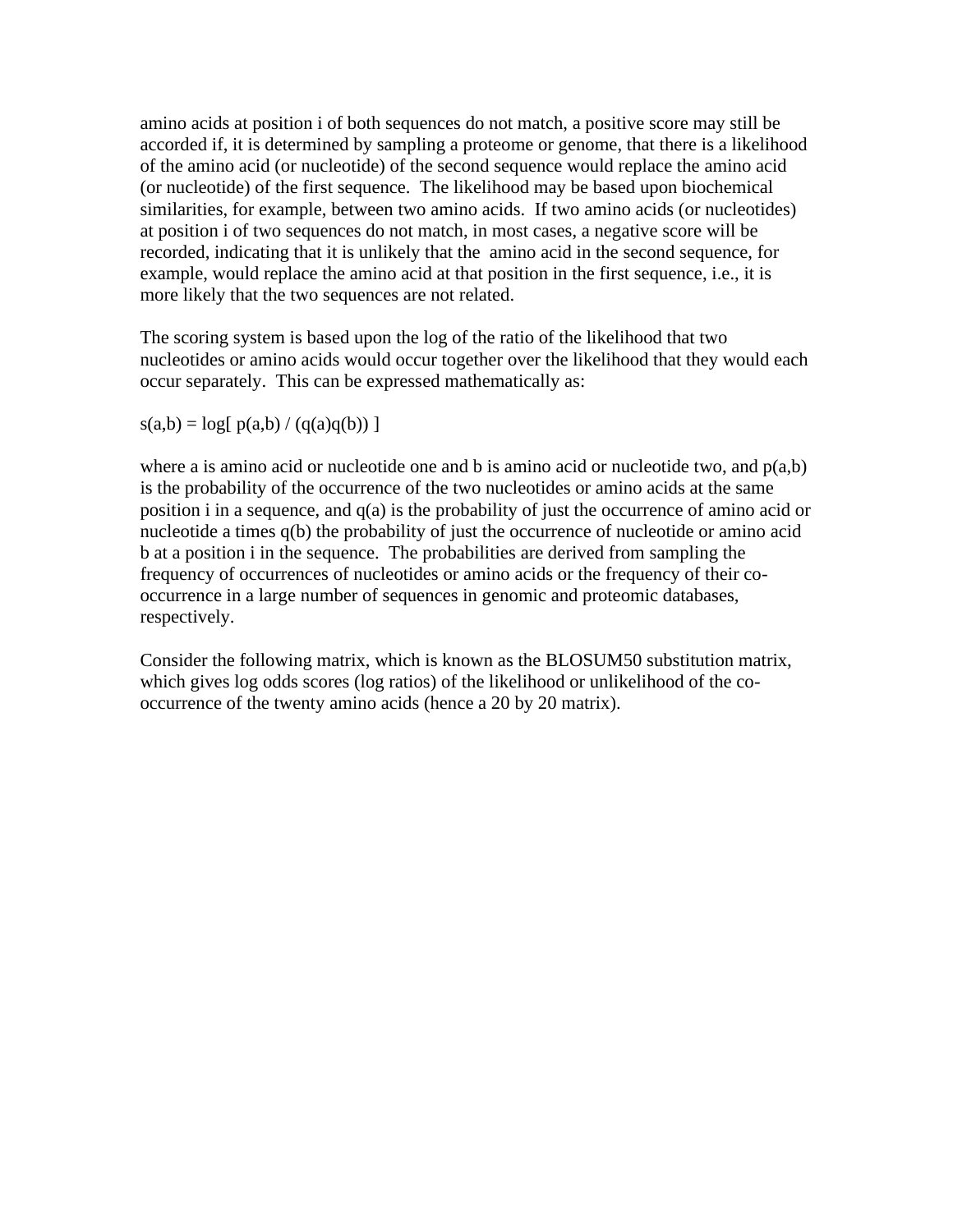|    | A            | R              | N              | D            | С    | Q              | Ε              | G    | н            | ш                       |              | Κ              | М              | F           | Р    | s              | т              | w              | Υ                       | v        |
|----|--------------|----------------|----------------|--------------|------|----------------|----------------|------|--------------|-------------------------|--------------|----------------|----------------|-------------|------|----------------|----------------|----------------|-------------------------|----------|
| A  | 5            | $-2$           | $-1$           | $-2$         | $-1$ | $-1$           | $-1$           | 0    | $-2$         | $-1$                    | $-2$         | $-1$           | $-1$           | $-3$        | $-1$ | 1              | $\Omega$       | $-3$           | $-2$                    | $\Omega$ |
| R  | $-2$         | $\overline{7}$ | $-1$           | $-2$         | $-4$ | 1              | $\Omega$       | $-3$ | 0            | $-4$                    | $-3$         | 3              | $-2$           | $-3$        | $-3$ | $-1$           | $-1$           | $-3$           | $-1$                    | $-3$     |
| N  | $-1$         | $-1$           | $\overline{7}$ | $\mathbf{z}$ | $-2$ | 0              | 0              | 0    | 1            | $-3$                    | $-4$         | $\Omega$       | $-2$           | $-4$        | $-2$ | 1              | 0              | $-4$           | $-2$                    | $-3$     |
| D  | $-2$         | $-2$           | $\overline{2}$ | 8            | $-4$ | $\Omega$       | $\overline{2}$ | $-1$ | $-1$         | $-4$                    | $-4$         | $-1$           | $-4$           | $-5$        | $-1$ | $\Omega$       | $-1$           | $-5$           | $-3$                    | $-4$     |
| C  | $-1$         | $-4$           | $-2$           | $-4$         | 13   | $-3$           | $-3$           | $-3$ | $-3$         | $-2$                    | $-2$         | $-3$           | $-2$           | $-2$        | $-4$ | $-1$           | $-1$           | $-5$           | $-3$                    | $-1$     |
| Q  | $-1$         | 1              | $\Omega$       | 0            | $-3$ | $\overline{7}$ | $\mathbf{2}$   | $-2$ | 1            | $-3$                    | $-2$         | $\overline{2}$ | $\mathbf 0$    | $-4$        | $-1$ | 0              | $-1$           | $-1$           | $-1$                    | $-3$     |
| Е  | $-1$         | $\Omega$       | $\Omega$       | $\mathbf{2}$ | $-3$ | $\overline{2}$ | 6              | $-3$ | $\Omega$     | $-4$                    | $-3$         | 1              | $-2$           | $-3$        | $-1$ | $-1$           | $-1$           | $-3$           | $-2$                    | $-3$     |
| G  | 0            | $-3$           | 0              | $-1$         | $-3$ | $-2$           | $-3$           | 8    | $-2$         | $-4$                    | $-4$         | $-2$           | $-3$           | $-4$        | $-2$ | $\Omega$       | $-2$           | $-3$           | -3                      | $-4$     |
| н  | $-2$         | 0              | 1              | $-1$         | $-3$ | 1              | $\mathbf 0$    | $-2$ | 10           | $-4$                    | $-3$         | $\Omega$       | $-1$           | $-1$        | $-2$ | $-1$           | $-2$           | $-3$           | $\overline{2}$          | $-4$     |
| Τ. | $-1$         | $-4$           | $-3$           | $-4$         | $-2$ | $-3$           | $-4$           | $-4$ | $-4$         | 5                       | $\mathbf{2}$ | $-3$           | 2              | $\mathbf 0$ | $-3$ | $-3$           | $-1$           | $-3$           | $-1$                    | 4        |
| L  | $-2$         | $-3$           | $-4$           | $-4$         | $-2$ | $-2$           | $-3$           | $-4$ | $-3$         | $\mathbf{2}$            | 5            | $-3$           | 3              | 1           | $-4$ | $-3$           | $-1$           | $-2$           | $-1$                    | 1        |
| ĸ  | $-1$         | 3              | $\Omega$       | $-1$         | $-3$ | $\overline{2}$ | 1              | $-2$ | 0            | $-3$                    | $-3$         | 6              | $-2$           | $-4$        | $-1$ | 0              | $-1$           | $-3$           | $-2$                    | $-3$     |
| м  | $-1$         | $-2$           | $-2$           | $-4$         | $-2$ | $\Omega$       | $-2$           | $-3$ | $-1$         | $\overline{\mathbf{2}}$ | 3            | $-2$           | $\overline{7}$ | $\Omega$    | $-3$ | $-2$           | $-1$           | $-1$           | $\Omega$                | 1        |
| F  | $-3$         | $-3$           | $-4$           | $-5$         | $-2$ | $-4$           | $-3$           | $-4$ | $-1$         | $\Omega$                | 1            | $-4$           | $\mathbf 0$    | 8           | $-4$ | $-3$           | $-2$           | 1              | $\overline{\mathbf{4}}$ | $-1$     |
| P  | $-1$         | $-3$           | $-2$           | $-1$         | $-4$ | $-1$           | $-1$           | $-2$ | $-2$         | $-3$                    | $-4$         | $-1$           | $-3$           | $-4$        | 10   | $-1$           | $-1$           | $-4$           | $-3$                    | $-3$     |
| s  | $\mathbf{1}$ | $-1$           | 1              | 0            | $-1$ | $\mathbf 0$    | $-1$           | 0    | $-1$         | $-3$                    | $-3$         | $\mathbf 0$    | $-2$           | $-3$        | $-1$ | 5              | $\overline{2}$ | $-4$           | $-2$                    | $-2$     |
| т  | $\Omega$     | $-1$           | $\Omega$       | $-1$         | $-1$ | $-1$           | $-1$           | $-2$ | $-2$         | $-1$                    | $-1$         | $-1$           | $-1$           | $-2$        | $-1$ | $\overline{2}$ | 5.             | $-3$           | $-2$                    | $\Omega$ |
| W  | $-3$         | $-3$           | $-4$           | $-5$         | $-5$ | $-1$           | $-3$           | $-3$ | $-3$         | -3                      | $-2$         | $-3$           | $-1$           | 1           | $-4$ | $-4$           | $-3$           | 15             | $\overline{2}$          | $-3$     |
| Y  | $-2$         | $-1$           | $-2$           | $-3$         | $-3$ | $-1$           | $-2$           | $-3$ | $\mathbf{2}$ | $-1$                    | $-1$         | $-2$           | $\Omega$       | 4           | $-3$ | $-2$           | $-2$           | $\overline{2}$ | 8                       | $-1$     |
| ۷  | 0            | $-3$           | $-3$           | $-4$         | $-1$ | $-3$           | $-3$           | $-4$ | $-4$         | 4                       | 1            | $-3$           | 1              | $-1$        | $-3$ | $-2$           | 0              | $-3$           | $-1$                    | 5        |

#### **Table 8: N x N table of log odds (log ratio) of 20 Amino Acid Matches and Substitutions**.

Note that amino acids that match exactly, e.g. A:A, or K:K cells of the matrix, receive high scores. Elsewhere, although most of the scores are negative (logs of low probabilities), some non-exact matches are positive, e.g. amino acid M with amino acid L, which indicates the likelihood of a substitution of one amino acid for the other, probably due to biochemical similarities (more than exist between the already repeating amino group of all amino acids).

#### **Digression on the Biochemical and Organic Chemical Basis of the Log Odds Amino Acid Match and Substitution Table.**

It may be noted in the Amino Acid Match and Substitution Table that the highest scores are accorded to the pairing of one amino acid by the same amino acid. However where one amino acid is substituted by another amino acid (i.e., they don't match in the pairwise alignment), the score may be either positive (ranging from 1 to 4) or negative. Remember that the scores are derived from a statistical analysis of the probability of two amino acids being in the same position in two sequence (by frequency analysis of a large number of proteins) versus the random probability of the occurence of those two amino acids at that position in the sequence. Yet, the greater likelihood of two amino acids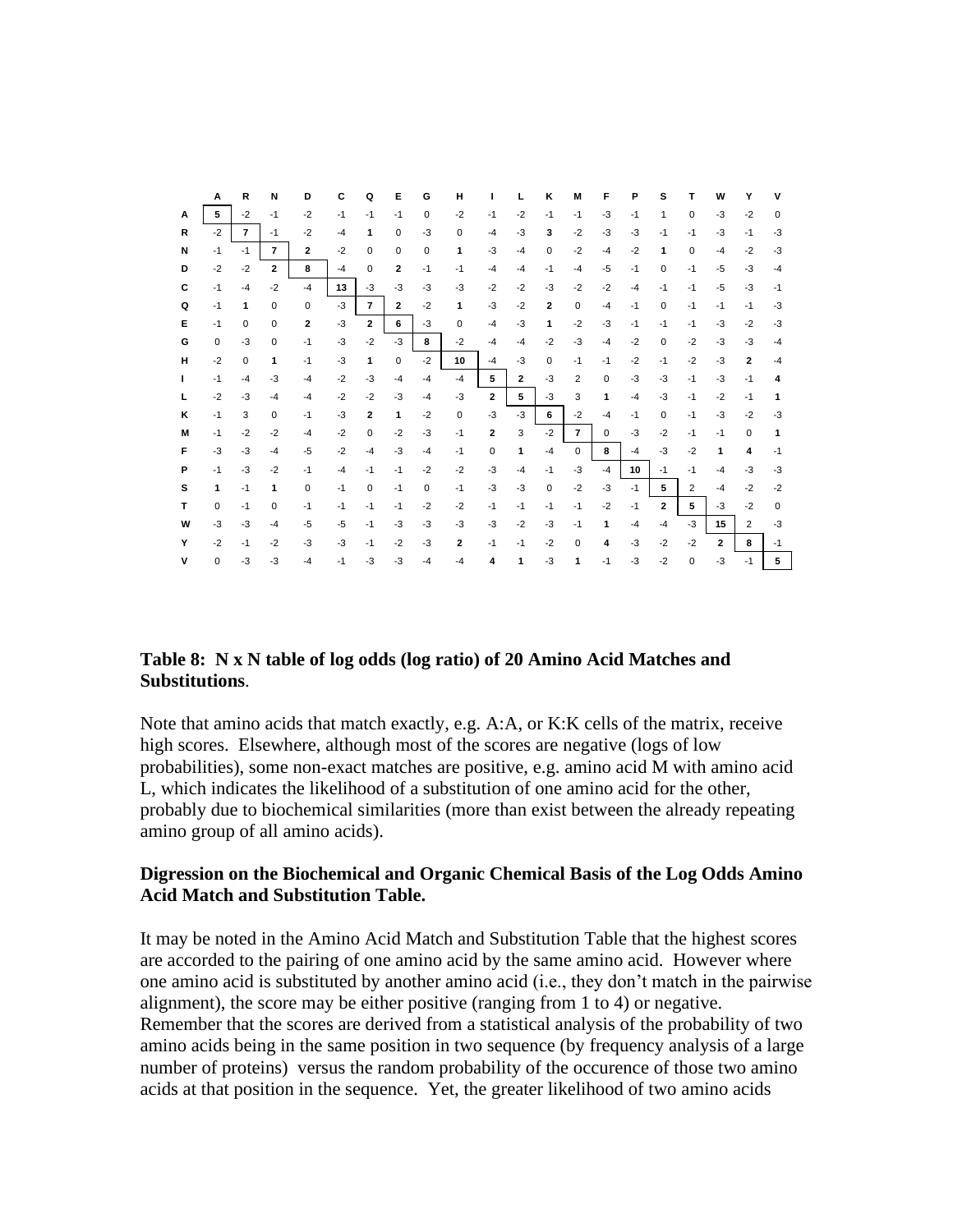being in the same position (e.g. Isoleucine  $(I)$  and Valine  $(V)$ ) versus the unlikelihood of two amino acids occurring in the same position (e.g. Glycine after Leucine), is not random but due to the biochemical (or organic chemical) similarity and hence likelihood of substitution of one amino acid of another. The basic idea is that the less similar the organic chemical structures of two amino acids, the less likely they are to be substituted for eachother and inversely the more similar the organic chemical structures of two amino acids, the more likely they are to be substituted for another. Hence we turn briefly to a chemical analysis of the similarity of the paired amino acids to give the scientific basis for their low or high pairing scores.

Consider some unmatched amino acid pairs which receive high scores. Take two high scoring unmatched (i.e., substitutions have occurred) amino acid pairs: Valine (V) and IsoLeucine (I), and Pheylalanine (F) and Tyrosine (Y). These pairs are both biochemically similar. Of course analyzed here are only the R groups or the amino acid side chain that differs in each amino acid, not the repeating NH2-CH-COOH group that is the same for all amino acids.



Figure 7: Phyenlalanine and Tyrosine differ only by a single hydroxyl group receiving score 4 in the subsitution matrix.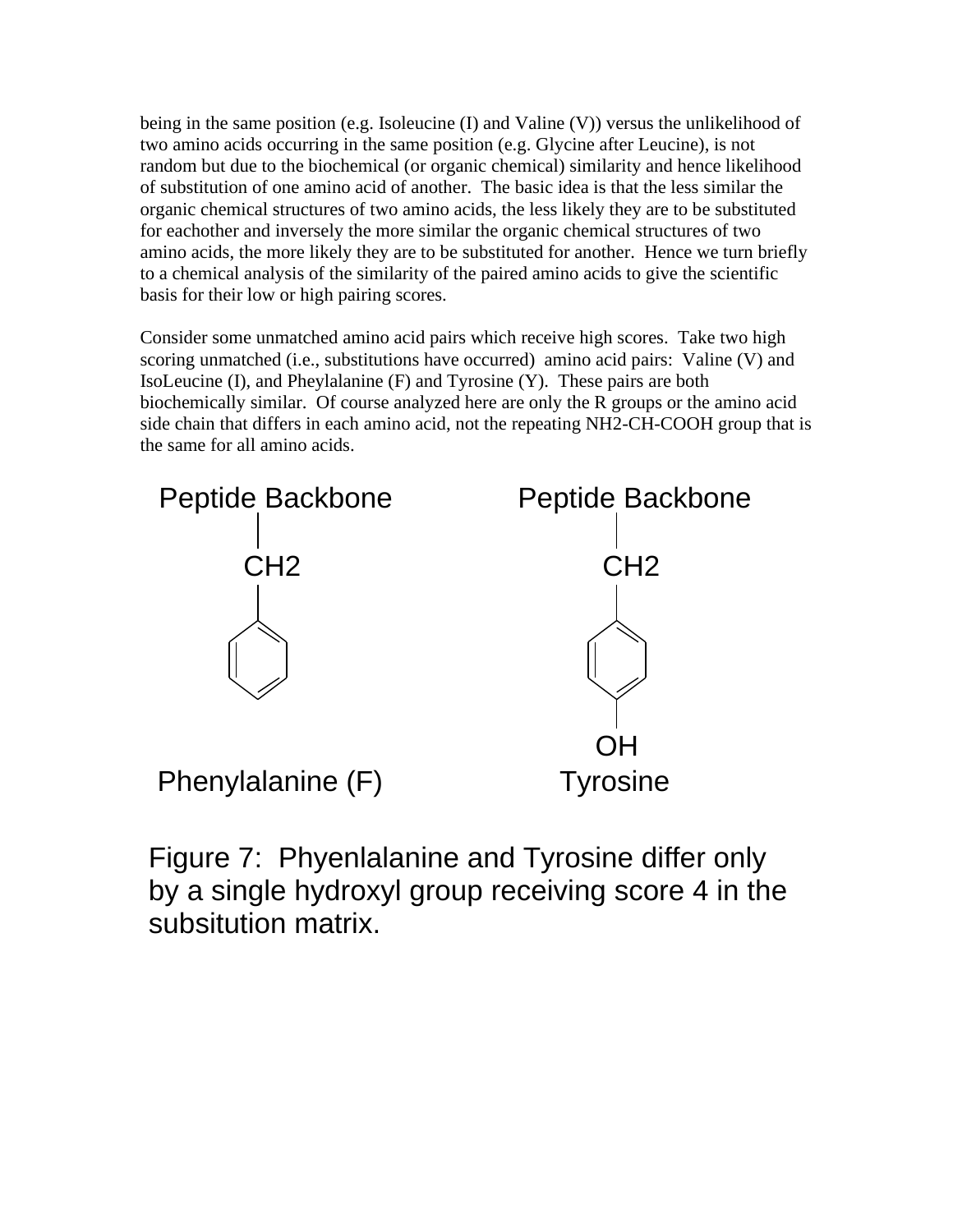

# Isoleucine (I) Valine (V)

# Figure 8: Isoleucine and Valine differ only by a single methyl group receiving score 4 in the subsitution matrix.

On the other hand, Leucine and Glycine are a pair that receive a negative four in the substitution matrix, because their chemical structures differ by four methyl groups and are thus less likely to be substituted: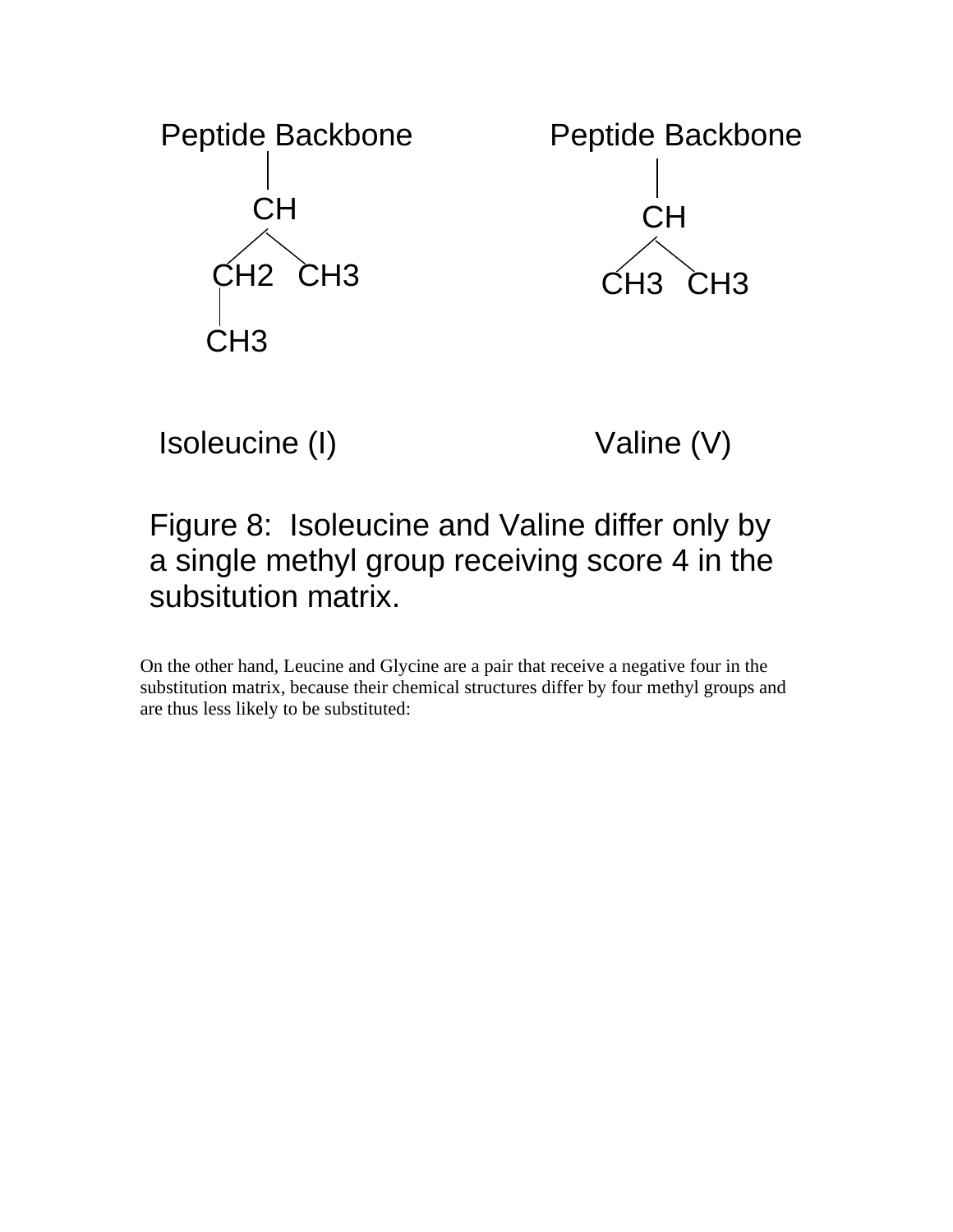

# Figure 9: Leucine and Glycine differ by four methyl groups receiving score -4 in the subsitution matrix.

Let's look at one other unlikely substitution, scored -5 in the pairwise matrix: tryptophan (W) and aspartic acid (D). It will be seen that the chemical structures of these two molecules are so different that their substitution is highly unlikely: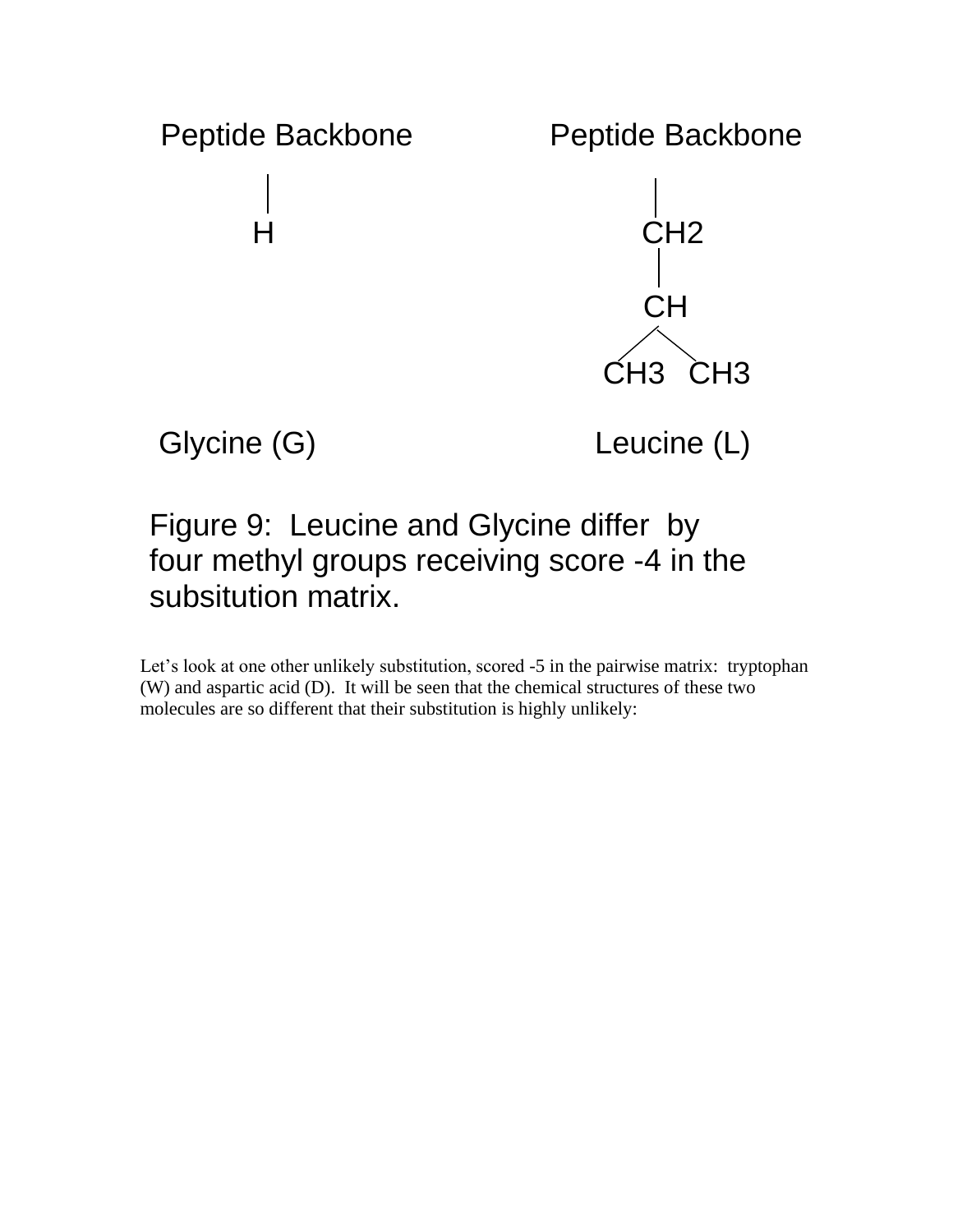

Figure 10:Tryptophan and Aspartic Acid differ so greatly in their chemical structure that they are extremely unlikely to be substituted for eachother, receiving a -5 in the subsitution matrix.

Next let's look at likely substitution that is nonetheless a bit more chemically involved than Valine to Isoleucine or Phenylalanine to Tryrosine, and receives therefore a score 3 rather than 4 (remember the actual scores are determine by a frequency analysis of proteins, this is simply a biochemical basis for the frequency of certain substitutions over others).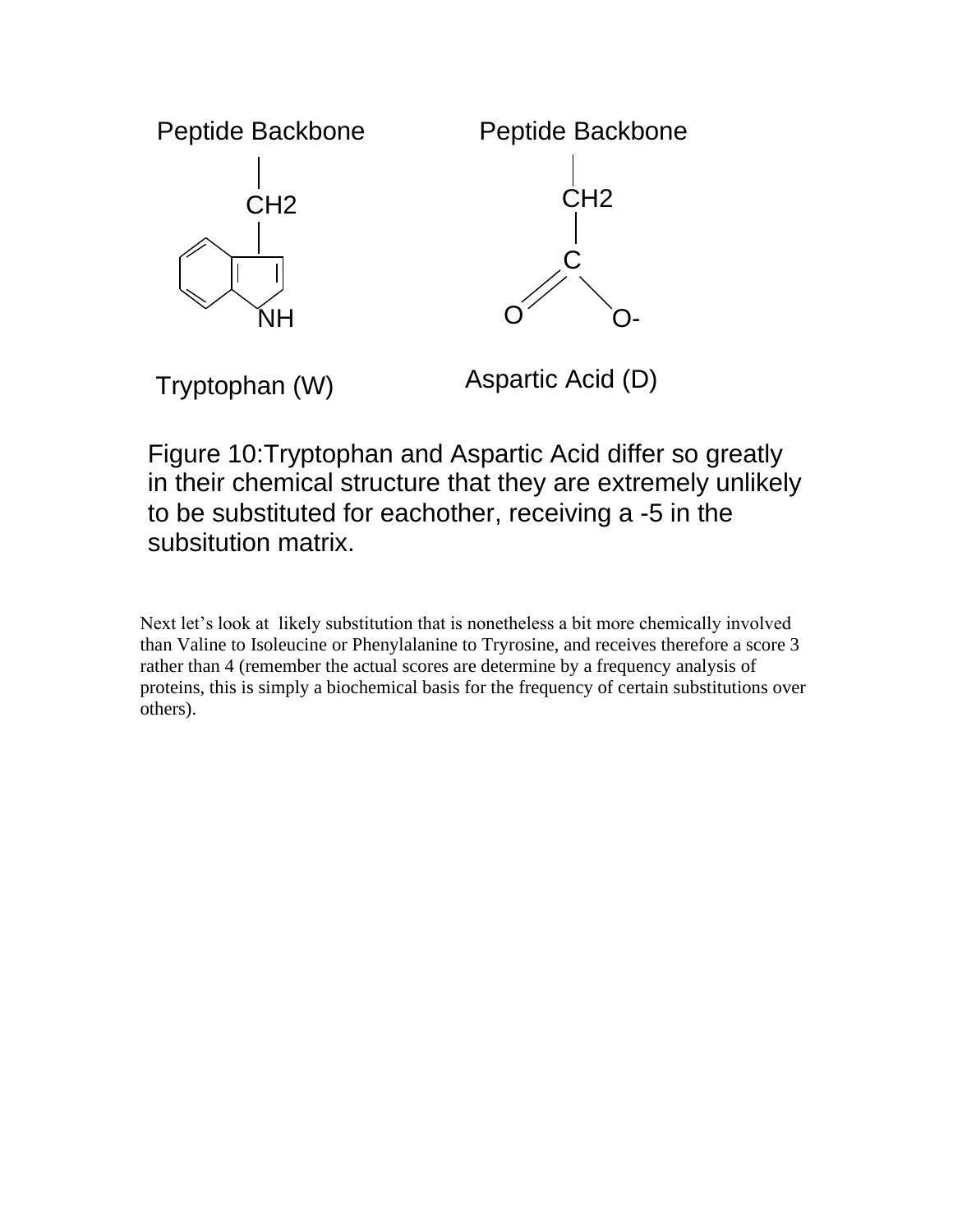

Methionine (M) Leucine (L)

Figure 11: Leucine differs from Methionine by substituting a sulfur atom for a methyl group, a slightly more complicated rearrangement that receives a score 3 in the subsitution matrix.

The rearrangement involves substituting a sulfur atom from a methyl group, breaking the two bonds between the carbon and the two methyl groups and establishing a carbonsulfur bond (for which the attached carbon receives one hydrogen, as carbon has a valence of four), and establishing a another carbon-sulfur bond between sulfur and the methyl group.

Let's look, just to round out our analysis, at the chemical basis of pairs that are scored 2 in the substitution matrix.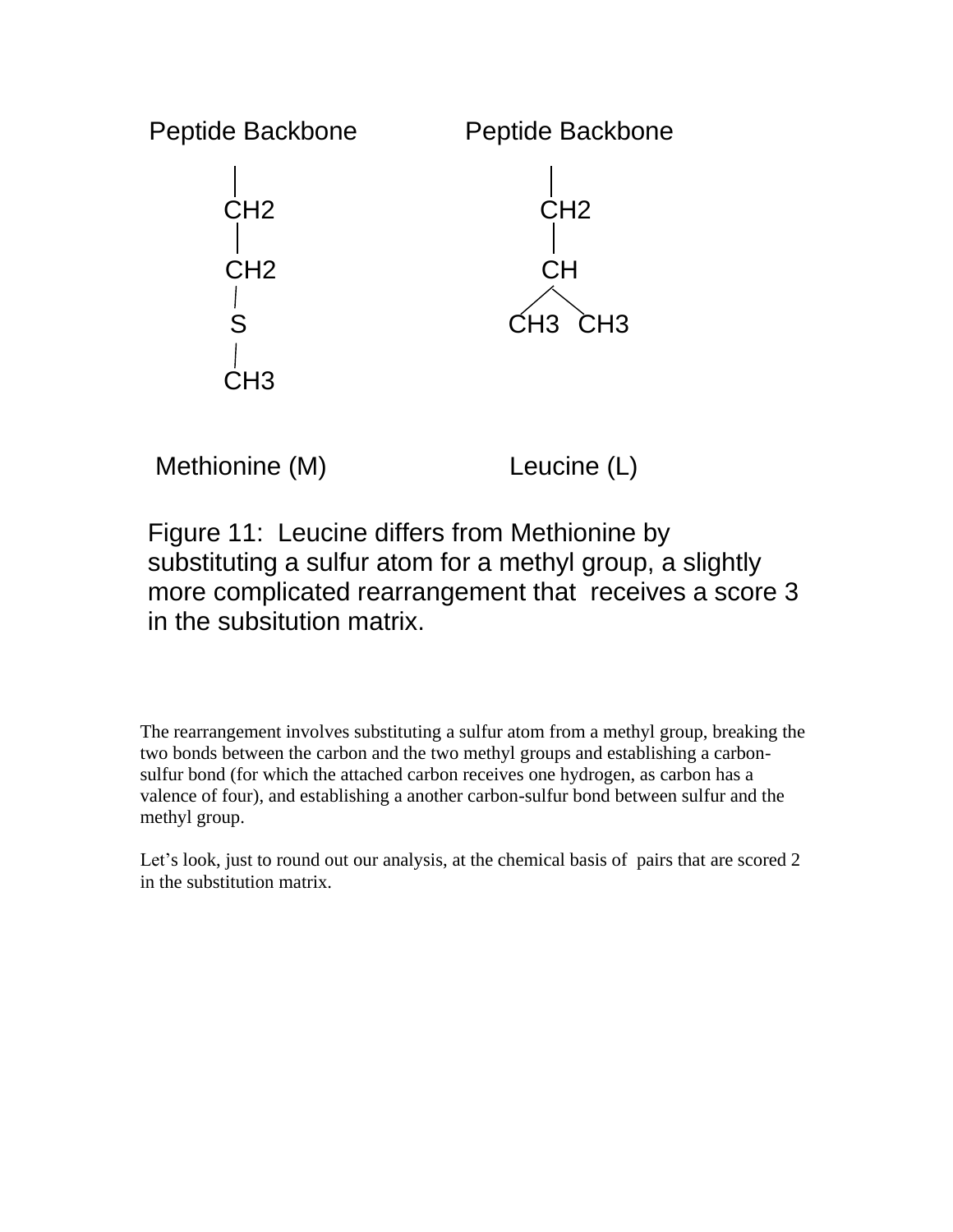

Figure 12: Aspartic acid can be substituted by Asparagine by substituting an amine (NH2) group for an ionic oxygen atom as part of a carboxyl group, changing an acid into a polar non-acid. The rearrangement receives a score 2 in the subsitution matrix.

Although there is only one substitution in this case, the substitution is less likely as a molecule that is acidic is being changed into a non-acid, which is nonetheless still polar. The oxygen ion is more likely, for example, to bond to a hydrogen atom than dissociate from carbon altogether and allow a nitrogen-carbon bond to be formed with an amine group.

Now that we have made our point that scores in the substitution matrix, which are determine by statistical analysis of the frequency of pairs in the same position in two sequences, ultimately are determined by the similarity (positive scores) or dissimilarity (negative scores) of the two amino acid molecules. The more similar the two amino acid's chemical structure the more likely they are to be substituted for eachother and thus paired; the more dissimilar the two amino acid's chemical structure, the less likely they are to be substituted with eachother and thus paired. Let us return to the pairwise alignment algorithm.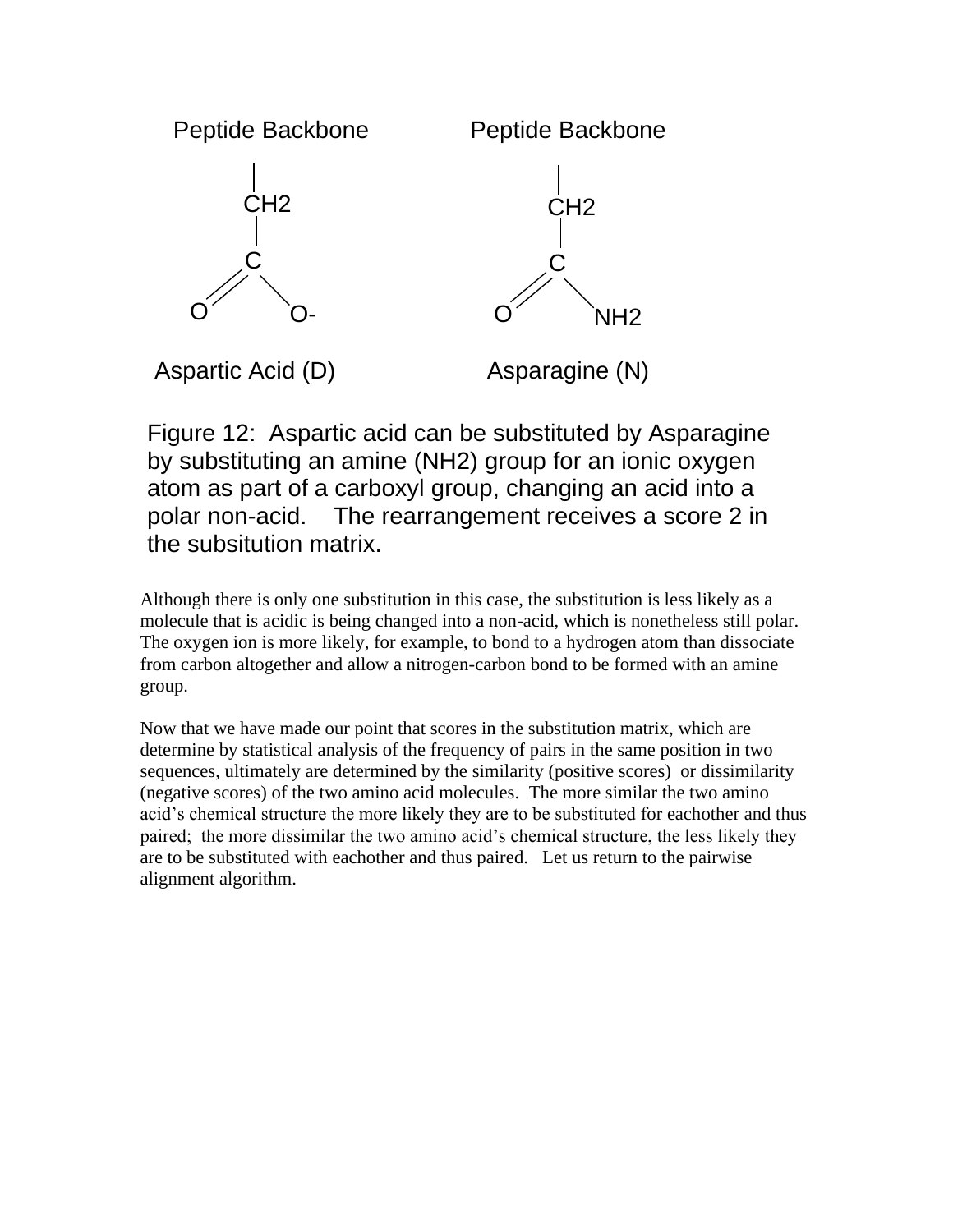#### **Pairwise Alignment Algorithms**

|   |     |  |   | <b>W</b><br>v v |  |  |
|---|-----|--|---|-----------------|--|--|
|   | ٠.  |  |   |                 |  |  |
|   |     |  |   |                 |  |  |
| w | - 3 |  |   |                 |  |  |
|   | טו  |  |   |                 |  |  |
|   |     |  | - |                 |  |  |
|   | -   |  |   |                 |  |  |
|   |     |  |   |                 |  |  |

Now we can turn our attention to the pairwise alignment algorithms. Consider the following n x m matrix comparing two amino acid sequences:

**Table 9: Log Odds (Ratio) Table Comparing Two Amino Acid Sequences**

The table is n x m because it is often the case that two sequences being compared that might be related are of unequal lengths. This is because through divergent evolution, the same sequence may diverge with deletions and insertions, which will make the divergent sequences of unequal lengths. Now, on the surface, PAWHEAE does not seem to be related to HEAGAWGHEE, but as we shall show, the two are related. By following the a simple algorithm which navigates the cells in the matrix, we shall show the sequences are related. Consider the top sequence to be numbered i through n and the second sequence on the side to be numbered j through m. Then, any cell is  $C(i,j)$ .

- 1. Start with the ends of the two sequences, i.e., in the lower right-most cell.
- 2. If any of the adjacent cells: the cell to the left  $(C(i-1,i))$ , the cell on top  $(C(i,j-1))$ , or the cell diagonally opposed  $(C(i-1,j-1))$  are the value of the current cell minus some value d, here 6, move to that cell. Only cells to the top, i.e., cell  $C(i,j-1)$  will be  $C(i.j)-d.$
- 3. If any of the adjacent cells equals the value of the current cell minus e, here e equals 2d or 12, move to that cell. That cell will always be to the left, namely  $C(i-1,j)$ .
- 4. If neither 3. nor 4. then go diagonally to cell  $C(i-1,j-1)$ .
- 5. Stop when the current cell  $C(i,j)$  is either the left-most cell  $(i = 1)$ , or the top-most cell  $(i=1)$ .

Following this algorithm generates the path through the matrix visible in red. Now the sequences can be aligned, with gaps. The algorithm for this is:

- 1. Start with the lower right-most cell  $C(n,m)$ . Move backward through the path through the matrix until either  $i=1$  or  $j=1$ .
- 2. Record that letter for both sequences at  $C(n,m)$ .
- 3. If you move up to cell  $C(i,j-1)$ , record a blank or gap in the i through n sequence, and the letter at position j for the second j through m sequence.
- 4. If you move left to cell C(i-1,j), record a blank or gap in the j through m sequence, and the letter at position i for the i through n sequence.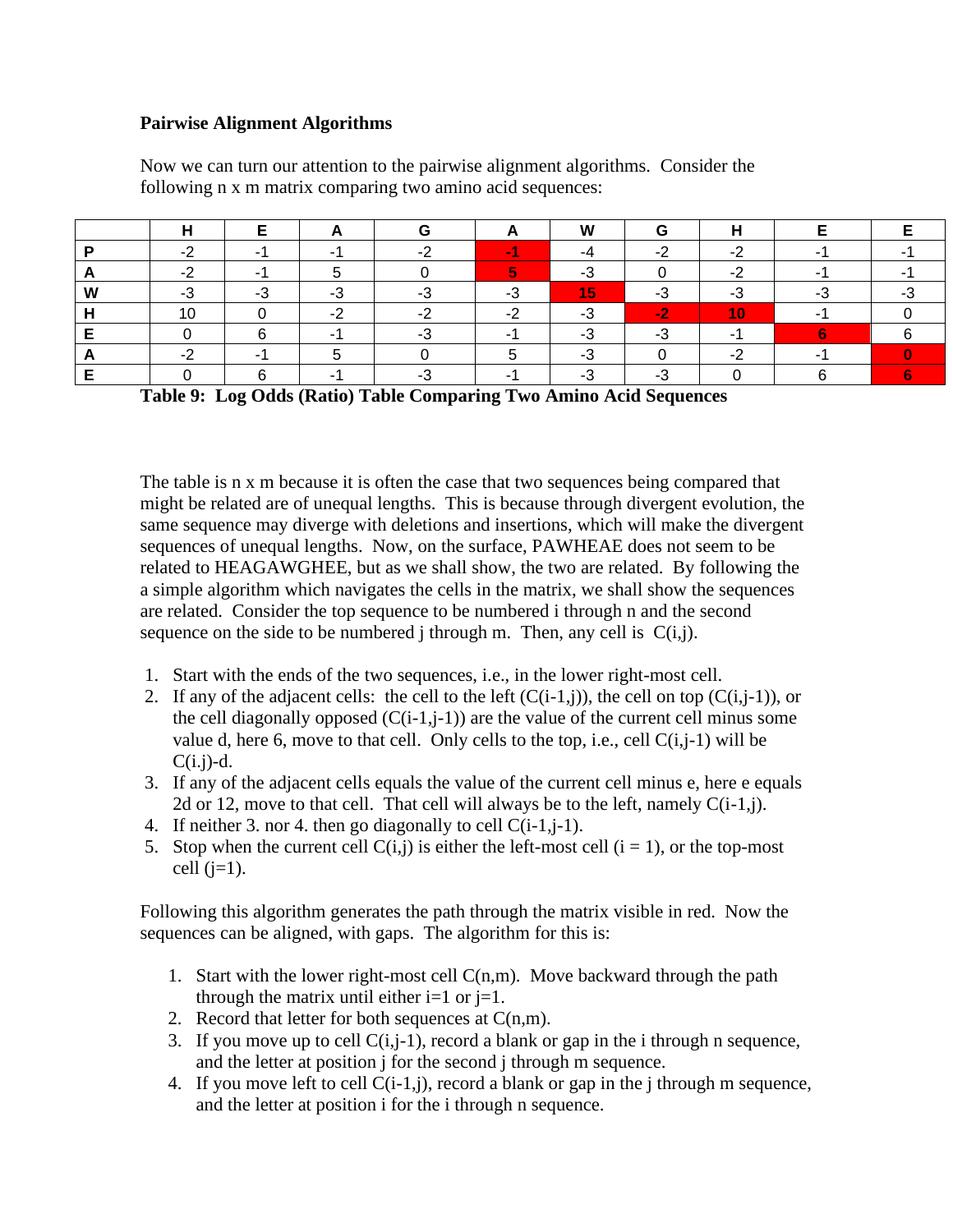5. Else, if you move diagonally to cell  $C(i-1, j-1)$ , record both the letter at i for the i through n sequence, and the letter at j for the j through m sequence.

The result will be an alignment that looks like this:

#### \_AWGHE\_E PAW\_HEAE

You can see from this alignment that there are three substitutions at amino acids P, G, and A, and that there are five amino acid matches at positions 2,3,5,6, and 8 (-AW-HE-E).

The path through the matrix can be scored by adding (as these are logs) the values along the path. Here the value of the path is: 30, and this represents the highest value path through the matrix.

Now that we have introduced the algorithm that aligns and scores the sequence, we are ready to demonstrate how a Hidden Markov Model can be used in alignment. Consider that in the algorithm there are only three possible moves that can be made from any cell: to the left (to cell  $C(i-1,j)$ ), to the cell on top (to cell  $C(I,i-1)$ ), or diagonally (to cell  $C(i-1,j)$ ) 1,j-1)). Since there are finite moves that can be made to traverse the matrix, the path can be described by a finite state machine or finite state automaton (FSA). Here's the finite state machine: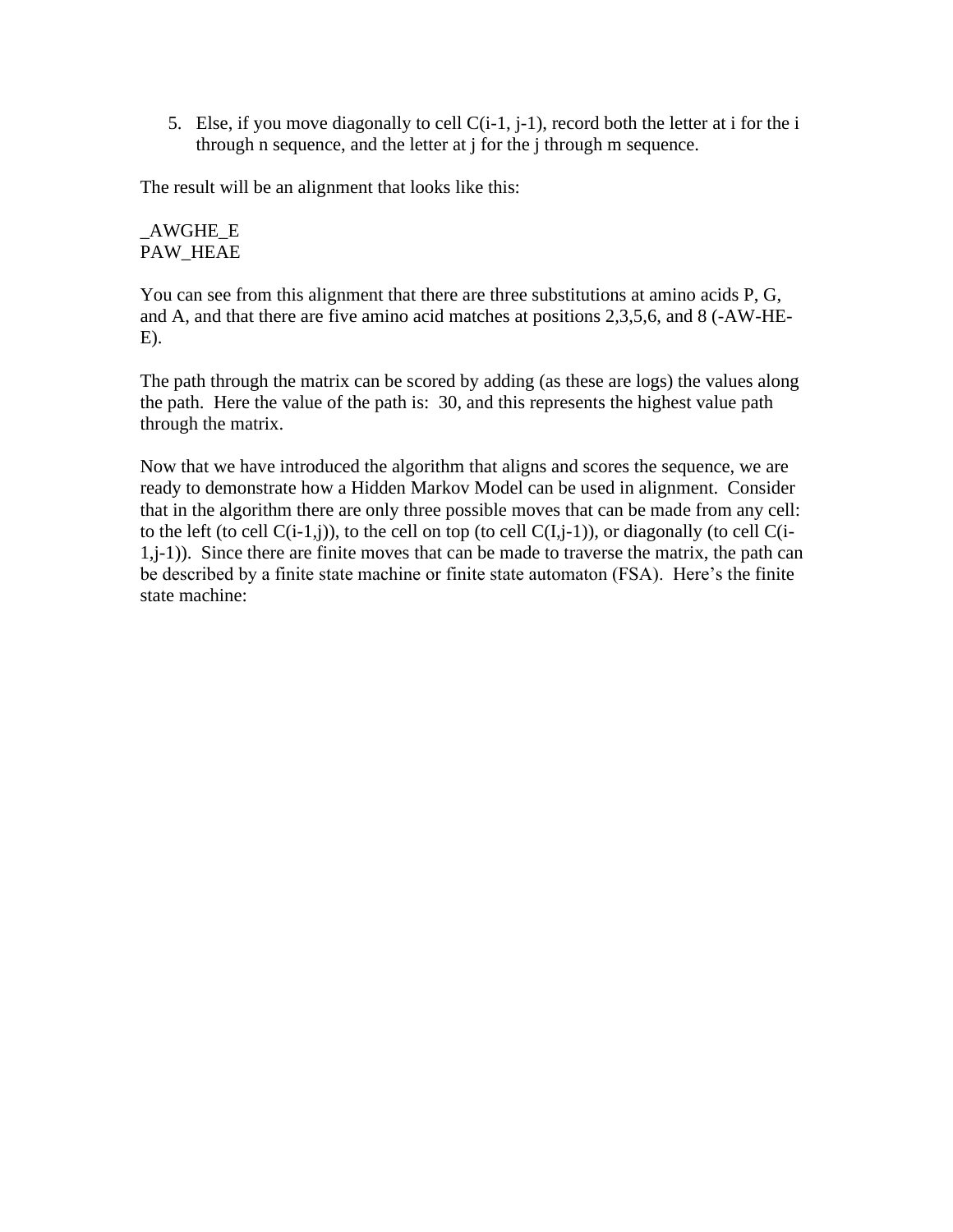

# **Figure 13: HMM Model of Transition Through Log Odds Matrix**

In a 'Pair HMM' a pair of sequences are emitted by the HMM instead of a single sequence. Specifically, if in Diag state, the Pair HMM will emit a matched pair of amino acids, with emission probability  $p(a,b)$ , if in Up state, the model will emit a single amino acid paired with a gap, with probability  $Q(a)$ , as the Left state will also emit a single amino acid paired with a gap, with probability Q(b). The transition probabilities are d for a Diag state to change to a gap state (Up or Left), and e for a gap state (Up or Left) to transition to another gap (Up or Left state, respectively) state. The transition probability 1-2d for a Diag state to transition to itself (i.e., to continue to traverse the log odds matrix in a diagonal manner) is derived from the fact that all states leaving the Diag state must sum to one, therefore  $1-2d + 2d = 1$ . Likewise the 1-e probability of transitioning from an Up or Left state to a Diag state is derived from the fact that all transition probabilities leaving an Up or Left state must sum to one:  $1-e + e = 1$ .

Hence it can be seen how, using the algorithms below (Viterbi and Forward algorithms), this Pair HMM can emit two sequences with matches and gaps that best align two sequences, by selecting the best "path" through the Log Odds matrix.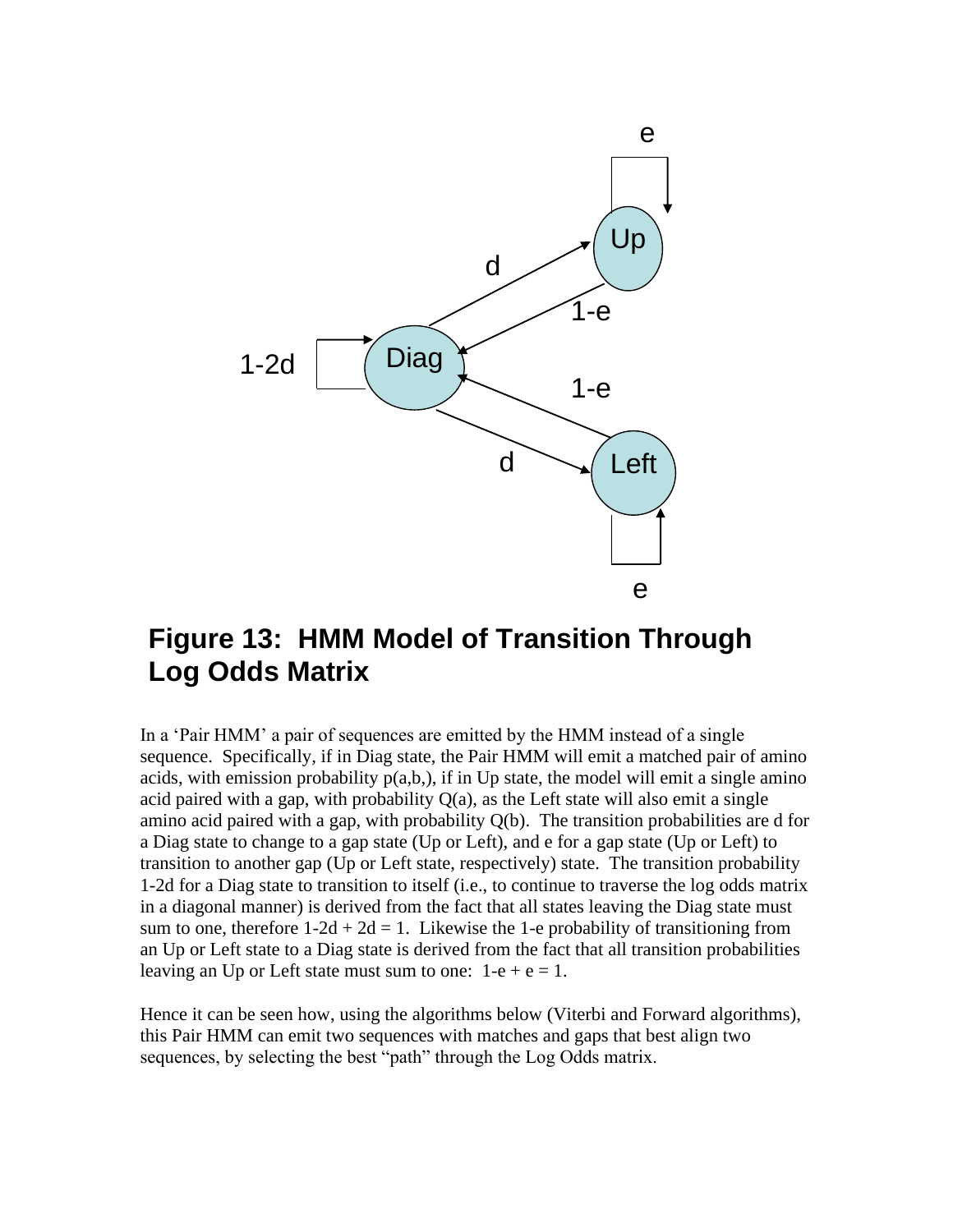#### The Viterbi Algorithm for Pair HMMs

Here we will present a modification of the already presented Viterbi Algorithm specifically for Pair HMMs. The Viterbi algorithm will find the optimal path through the log odds matrix to find the best possible alignment of two sequences, e.g. two amino acid sequences.

- 0. Let the path probability  $= p = 0$ .
- 1. For  $i = 1$  to n; For  $j = 1$  to m:
- 2. Let  $p = p + [P(a,b) * max(3.1) | Q(a) * max(4.1) | Q(b) * max(5.1)]$
- 3.  $P(a,b)$  \* Find max of:
	- a.  $(1-2d)V^{\wedge}m(i-1,j-1)$  Diagonal to Diagonal state
	- b.  $(1-e)V^{\prime}(i-1,j-1)$  Up state to Diagonal state
	- c.  $(1-e)V^x(i-1,j-1)$  Left state to Diagonal state
- 4.  $Q(a)$  \* Find max of:
	- a.  $d * V^{\wedge}x(i-1,j)$  Diagonal to Left State
	- b.  $e * V^{\wedge}y(i, j-1)$  Left to Left State
- 5.  $Q(b)$  \* Find max of:
	- a.  $d * V^m(I, j-1)$  Diagonal to Up state
	- b.  $e * V^{\wedge}y(I, i-1)$  Up to Up state
- 6. Termination: Find max of (V $\sqrt{m(n,m)}$ , V $\sqrt{x(n,m)}$ , V $\sqrt{Y(n,m)}$ )
- 7. Print p. Traceback optimal path (i through n, j through m).

Note that going from an Up to Left or Left to Up state is not a state transition supported by the finite state machine.

A Pair HMM version of the forward algorithm can also be used to find the likelihood of ANY path emitting the observed amino acid sequence.

- 1. For  $i = 1$  to n; For  $i = 1$  to m:
- 2.  $F^{\wedge}m(I,j) = p(a,b)[1-2d)f^{\wedge}M(i-1,j-1)+(1-e)(f^{\wedge}x(i-1,j-1)) + (f^{\wedge}Y(i-1,j-1))]$
- 3.  $F^{\wedge}X(I,i) = Q(a)[d^*f^{\wedge}M(i-1,i)+(e^*f^{\wedge}X(i-1,i)]$
- 4.  $F^{\wedge}y(I,j) = Q(b)[d*f^{\wedge}M(I,j-1)+(e*f^{\wedge}Y(I,j-1))]$
- 5. Termination:  $f^{\wedge}E(n,m) = f^{\wedge}M(n,m) + f^{\wedge}X(n,m) + f^{\wedge}y(n,m)$ .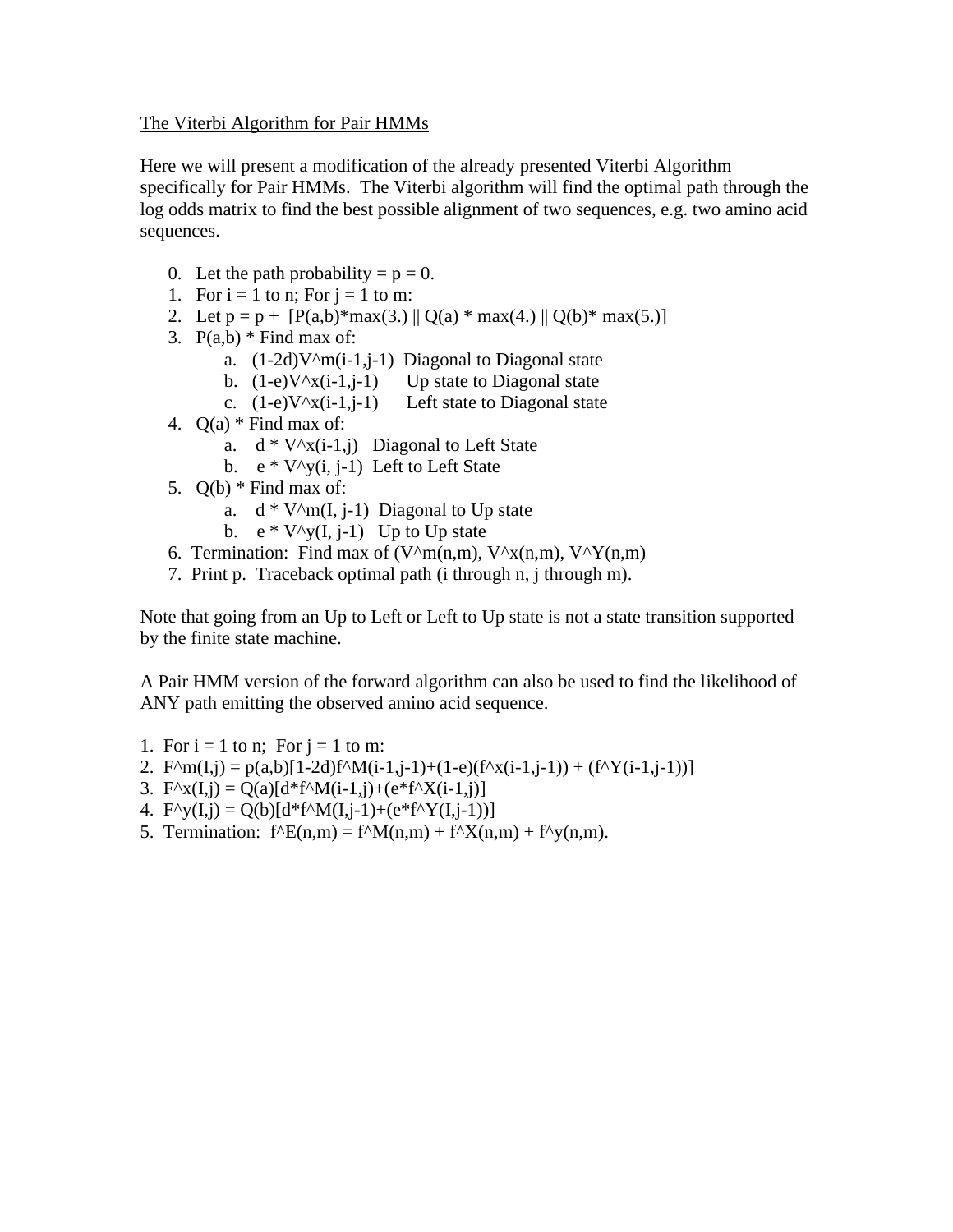# **Part III - Markov Chains and Sequence Families**

Let us now turn our attention to the final application of Markov chains that this paper will address: the construction of phylogenetic trees. Now that we have discussed pairwise alignment, consider that multiple (more than two) amino acid sequences may be compared, i.e., a multiple alignment may be performed, which searches for similarities between multiple sequences. Where similarities exist between multiple sequences, it is probable that they form a phylogenetic tree, i.e., a family tree of sequences, e.g. proteins, that are evolutionarily related. These proteins may exist in different organisms, such as yeast, man, and mouse, but all have a common ancestor, which diverged over time, to make proteins that are evolutionarily related but have slightly different amino acid sequences, due to substitutions, deletions, and insertions of amino acids.

In doing multiple alignments we use something called a Profile HMM (Hidden Markov Model), which is the most common use of an HMM in biology.

Note that in multiple alignments, protein gaps tend to line up with eachother indicating either insertions or deletions at this point in the amino acid sequence. Although a more sophisticated technique is generally used, we can use the rule that if

Consider the seven proteins below (the matrix representing an aligned section of each protein, where amino acid one on the NH2 end of the peptide bond are aligned for all proteins.

| HBA-HUMAN         | L S P A D |       |                         |       |              |         |       | K T N V K A A W G K           |       |     |
|-------------------|-----------|-------|-------------------------|-------|--------------|---------|-------|-------------------------------|-------|-----|
| <b>HBB-HUMAN</b>  |           | P E E | KSAVT                   |       |              |         | A L   | W                             | G K   |     |
| MYG-PHYCA         | LSEGE     |       |                         | W Q L | V L          |         | H V   | W                             | AK.   |     |
| GLB3-CHITP        |           |       |                         |       |              |         |       | L S A D Q I S T V Q A S F D K |       |     |
| GLB5-PETMA        |           |       | L S A A E K T K I R S A |       |              |         |       |                               | W A P |     |
| LGB2-LUPLU        | $1 - T$   |       | ESQAAL                  |       |              | V K S S |       |                               | W E   | - F |
| <b>GLB-BLYDI</b>  | L S A A   |       | QRQVI                   |       |              |         | A A T | W                             | K     | - D |
| <b>CONSENSUS:</b> | <b>S</b>  |       |                         |       | $\mathbf{v}$ |         | a     | w                             |       |     |

#### **Table 10 – Consensus Model of a Protein Family**

The simplest analysis of a multiple alignment involves a consensus, i.e., matching amino acids are tallied at each position along the sequence: here 6/7 matches designed by a capital letter for the amino acid, 4/7 to 5/7 matches indicated by a lower case letter for the most prevalent amino acid, and a dot representing 3/7 matches of an amino acid. In this section of protein, there are 10 out of 15 matches, 2 6/7 matches, 4 4/7 or 5/7 matches, and 4 3/7 matches.

The above represents an ungapped scoring method for proteins or protein segments. We have to move beyond this however and come up with a scoring method that allows gaps (insertions or deletions) in amino acid sequences being compared.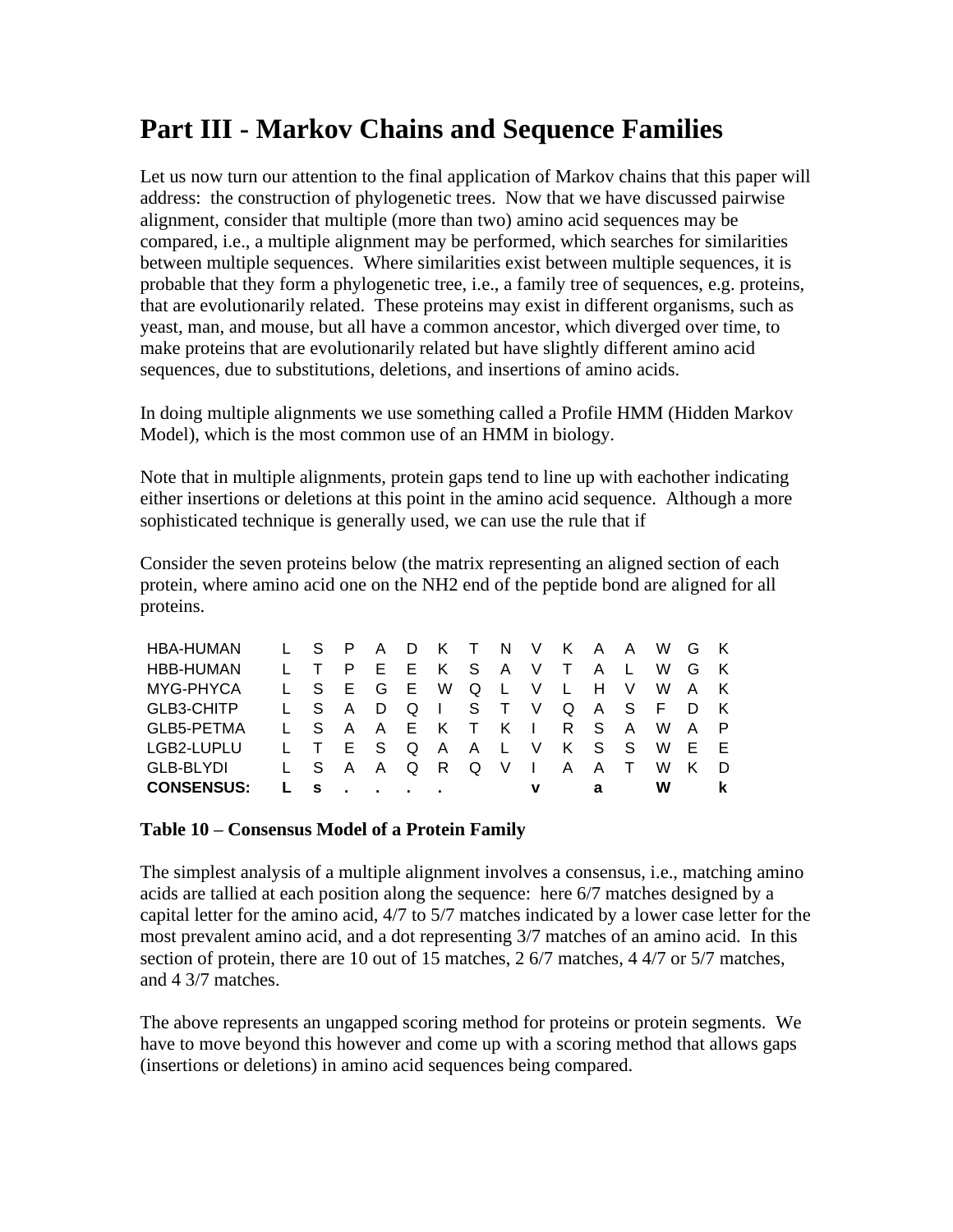#### **A Digression on Combinatorics for Proteins**.

In the biological world the number of actual proteins used in biological systems are a small fraction of the number of 'possible' proteins. If you consider that the average protein is about 1000 amino acids long (proteins range from 30 amino acids to 10,000, with the vast majority being between 50 and 2000 amino acids long), then, since any one position along the amino acid sequence can be occupied by 20 possible amino acids, there are 20^1000 possible unique proteins 1000 amino acids long. This is an unfathomably large number. On the other hand, only a small fraction of the possible proteins that could be generated by the genetic code are ever generated in biological systems. There are (need a good number here) 28685 known proteins (from the Swiss Protein Bank and TrEMBL). Although more proteins are being discovered all of the time, the number is a ridiculously small fraction of the theoretically large number of possible proteins. The reason for this seems to be that only certain proteins form stable tertiary structure conformations which allow them to carry out consistent biological tasks (the tertiary structure ultimately being a function of the amino acid sequence, i.e., a function of the hydrogen bonds, ionic bonds, and Van der Waals forces formed between sequences of amino acid side chains that may either be polar, non-polar, acidic, or basic). Moreover, proteins which successfully serve a certain biological function in a cell tend to be reused again and again throughout evolution in different organisms, with perhaps slight variations; i.e., this small number of proteins actually used in biological systems is highly redundant, with a large number of proteins similar in amino acid sequence and hence tertiary structure and function across a wide range of organisms. The reason for this is that cells, the basic and definitive building block of all life, are formed, duplicated, structured, and carry out cell metabolic tasks in similar fashion. Compare the protein makeup of five organisms below: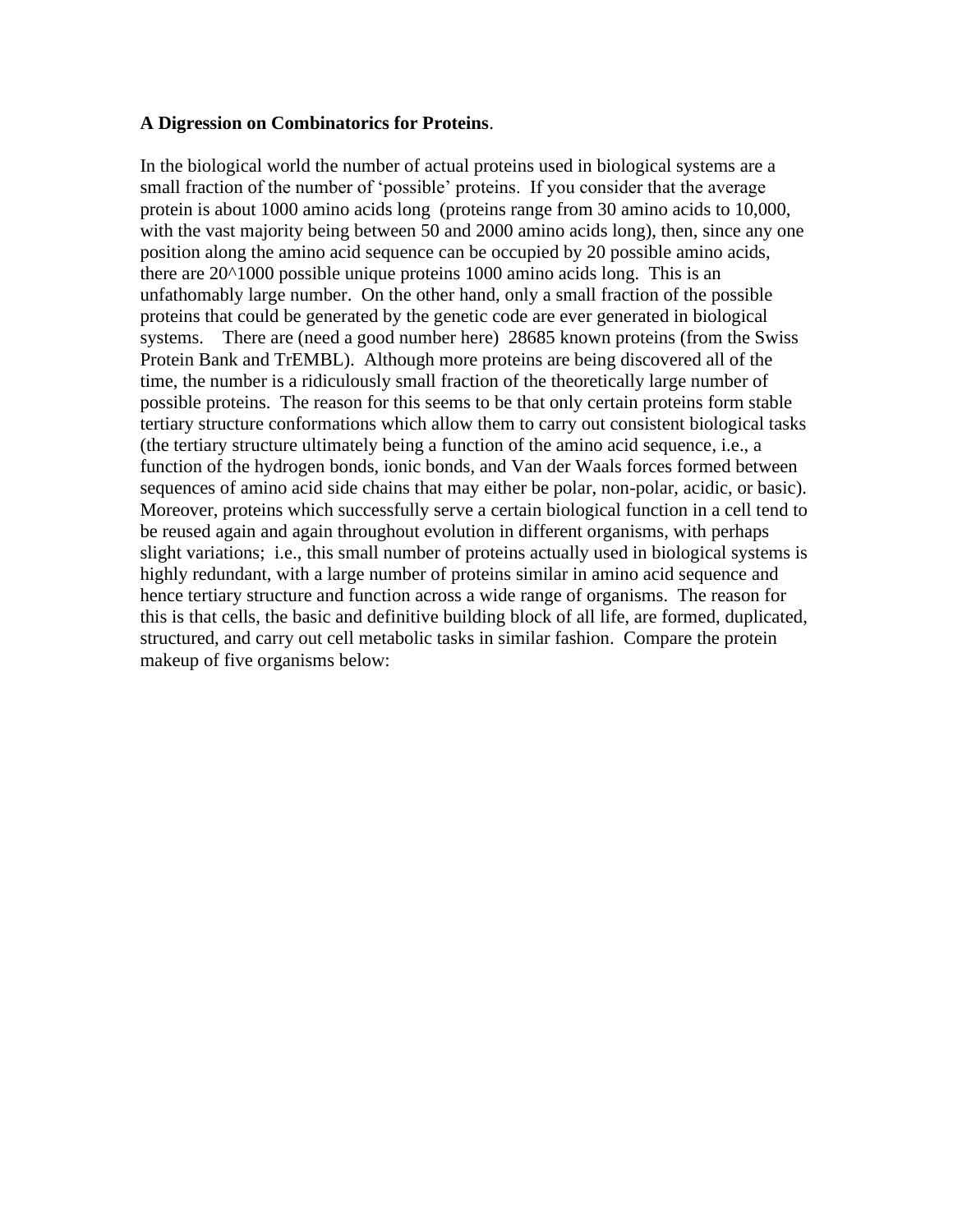|                                                   | $M_{\cdot}$<br>genitalium | $M_{\cdot}$<br>jannaschii | $H_{\cdot}$<br>influenzae | $E_{\cdot}$<br>coli | S. cerevisiae |
|---------------------------------------------------|---------------------------|---------------------------|---------------------------|---------------------|---------------|
| Total genome length (kb)                          | 580                       | 1660                      | 1830                      | 4640                | 12,050        |
| Total number of proteins                          | 470                       | 1700                      | 1700                      | 4300                | 6200          |
| Number of proteins with<br>predicted functions in |                           |                           |                           |                     |               |
| Metabolism                                        | 50                        | 230                       | 325                       | 650                 | 650           |
| Energy production<br>and storage                  | 40                        | 130                       | 140                       | 240                 | 175           |
| <b>Transporters</b>                               | 40                        | 60                        | 150                       | 280                 | 250           |
| DNA replication,<br>repair, and recombination     | 40                        | 90                        | 110                       | 120                 | 175           |
| Transcription                                     | 12                        | 20                        | 30                        | 230                 | 400           |
| Translation                                       | 100                       | 110                       | 125                       | 180                 | 350           |
| Intracellular protein<br>targeting and secretion  | 20                        | 25                        | 35                        | 35                  | 430           |
| Cell structure                                    | 10                        | 40                        | 110                       | 180                 | 250           |

**Table 11. Estimated Total Number of Proteins and Number Predicted to Function in Certain Cell Processes in Microorganisms with Sequenced Genomes\***

*\* From left to right, the organisms are* Mycoplasma genitalium, Methanococcus jannaschii, Haemophilus influenzae, Escherichia coli, *and* Saccharomyces cerevisiae. M. jannaschii *is an archaen;* M. genitalium, H. influenzae, *and* E. coli *are bacteria; and* S. cerevisiae *is a single-celled eukaryote.*

*Values are the approximate total number of proteins encoded in each genome. They are based on the number of long open reading frames, which can encode proteins containing 100 or more amino acids, plus shorter genes encoding characterized proteins. For each organism, only some of the proteins with predicted functions fall into the categories included in the table. The percentages of the estimated total number of proteins that have been assigned predicted functions vary among these organisms as follows:* M. genitalium, *87%;* M. jannaschii, *38%;* H. influenzae, *83%;* E. coli, *62%; and* S. cerevisiae, *65%.*

SOURCES: *M. genitalium,* C. M. Fraser et al., 1995, *Science* **270:**397; *M. jannaschii,* C. J. Bult et al., 1996, *Science* **273:**1058; *H. influenzae.*R. D. Fleischmann et al., 1995, *Science* **269:**496; *E. coli,* F. R. Blattner et al., 1997, *Science* **277:**1453; *S. cerevisiae,* A. Goffeau et al., 1996, *Science* **274:**546. See also E. V. Koonin et al., 1997, *Mol Microbiol.* **25:**619.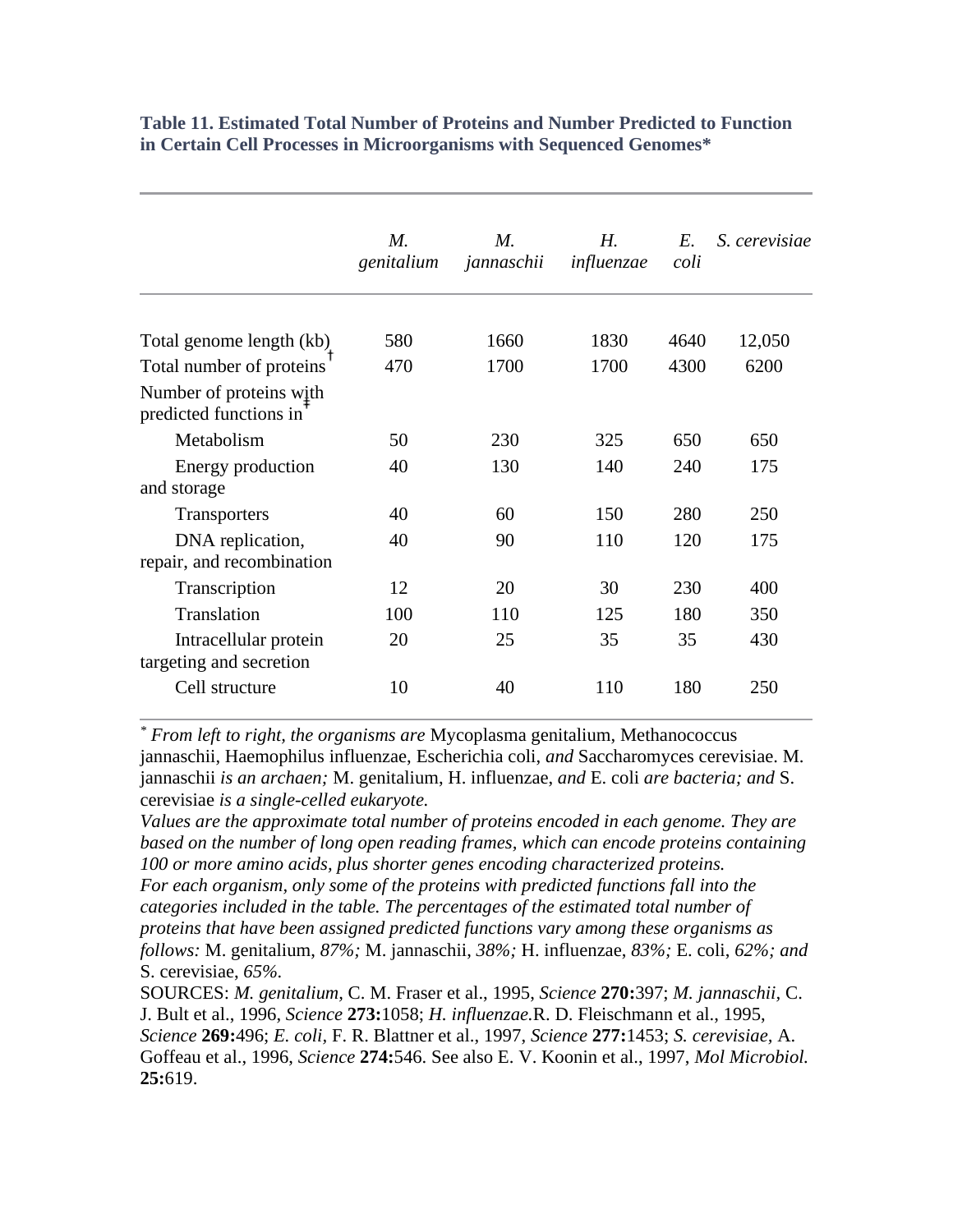By the above information, only 2% to 6% of protein in these organisms determine the cell's structure. I.e., most protein, which is similar in nature across organisms, is involved in common cell tasks common to all organisms, like transcription and translation, or cell metabolism, and only 2-6% of the protein accounts for the structural differences that we know as different types of cells that make up the different types of tissues and features of different organisms (for example the difference between a nerve cell and a myocyst, a muscle cell, is primarily although not exclusively a difference in structural proteins). I.e., in stem cell research, stimulating cells to differentiate into specific cell types, e.g. a neuron versus a myocyst, is a matter of using transcription factors to turn on genes to (through translation) produce different structural proteins.

So there are two points from a bioinformatics point of view. One, the number of proteins used in living organisms is a minute fraction of the combinatorially possible proteins that amino acids could produce, and that even the relatively small number of proteins in living systems are highly redundant across organisms.

**Profile HMMs: Hidden Markov Models for Performing Multiple Alignment of a Set of Sequences**



Figure 14 – A Hidden Markov Model (HMM) or Profile HMM for multiple alignment of amino acid or Nucleotide sequences to identify sequence families.

The above figure is a Hidden Markov Model or Profile HMM to perform multiple alignments (alignment of more than two sequences) of either nucleotides or amino acids, to identify gene families or protein families. The model consists of three states: M or Match states, where more than half of the sequences nucleotides or amino acids match at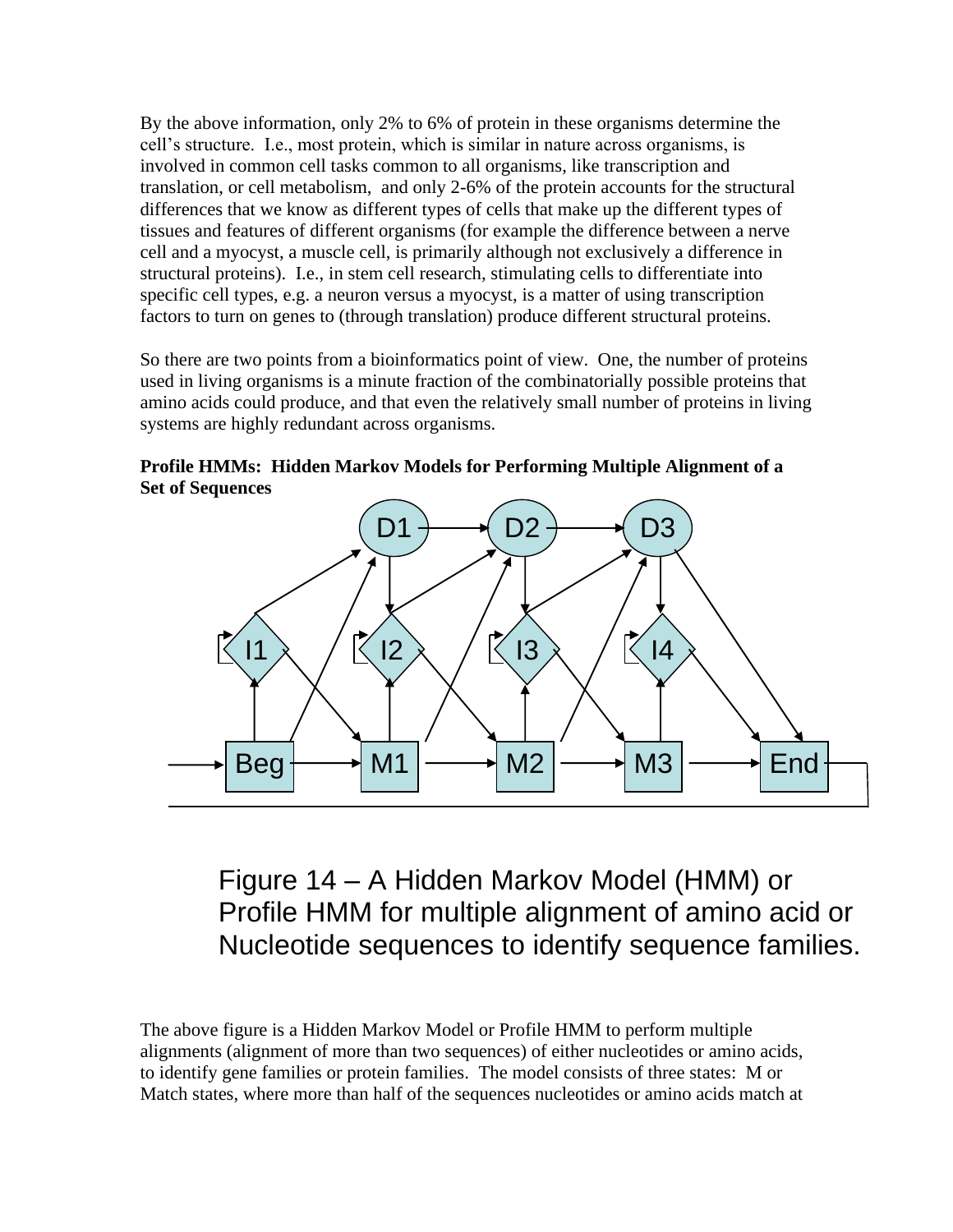the same position in the sequence; D or Delete states where in match states a match may be missing at that position (Delete states must number less than half of the number of sequences being aligned); and I or Insert states, where there is no Match state among the sequences at a specific position and the number of gaps (or mismatches) are more than half the number of sequences being aligned. Both Match states and Insert states can emit letters (amino acids or nucleotides), but Delete states can't. Transitions proceed from the first match state to the last (in this model 3 match states are allowed), corresponding to match positions in the sequence, with delete and insert states able to intercede. The model is a forward model where match states cannot go back to previous match states, previous insert states or previous delete states, insert states cannot go back to previous match states or previous delete states but can loop back upon themselves, and delete states cannot go back to previous match states or previous insert states. Once the model iterates once through the n match states (here  $n = 3$ ), it is restarted for the next iteration as indicated by the loop back from the end state to the begin state. In this way, nucleotide sequences of length L are iterated through repeatedly by restarting the model, n match states at a time, requiring L/n iterations through a multiple alignment of a set of sequences.

To illustrate how the finite state machine Profile HMM works, let's start with a simple example involving the multiple alignment of nucleotide sequences, and then we'll proceed to an example involving amino acid sequences.

| BAT         | А            | G  |        |              |   | C. |
|-------------|--------------|----|--------|--------------|---|----|
| <b>RAT</b>  | А            |    | А      | G            |   | C  |
| <b>CAT</b>  | $\mathsf{A}$ | G. | $\sim$ | $\mathsf{A}$ | А |    |
| <b>GNAT</b> |              |    | A      | A            | A | C  |
| <b>GOAT</b> | A            | G  |        |              |   | C  |
| POS:        |              | 2  |        |              |   |    |
|             |              |    |        |              |   |    |

#### **Table 12 – Pseudo-example of multiple alignment of a family of nucleotide sequences**

Consider the pseudo-example above, representing one iteration through the Profile HMM. In these five sequences, only in positions designated 1, 2, and 3 are there match states. In position 2, there are two delete states, and in position 3 there is one delete state. The alignments between match states 2 and 3 represent insert states, where in some cases, as in the BAT sequence, there are no nucleotides emitted from the insert state, and in others, e.g. the GNAT sequence, there are nucleotides emitted.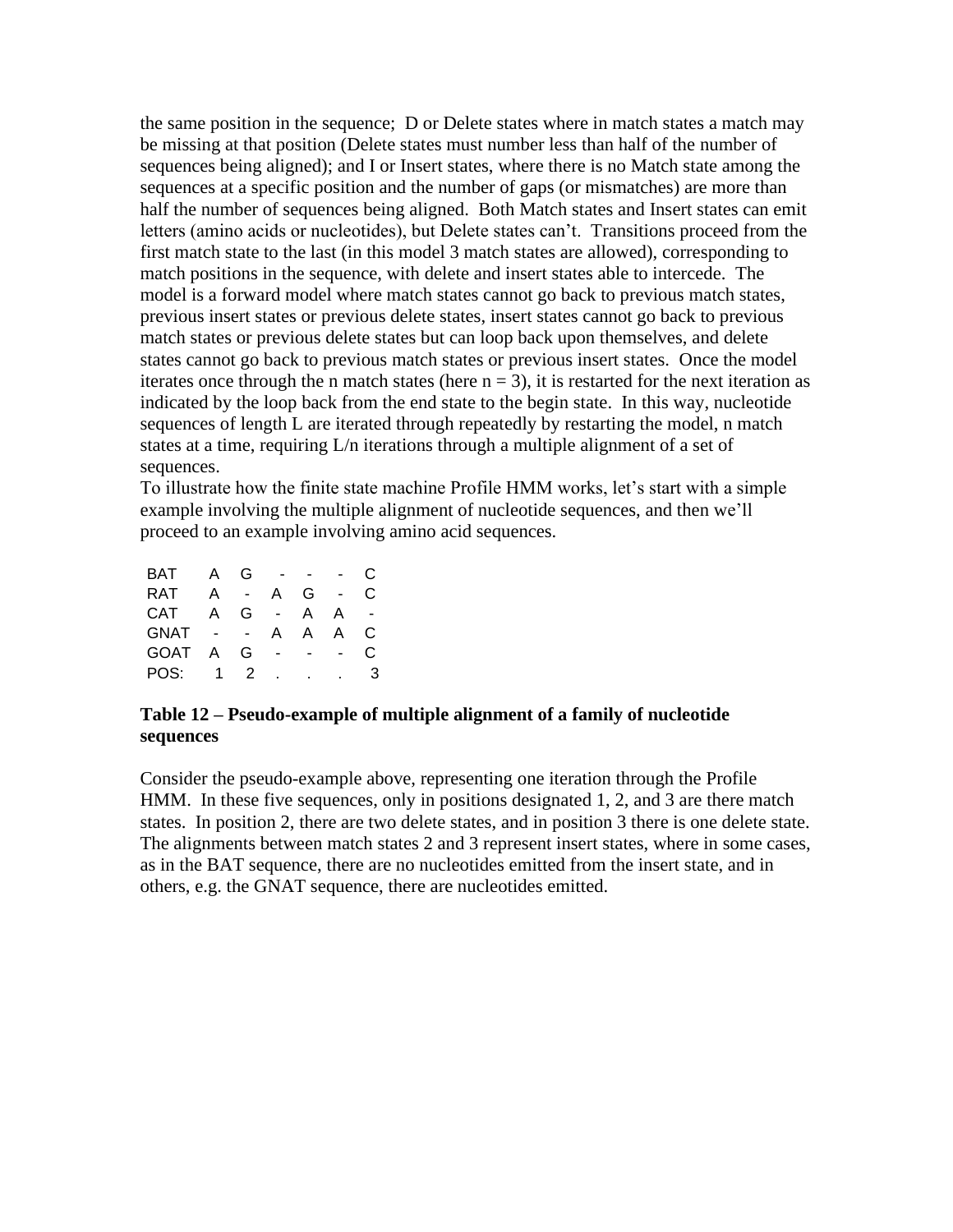If we were to track the state transitions emitting the above family of sequences, it could be described by the table below:

|                         |   | <b>Match Position</b> |   |    |   |  |
|-------------------------|---|-----------------------|---|----|---|--|
|                         |   | 0                     | 1 | 2  | 3 |  |
| Μ                       |   |                       |   |    |   |  |
| <b>Emission</b>         | A |                       | 4 | 0  | 0 |  |
|                         | C |                       | 0 | 0  | 4 |  |
|                         | G |                       | 0 | 3  | 0 |  |
|                         | Т |                       | 0 | 0  | 0 |  |
| ı                       |   |                       |   |    |   |  |
| <b>Emission</b>         | A | 0                     | 0 | 6  | 0 |  |
|                         | C | 0                     | 0 | 0  | 0 |  |
|                         | G | 0                     | 0 | 1  | 0 |  |
|                         | Т | 0                     | 0 | 0  | 0 |  |
| M > M                   |   | 4                     | 3 | 0  | 0 |  |
| M->D                    |   | 1                     | 1 | 0  | 0 |  |
| M->I                    |   | 0                     | 0 | 3  | 0 |  |
| l->M                    |   | 0                     | 0 | 0  | 4 |  |
| l->D                    |   | 0                     | 0 | 0  | 1 |  |
| $\blacktriangleright$ l |   | 0                     | 0 | 10 | 0 |  |
| D->M                    |   |                       | 0 | 0  | 1 |  |
| D->D                    |   |                       | 1 | 0  | 0 |  |
| D->I                    |   |                       | 0 | 2  | 0 |  |

#### **Table 13 – The number of emissions and transitions of the Profile HMM in Figure 12 to generate the nucleotide sequence in Table 12.**

Let Position 0 refer to the begin state. Then the  $4 \text{ A}$ 's and one delete gap in the first match state are enabled by 4 M- $>$ M transitions and one M- $>$ D transition from the begin state. Likewise the second match position is enabled by the following state transitions from the first match state: 3 M->M transitions, 1 D->D transition, and 1 M-D transition. The next alignment is NOT a match state, as fewer than half the nucleotides are the same; this is true for the next 3 alignments. Hence the finite state machine transitions into insert states. The three match states in position two transition into insert states, while the two delete states transition into insert states that emit A's. In the next multiple alignment, the two insert states that emitted symbols transition into another insert state that emits G for RAT and A for GNAT, whereas the two of the three insert states that did not emit symbols loop back to themselves (another emissionless insert state) and one transitions to an insert state that emits an A. Now the insert sequence –GAA- transitions to - - AA- by to emissionless insert states again transitioning to themselves, one emissionful insert state transitioning to an emissionless insert state and two emissionful insert states transitioning to two more insert states with emissions. Finally in generating the third match state: CC-CC, three emissionless insert states transition to match states, and one emissionful insert state transitions to a delete state and the other to a match state. If this verbiage is confusing, studying Table N should clarify.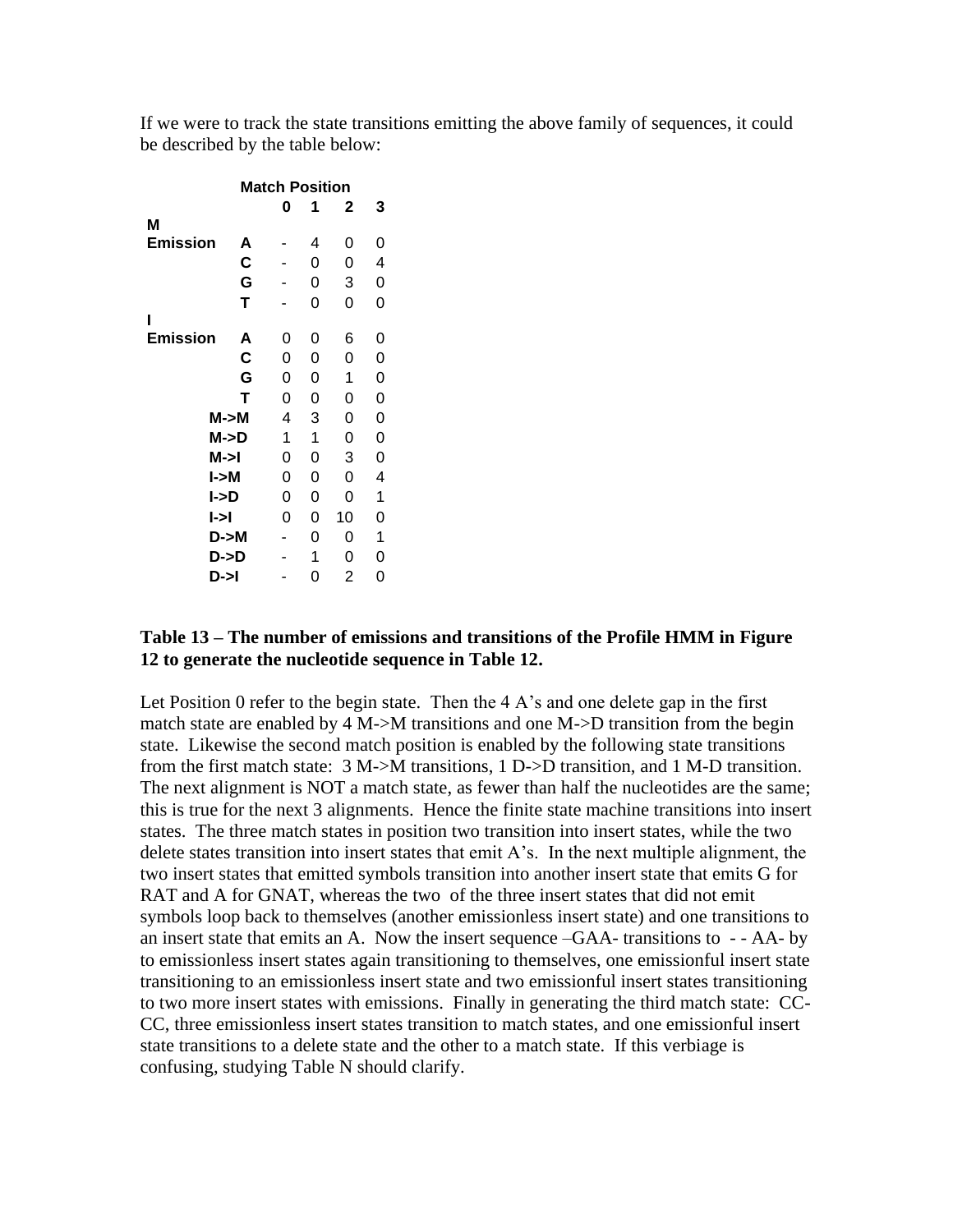The diagram below may elucidate these transitions somewhat:



# Figure 15 – A model indicating the number of transitions between each state in the Profile HMM to generate the sequence in Table 12.

Note that the number of transitions in the diagram equals the number of sequences times the number of alignments, here, 30. It is clear from this diagram that all of the insert states take place between the second and third match states. What is not indicated here, however, is which of the insert states emit symbols and which do not.

Now let the symbols A, C, and G represent amino acids, say Alanine, Cysteine, and Glycine. The exact same profile HMM could generate the same alignment between amino acids. I.e., the finite state machine is applicable to multiple alignment between any family of sequences regardless of what their symbols represent.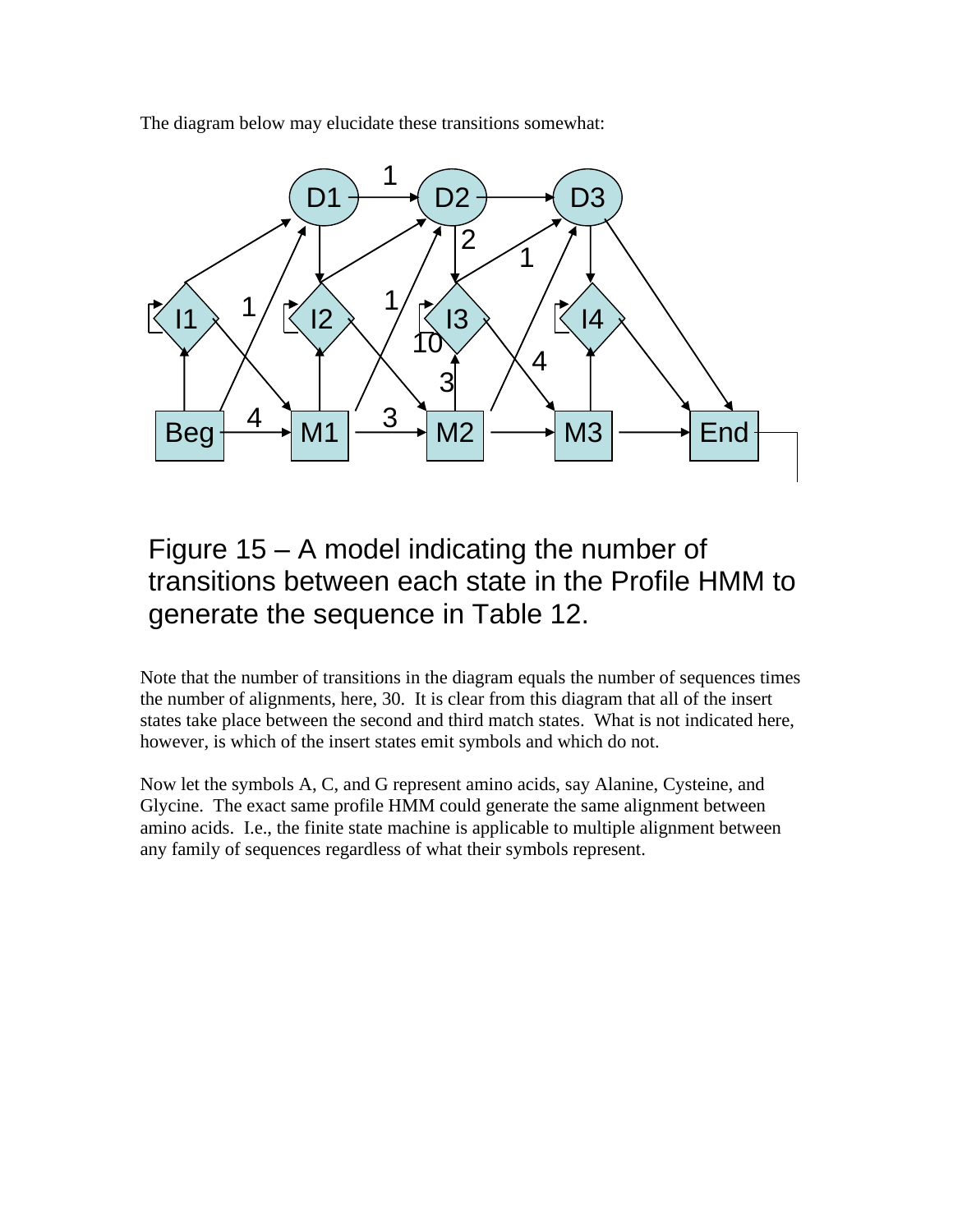#### **Probabilities, Profile HMMs and the Viterbi and Forward Algorithms**

A Profile HMM like any other HMM is ultimately a probabilistic finite state machine. So let's consider the probabilistic aspects of our Profile HMM.

#### **Transition States:**

|   | м          | D          |      |
|---|------------|------------|------|
| М | $M(j-1)Mj$ | $M(j-1)Dj$ | Mjlj |
| D | $D(j-1)Mj$ | $D(j-1)Dj$ | Djlj |
| H | $I(j-1)Mj$ | $I(j-1)Dj$ | ljlj |

#### **Table 14: Transition States in Profile HMM**

Consider that the Profile HMM has three states: M or Match, D or Delete, and I or Insert. There are then 9 possible transitions in the Profile HMM: a Match to Match state, Match to Delete, Match to Insert, Delete to Match, Delete to Delete, Delete to Insert, Insert to Match, Insert to Delete, or Insert to Insert (an Insert self-loop). State transitions other than those involving Inserts go to the next Match position in the HMM. Insert states, for example, may iterate in the same match position, the number of iterations indicating the length of the insert gap. Here j refers to the Match position in the matrix, hence a transition like  $M(i-1)M$  indicates a match in position j-1 moving to position j.

In addition, there are emission probabilities which are considerations in the match states and insert states. All match states emit symbols, but insert states may be silent, where the log of the emission probability equals zero, or may emit symbols, where the log of the emission probability is greater than zero.

From these considerations we may now discuss the Viterbi and Forward algorithms for Profile HMMs. Remember that the Viterbi algorithm finds the most probable path through a set of sequences, and the Forward algorithm finds the probability of the set of observed sequences being emitted. The Viterbi algorithm for a Profile HMM would then be: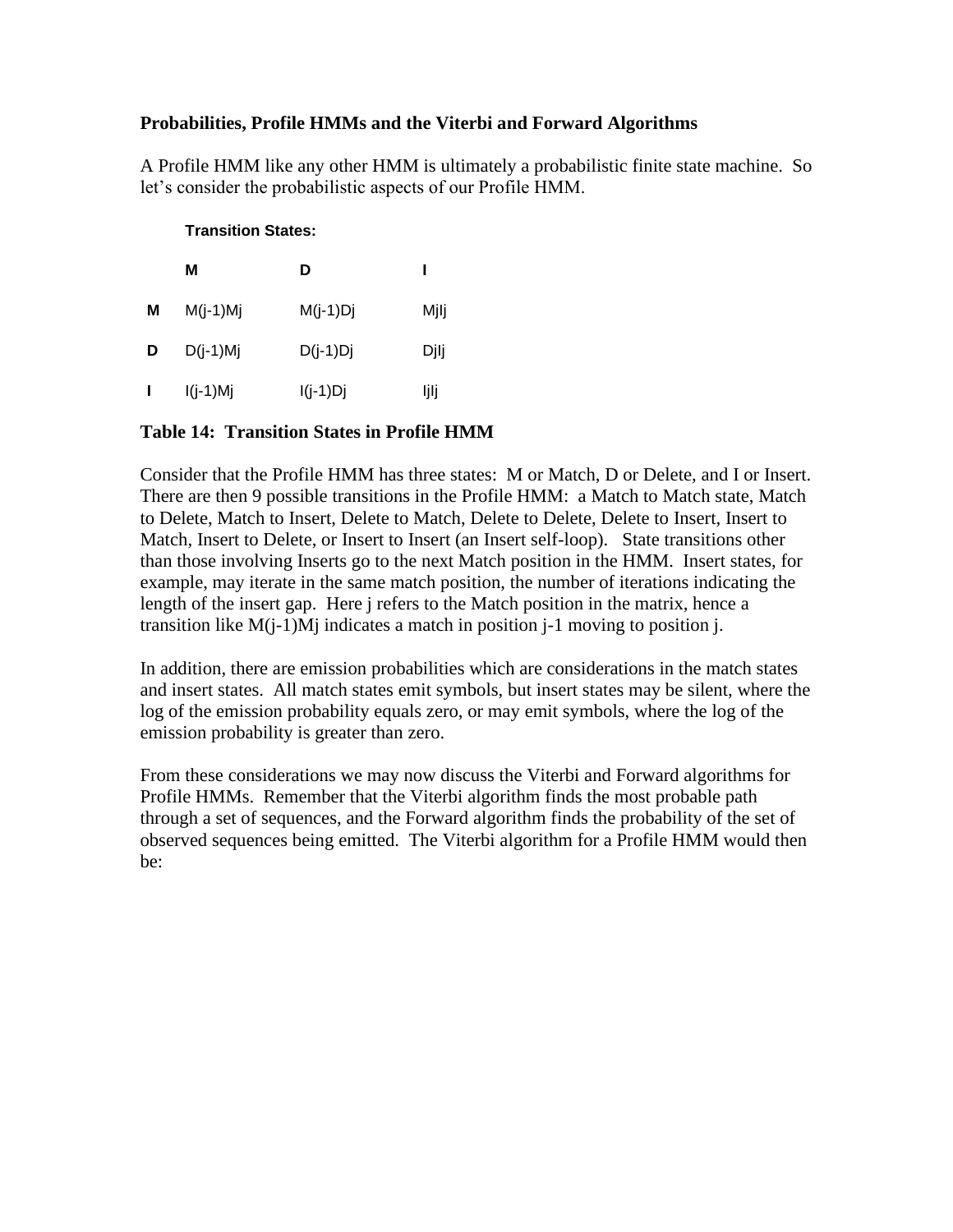Letting  $j = 0$  through L or the length of the sequences being multiply aligned:

 $V(j)M = log e(Mj)(xi)/q(xi) + max \{ log a M(j-1)Mj \}$ Log a  $D(i-1)Mj$ Log a  $I(i-1)Mj$  }  $V(i)D =$  max { log a M(j-1)Dj Log a  $D(j-1)Dj$ Log a  $I(j-1)Dj$  }  $V(j)I = \log e(Ij)(xi)/q(xi) + \max \{ \log MjIj \}$  Log DjIj Log IjIj $\}$ 

Where e is the emission probability of the Match or Insert state, for the symbol emitted at position I, over the probability of that symbol randomly occurring at that position. Where the two are the same, the log reduces to zero, as in the case of silent Insert states. The max of the transition probabilities to the Match states are found, for each position, as are the max of the transitions probabilities to the Deletes states and the max of the transition probabilities to the Insert states, to find the optimal probability through the HMM, and hence the optimal path.

In the Forward algorithm, to calculate the probability of the observed set of sequences being observed at all, we replace maximums with sums:

 $F(i)M = log e(Mi)(xi)/q(xi) + log[M(i-1)Mj + I(i-1)Mj + Dj-1)Mj]$  $F(i)D = log[M(i-1)Dj + I(i-1)Dj + D(i-1)Dj]$  $F(j)I = log e(Ij)(xi)/q(xi) = log[MjIj + IjIj + DjIj]$ 

### **Summary**

In this paper we have presented the notion of a Markov Chain and a Hidden Markov Model, and demonstrated the use of Hidden Markov Models in three applications that involve analyzing biological sequence data: identifying probable gene locations by identifying CG islands, pairwise alignment, i.e., aligning two sequences to see whether they are related, and finally multiple alignment, aligning multiple sequences to identify sequence families such as common proteins or genes. The diversity of HMMs was discussed, as well as their use.

Probabilistic models were used because sequence data in biological entities, such as nucleotide sequences in DNA or amino acid sequences in protein are NOT random sequences. Rather existing sequences are constrained by biochemical considerations, as we have illustrated in the case of pairwise alignment of amino acids, by the machinery of DNA, as we have indicated by the higher probabilities of C's and G's occurring in CG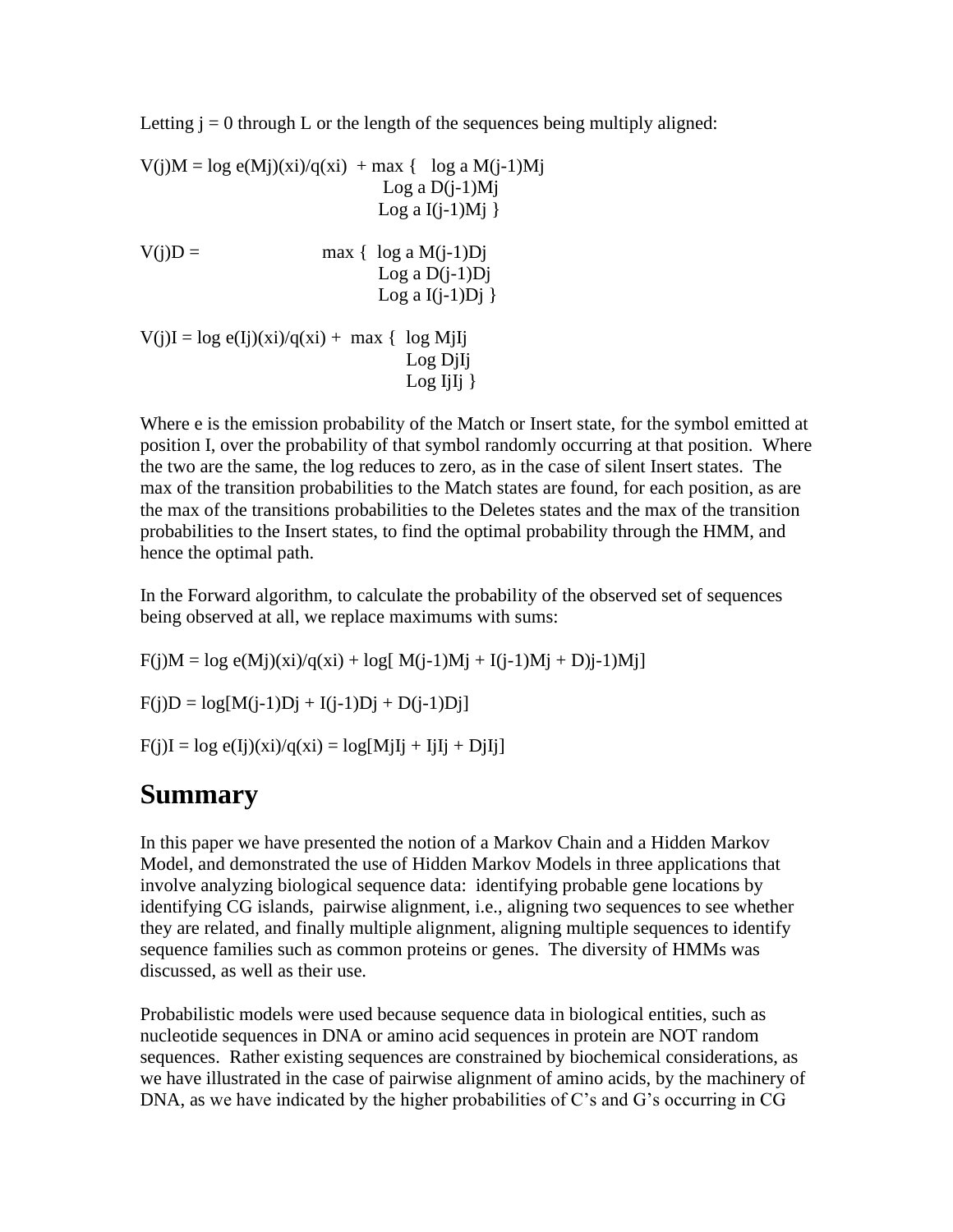islands, and by evolutionary divergence, as we have indicated by related sequence families, such as protein families, where members in the family have a common ancestor that has diverged by substitutions, deletions, and insertions of amino acids. Again, we have shown some of the biochemical considerations in which substitutions of amino acids are most likely.

Since we are dealing with not random sequences in biological data, but more or less likely sequences, probabilistic models are appropriate. And since we are dealing with large 'sequences,' of a small number of repeating elements, finite state machines, such as HMMs are the appropriate mechanism to generate (or emit) those sequences. The promise for using mathematics, such as finite state machines and probability to analyze biological data is great, as in living systems we are dealing with a small number of chemicals combined in probabilistically related sequences to give rise to the tremendous diversity of life.

```
// =======================================================================
// OOMarkov2.cpp Created by Eric Wasiolek May 30, 2005
//
// This program inputs a DNA sequences and automatically calculates the Markov
// chain probability of that sequence according to a specified probability
// transition matrix. This is the object-oriented version.
//
// Added: The user can define their own transition probability matrix.
// The probability matrix is read from a file as is the DNA sequence.
// The program automatically checks to see if the transition probability matrix
// is valid: it must have a) 16 values, b) all values must be between 0 and 1,
// and c) all rows of values (every 4 values) must sum to 1.0, otherwise the
// program prints and error message and exits.
//
// Added: The program verifies that the DNA sequence is a valid sequence 
// file, i.e., that it ONLY contains A,C,G, or T's, otherwise the program
// prints and error message and re-requests input.
// The next version will be GUI (Windows interface) based.
// =======================================================================
/*
#include <iostream>
#include <string>
#include <iomanip>
#include <cmath>
#include <fstream>
#include <cctype>
using namespace std;
#define MULT_IDENT 1
#define NUM NUCLEOTIDES 4
#define MAXLINES 100
#define MATRIX_FILE_ERROR 1
#define INIT_PROB_ERROR 1
#define ERROR TERM .001
typedef enum Nucleotide{ A, C, G, T };
ifstream InFile;
class Markov {
// Declare private class variables
private: 
       float tm[4][4];
```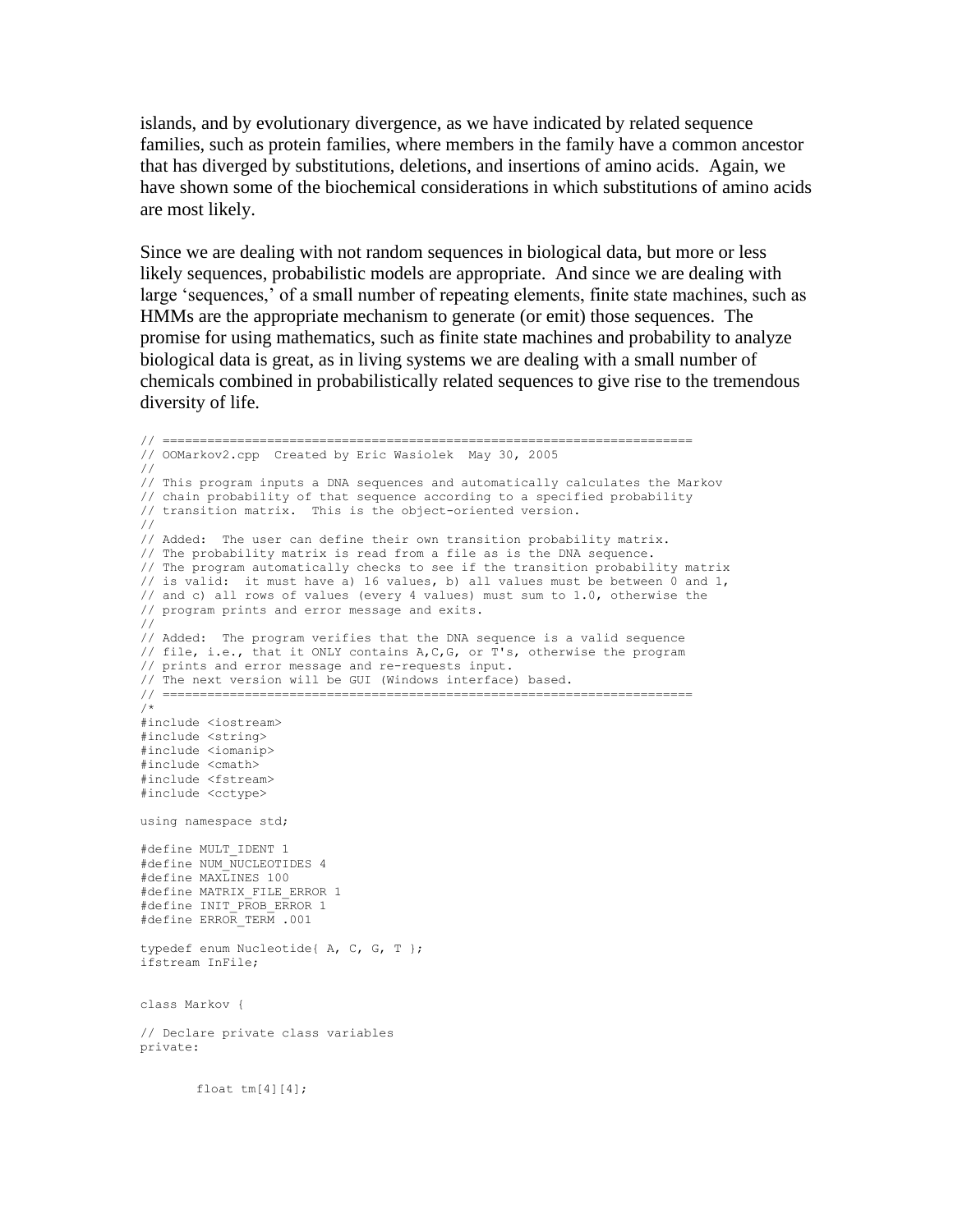```
string Nucs;
       float InitProb;
// private methods, called by the public methods
private:
    Nucleotide char2enum(char);
   bool CheckNucleotides(string);
   ValidateTransProbMatrix(ifstream&);
// public methods, provide the user's interface to this class
public:
       string InputSeq();
       InputTransProbMatrix();
       float CalcTransProb(string);
        Markov(); // Constructor
        DefineMatrix(ifstream&);
       OutputTransProbMatrix();
       OutputSeqProb(float);
       SetInitProb(float);
       InputInitProb();
};
int main()
{
       Markov DNASeq;
       DNASeq.InputTransProbMatrix();
       cout << endl << endl;
       DNASeq.InputInitProb();
       string seq = DNASeq.InputSeq();
       cout << endl << "The sequence input is: " << seq;
       cout << endl << endl;
       DNASeq.OutputSeqProb(DNASeq.CalcTransProb(seq));
return 0;
}
Markov::Markov()
{
       for(int i = 0; i < NUM_NUCLEOTIDES; ++i)
               for(int j=0; j <NUM NUCLEOTIDES; ++j)
                       tm[i][j] = 0;// Absolutely cannot define a static array in the constructor!!!!
       Nuccs = "ACGT";
       InitProb = MULT_IDENT;
}
Markov::DefineMatrix(ifstream& InputFile)
{
       if(!InputFile)
               cout << "Can't find the file! " << endl;
       else
        {
               ValidateTransProbMatrix(InputFile);
```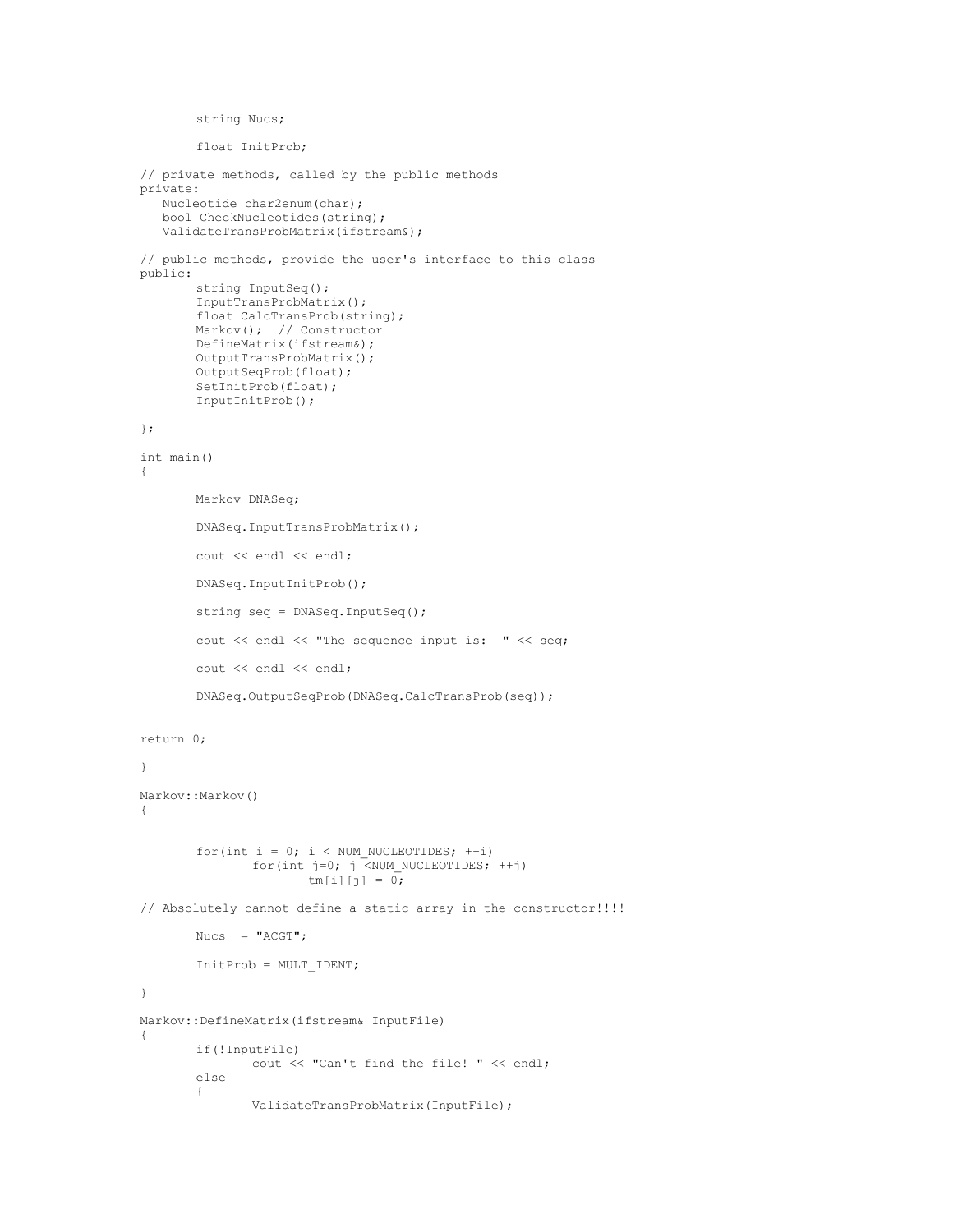```
InputFile.clear(); // Yes! Must rewind file!
               InputFile.seekg(0);
               for(int i = 0; i < NUM_NUCLEOTIDES; ++i)
                       for(int j=0; j \overline{\left\langle} NUM NUCLEOTIDES; ++j)
                       {
                               InputFile \gg tm[i][j];
                               cout << "Diagnostic: " << tm[i][j] << endl;
                       }
        }
}
Markov::OutputTransProbMatrix()
{
       cout << "The transition probability matrix is: " << endl;
       cout << "\tA\tC\tG\tT" << endl;
       for(int i = 0; i < NUM_NUCLEOTIDES; ++i)
        {
               cout << Nucs[i], ": ";
                for(int j = 0; j < NUM NUCLEOTIDES; ++j)
                        cout \ll fixed \ll setprecision(3) \ll "\t" \ll tm[i][j];
               cout << endl;
        }
}
Markov::OutputSeqProb(float path_prob)
{
       cout << "The Markov probability of this seq of nucleotides is: ";
       cout << fixed << setprecision(10) << path prob;
       cout << endl << endl;
       cout << "The Markov probability expressed as a log is: ";
       cout \ll fixed \ll setprecision(2) \ll log10(path prob);
       cout << endl << endl;
}
Nucleotide Markov::char2enum(char c)
{
       switch(c)
        {
       case 'A' : return A;
        case 'C' : return C;
        case 'G' : return G;
       case 'T' : return T;
       default : cout << "Invalid nucleotide\n";
        }
}
float Markov::CalcTransProb(string seq)
{
        float transprob = InitProb;
        for (int k = 0; k < seq.length()-1; k++)
        {
               transprob *= tm[char2enum(seq[k])][char2enum(seq[k+1])];
        }
       return transprob;
}
string Markov::InputSeq()
{
       string Seq = "";
       string SubSeq[MAXLINES];
       char Source;
       string filename;
```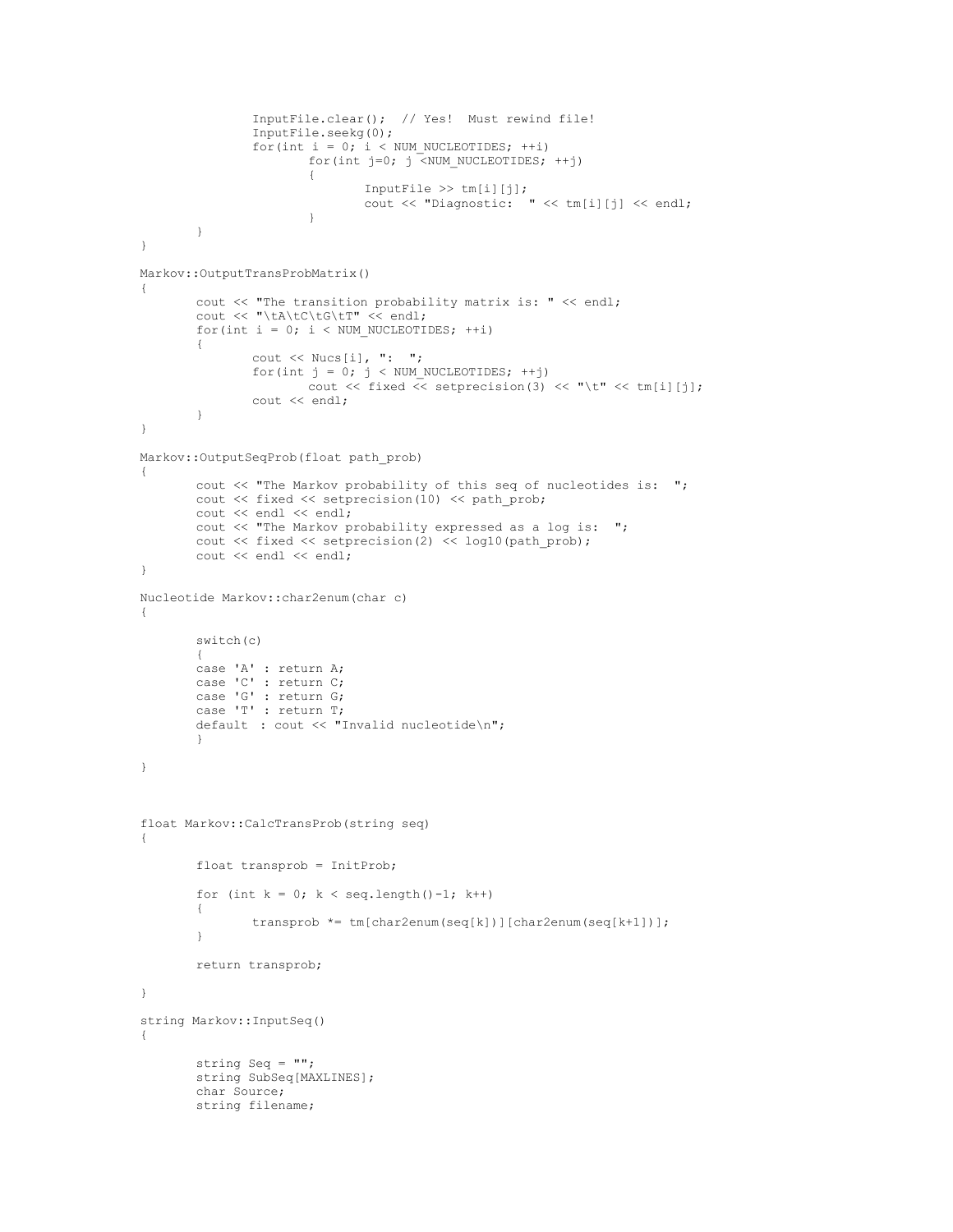```
int count = 0;
       cout << "Would you like to input a sequence from the keyboard (K) or ";
       cout << "from a File (F)? ";
       cin.get(Source);
       switch(toupper(Source))
        {
       case 'K' : { 
                                      do{
                                      cout << endl << endl << "What's the sequence? ";
                                      cin >> Seq;
                                       }
                                      while(false == CheckNucleotides(Seq));
                                      break;
                               }
       case 'F' : {
                                      cout << endl << "What's the file name? ";
                                      cin >> filename;
                                      InFile.open(filename.c_str());
                                      if(!InFile)
                                              {
                                                      cout << endl << "Cannot find or open 
file!" << endl;
                                                      cout << "Re-input the sequence or a 
valid filename!";
                                                      cout << endl << endl;
                                                      Seq = InputSeq();
                                              }
                                      else
                                              {
                                                      cout << endl << "File \"" << filename 
<< "\" opened successfully!" << endl;
                                                      while(!InFile.eof())
                                                              {
                                                             InFile >> SubSeq[count];
                                                           Seq += SubSeq[count];
                                                              if(false ==CheckNucleotides(Seq))
                                                              {
                                                                     cout << "Re-input the 
file with a correct DNA Sequence";
                                                                     \cot << endl <<"composed only of A, C, G, or T! ";
                                                                      cout << endl << endl;
                                                                     Seq = InputSeq();
                                                              }
                                                          \text{cout} << "SubSeq = " <<
SubSeq[count] << endl;
                                                           ++count;
                                                             }
                                              }
                                      break;
                               }
       default : {
                                      cout << endl << "You must input either a 'K' or an 
'F' ";
                                      cout << endl << endl;
                                      Seq = InputSeq();
                               }
       } // end switch
InFile.close();
return Seq;
} // end InputSeq() function
bool Markov::CheckNucleotides(string Sequence)
{
```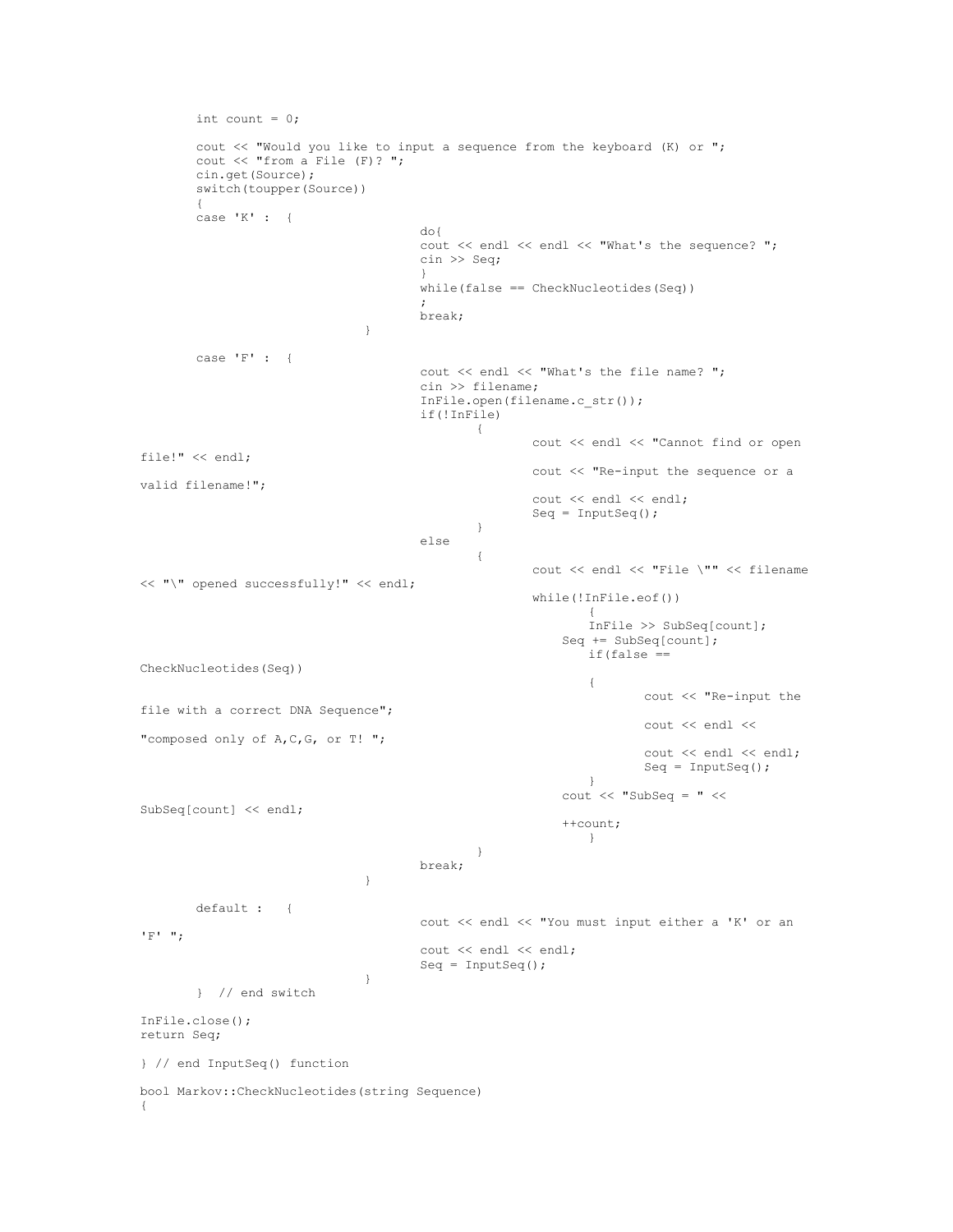```
int count = 0;
       for(int i = 0; i < Sequence.length(); ++i)
        {
               if( Sequence[i] == 'A' || Sequence[i] == 'C'
                       || Sequence[i] == 'G'
                       || Sequence[i] == 'T'
                  )
               ++count;
               ;
       }
               if(count == Sequence.length())return true;
               else if (count < Sequence.length())
               {
                       cout << "The sequence may only contain 'A', 'C', 'G', or 'T' ";
                      cout << endl << "Re-input the sequence! " << endl << endl;
                      return false;
               }
}
Markov::ValidateTransProbMatrix(ifstream& MatrixFile)
{
       int count = 0;
       float sum = 0;bool problem = false;
       float value = 0;
       while(!MatrixFile.eof())
       {
               MatrixFile >> value;
               ++count;
               sum += value;
               if(!(value > 0 && value < 1))
               {
                       cout << "There is a transition probability is not between 0 and 1!" 
<< endl << endl;
                      problem = true;
               }
               if(count % NUM NUCLEOTIDES == 0)
               {
                      cout << "Sum at this point is: " << fixed << setprecision(10) << 
sum << endl;
                      if((fabs(1-sum) > ERROR TERM) & & (sum != 1)){
                              cout << "Each row must sum to 1! Re-input transition 
probability ";
                          cout << "values for this row!" << endl << endl;
                              problem = true;
                       }
                       sum = 0;}
       }
       if((count - 1) != (NUM_NUCLEOTIDES*NUM_NUCLEOTIDES))
       {
               cout << "You must have exactly " << NUM NUCLEOTIDES*NUM_NUCLEOTIDES << "
values ";
               cout << "in your transition probability matrix!" << endl << endl;
               problem = true;
       }
               if(problem == true)
               {
                      cout << "Your transition probability input matrix is not valid." << 
endl;
                      cout << endl << "Please fix it and re-run the program." << endl <<
```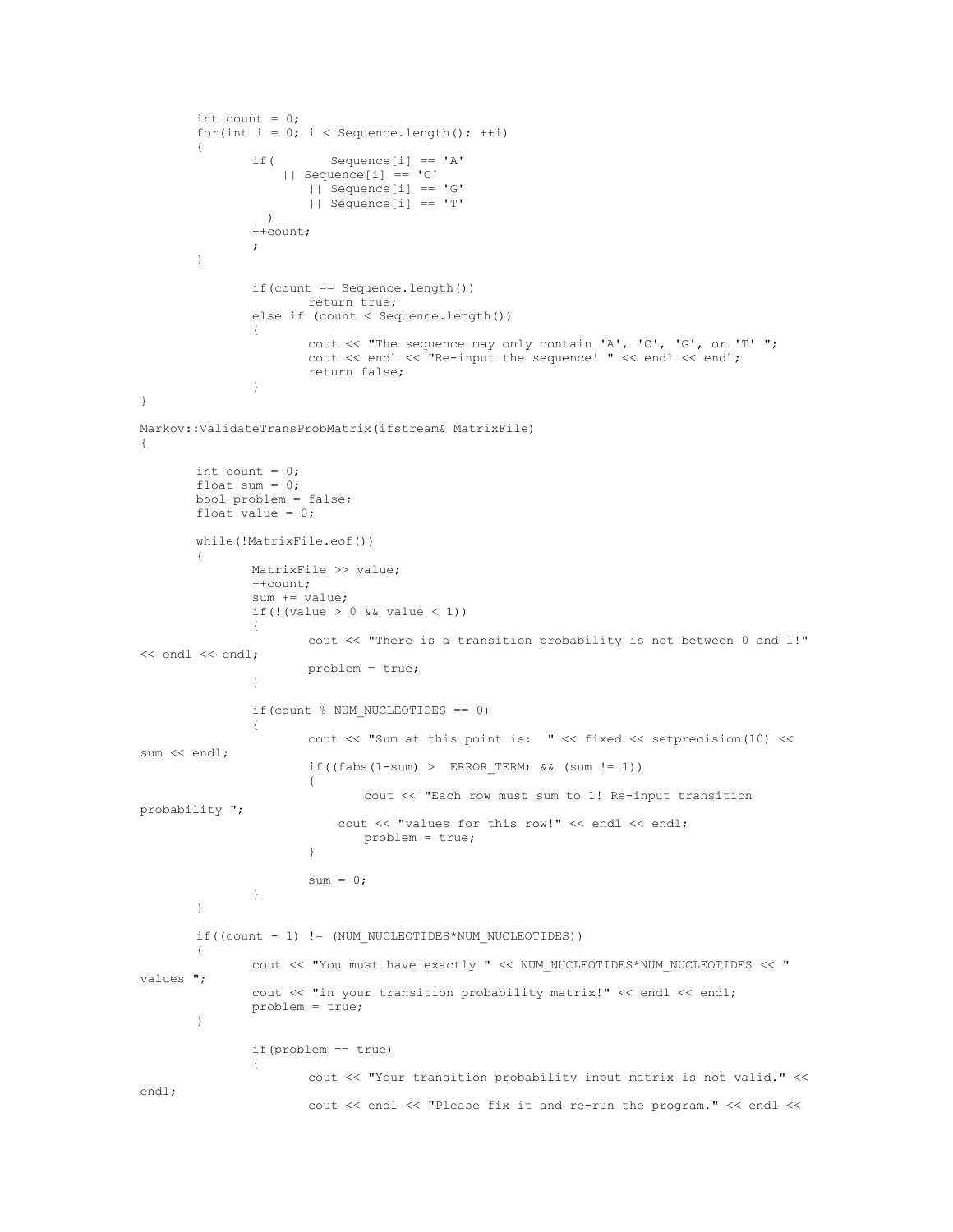```
endl;
                      cout << "Exiting!" << endl << endl;
                      exit(MATRIX_FILE_ERROR);
               }
}
Markov::InputTransProbMatrix()
{
       string FileName;
       cout << "What is the name of your Transition Probability Matrix File? ";
       cin >> FileName;
       ifstream TransMatrix;
       TransMatrix.open(FileName.c_str());
       // Just call these methods directly, they are part of the same class
       // as is this method, don't have to attach them to an object
       DefineMatrix(TransMatrix);
       OutputTransProbMatrix();
       cout << endl << endl;
}
Markov::SetInitProb(float InitialProb)
{
       if((InitialProb > 0) && (InitialProb < 1))
               InitProb = InitialProb;
       else
               {
               cout << "Initial probability must be between 0 and 1!";
               cout << endl << "Re-run program with a valid initial probability." << 
endl;
               cout << "Exiting!";
               exit(INIT_PROB_ERROR);
               }
}
Markov::InputInitProb()
{
       string Input;
       float InitialProb;
       float DefaultInitProb = 1;
       cout << "Would you like to define an initial probability? (Y)es or (N)o : ";
       cin >> Input;
       switch(toupper(Input[0]))
       {
               case 'Y' : {
                                              cout << "What is the initial probability? ";
                                              cin >> InitialProb;
                                              SetInitProb(InitialProb);
                                             cout << endl << endl;
                                             break;
                                   }
               case 'N' : {
                                             cout << "The initial probability will be set 
to the default: 1";
                                             cout << endl << endl;
                                              SetInitProb(DefaultInitProb);
                                             break;
                                   }
               default : {
                                             cout << "Your answer must be either (Y)es or 
(N) \circ .";
```